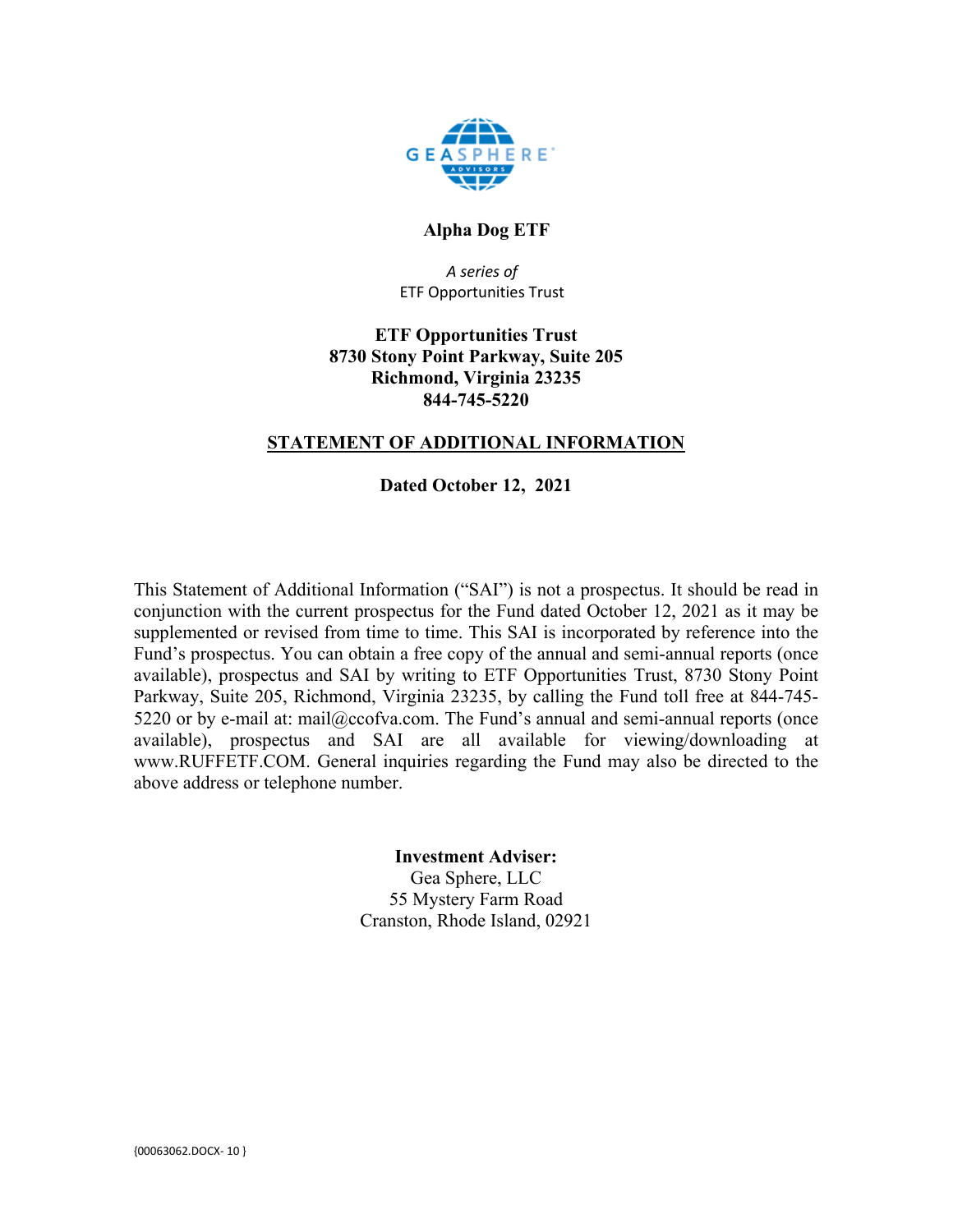# **TABLE OF CONTENTS**

| ADDITIONAL INFORMATION ABOUT INVESTMENT OBJECTIVES AND POLICIES 1        |  |
|--------------------------------------------------------------------------|--|
|                                                                          |  |
|                                                                          |  |
|                                                                          |  |
|                                                                          |  |
|                                                                          |  |
|                                                                          |  |
|                                                                          |  |
|                                                                          |  |
|                                                                          |  |
|                                                                          |  |
|                                                                          |  |
|                                                                          |  |
|                                                                          |  |
|                                                                          |  |
|                                                                          |  |
|                                                                          |  |
|                                                                          |  |
| EXHIBIT C TRUST'S NOMINATING AND CORPORATE GOVERNANCE COMM. CHARTER  577 |  |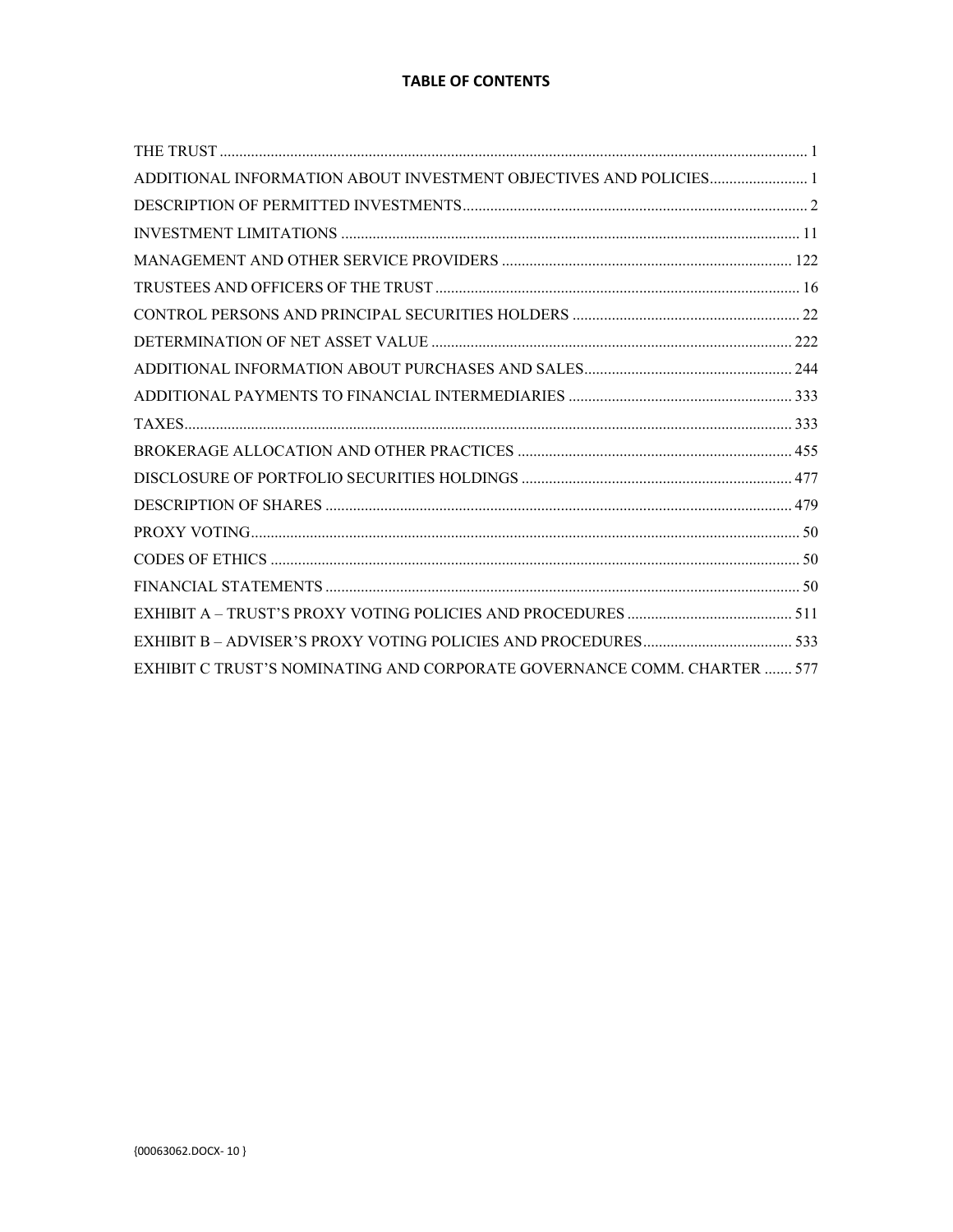#### **THE TRUST**

**General**. This SAI relates to Alpha Dog ETF (the "Fund") and should be read in conjunction with the prospectus of the Fund. This SAI is incorporated by reference into the Fund's prospectus. No investment in shares should be made without reading the prospectus. The Fund is a nondiversified series of ETF Opportunities Trust, a Delaware statutory trust (the "Trust"). The Trust is registered as an open-end management investment company. The Trust is governed by its Board of Trustees (the "Board" or "Trustees"). The investment adviser to the Fund is Gea Sphere, LLC (the "Adviser") and the sub-adviser to the Fund is Toroso Asset Management (the "Sub-Adviser").

The Fund may issue an unlimited number of shares of beneficial interest ("Shares"). All Shares have equal rights and privileges. Each Share is entitled to one vote on all matters as to which Shares are entitled to vote. In addition, each Share is entitled to participate equally with other Shares (i) in dividends and distributions declared by the Fund and (ii) on liquidation to its proportionate share of the assets remaining after satisfaction of outstanding liabilities. Shares are fully paid, nonassessable and fully transferable when issued and have no pre-emptive, conversion or exchange rights. Fractional Shares have proportionately the same rights, including voting rights, as are provided for a full Share.

The Fund will issue and redeem Shares at net asset value ("NAV") in aggregations of at least 10,000 Shares (each a "Creation Unit"). The Fund will issue and redeem Creation Units principally for cash. The Fund reserve the right to offer creations and redemptions of Shares in exchange for a basket of securities (the "Deposit Securities"), together with the deposit of a specified cash payment (the "Cash Component"), plus a transaction fee. The Fund is listed on a national securities exchange (the "Exchange") as set forth below.

| Fund          | <b>Principal U.S. Listing Exchange</b> |
|---------------|----------------------------------------|
| Alpha Dog ETF | NYSE Arca                              |

Shares will trade on the Exchange at market prices that may be below, at, or above NAV. In the event of the liquidation of the Fund, a share split, reverse split or the like, the Trust may revise the number of Shares in a Creation Unit.

Shares may be issued in advance of receipt of Deposit Securities subject to various conditions as described herein - see the section titled "Placement of Creation Orders Outside the Clearing Process" found on page 25-26 of this SAI. In each instance of such cash creations or redemptions, transaction fees may be imposed and may be higher than the transaction fees associated with in-kind creations or redemptions. See "Additional Information About Purchase and Redemptions" below.

### **ADDITIONAL INFORMATION ABOUT INVESTMENT OBJECTIVES AND POLICIES**

The Fund's investment objective and principal investment strategies are described in the prospectus. The Fund is "non-diversified" as that term is defined in the Investment Company Act of 1940, as amended (the "1940 Act"). As a non-diversified fund, the Fund is permitted to invest in fewer securities at any one time than a diversified fund. The following information supplements, and should be read in conjunction with, the prospectus. For a description of certain permitted investments discussed below, see "Description of Permitted Investments" in this SAI.

**Portfolio Turnover**. Average annual portfolio turnover rate is the ratio of the lesser of sales or purchases to the monthly average value of the portfolio securities owned during the year, excluding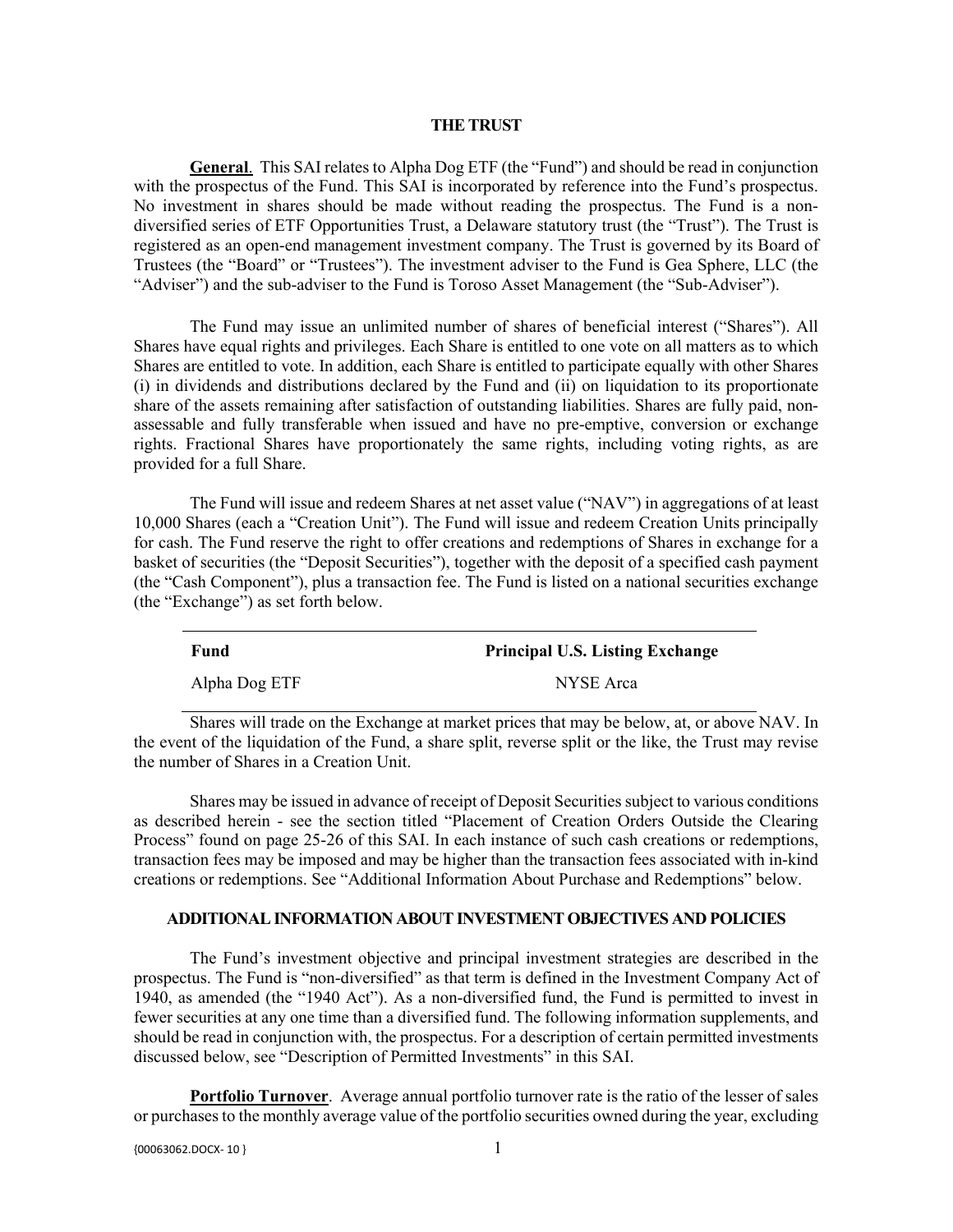from both the numerator and the denominator all securities with maturities at the time of acquisition of one year or less. A higher portfolio turnover rate involves greater transaction expenses to the Fund and may result in the realization of net capital gains, which would be taxable to shareholders when distributed. The Fund is new so no portfolio turnover rate is available at this time.

# **DESCRIPTION OF PERMITTED INVESTMENTS**

The following discussion of investment techniques and instruments supplements, and should be read in conjunction with, the investment information in the Fund's prospectus. In seeking to meet its investment objective, the Fund may invest in any type of security whose characteristics are consistent with its investment programs. To the extent particular investment techniques or instruments that are not described in the Principal Investment Strategies disclosure of the Fund's prospectus, such investment techniques and instruments are not a part of the principal strategies and the corresponding risks are not principal risks of the Fund.

**Common Stocks**. Common stocks represent units of ownership in a company. Common stocks usually carry voting rights and earn dividends. Unlike preferred stocks, which are described below, dividends on common stocks are not fixed but are declared at the discretion of the company's board of directors.

**Large Capitalization Stocks.** Investments in large capitalization securities as a group could fall out of favor with the market, causing the Fund to underperform investments that focus on smallor medium-capitalization securities. Larger, more established companies may be slow to respond to challenges and may grow more slowly than smaller companies.

**Mid Capitalization Stocks.**The value of mid capitalization company securities may be subject to more abrupt or erratic market movements than those of larger, more established companies or the market averages in general.

**Depositary Receipts**. Assets of the Fund may be invested on a global basis to take advantage of investment opportunities both within the United States and other countries. The Fund may buy foreign securities directly in their principal markets or indirectly through the use of depositary receipts. The Fund may invest in sponsored and unsponsored American Depositary Receipts ("ADRs"), European Depositary Receipts ("EDRs"), and other similar depositary receipts. ADRs are issued by an American bank or trust company and represent ownership of underlying securities of a foreign company. EDRs are issued in Europe, usually by foreign banks, and represent ownership of either foreign or domestic underlying securities. The foreign country may withhold taxes on dividends or distributions paid on the securities underlying ADRs and EDRs, thereby reducing the dividend or distribution amount received by shareholders.

Unsponsored ADRs and EDRs are issued without the participation of the issuer of the underlying securities. As a result, information concerning the issuer may not be as current as for sponsored ADRs and EDRs. Holders of unsponsored ADRs generally bear all of the costs of the ADR facilities. The depositary of an unsponsored facility frequently is under no obligation to distribute shareholder communications received from the issuer of the deposited securities or to pass through voting rights to the holders of such receipts in respect of the deposited securities. Therefore, there may not be a correlation between information concerning the issuer of the security and the market value of an unsponsored ADR.

{00063062.DOCX- 10 } 2 **Convertible Securities**. The Fund may invest in convertible securities. Traditional convertible securities include corporate bonds, notes and preferred stocks that may be converted into or exchanged for common stock or other equity securities, and other securities that also provide an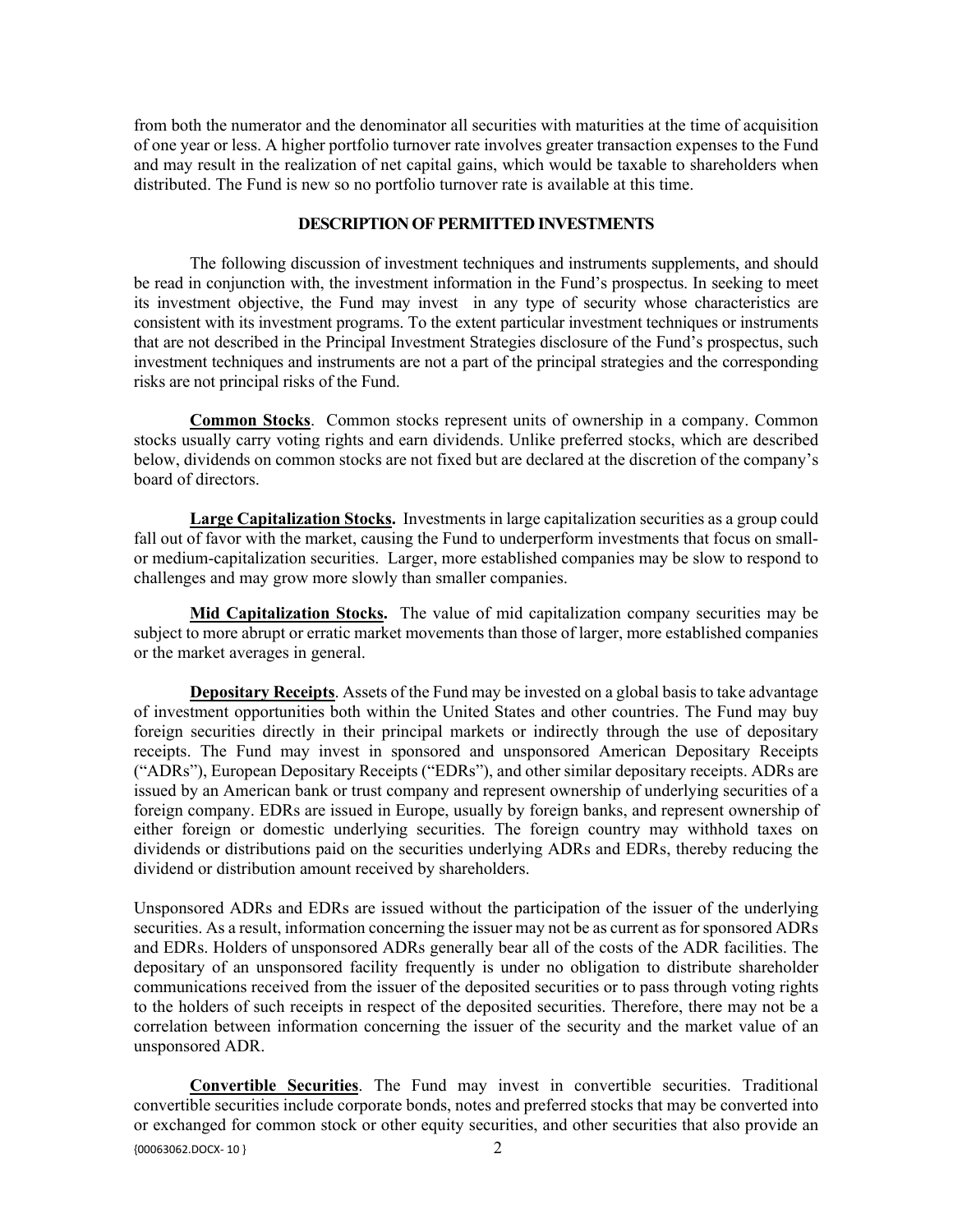opportunity for equity participation. These securities are convertible either at a stated price or a stated rate (that is, for a specific number of shares of common stock or other equity securities). As with other fixed income securities, the price of a convertible security generally varies inversely with interest rates. While providing a fixed income stream, a convertible security also affords the investor an opportunity, through its conversion feature, to participate in the capital appreciation of the common stock into which it is convertible. As the market price of the underlying common stock declines, convertible securities tend to trade increasingly on a yield basis and therefore may not experience market value declines to the same extent as the underlying common stock. When the market price of the underlying common stock increases, the price of a convertible security tends to rise as a reflection of higher yield or capital appreciation. In such situations, the price of a convertible security may be greater than the value of the underlying common stock.

*Real Estate Investment Trusts.* The Fund may invest in securities of real estate investment trusts ("REITs"). REITs are publicly traded corporations or trusts that specialize in acquiring, holding and managing residential, commercial or industrial real estate. A REIT is not taxed at the entity level on income distributed to its shareholders or unitholders if it distributes to shareholders or unitholders at least 95% of its taxable income for each taxable year and complies with regulatory requirements relating to its organization, ownership, assets and income.

REITs generally can be classified as "Equity REITs," "Mortgage REITs" and "Hybrid REITs." An Equity REIT invests the majority of its assets directly in real property and derives its income primarily from rents and from capital gains on real estate appreciation, which are realized through property sales. A Mortgage REIT invests the majority of its assets in real estate mortgage loans and derives its income primarily from interest payments. A Hybrid REIT combines the characteristics of an Equity REIT and a Mortgage REIT. Although the Fund can invest in all three kinds of REITs, its emphasis is expected to be on investments in Equity REITs.

Investments in the real estate industry involve particular risks. The real estate industry has been subject to substantial fluctuations and declines on a local, regional and national basis in the past and may continue to be in the future. Real property values and income from real property may decline due to general and local economic conditions, overbuilding and increased competition, increases in property taxes and operating expenses, changes in zoning laws, casualty or condemnation losses, regulatory limitations on rents, changes in neighborhoods and in demographics, increases in market interest rates, or other factors. Factors such as these may adversely affect companies that own and operate real estate directly, companies that lend to such companies, and companies that service the real estate industry.

Investments in REITs also involve risks. Equity REITs will be affected by changes in the values of and income from the properties they own, while Mortgage REITs may be affected by the credit quality of the mortgage loans they hold. In addition, REITs are dependent on specialized management skills and on their ability to generate cash flow for operating purposes and to make distributions to shareholders or unitholders REITs may have limited diversification and are subject to risks associated with obtaining financing for real property, as well as to the risk of self-liquidation. REITs also can be adversely affected by their failure to qualify for tax-free pass-through treatment of their income under the Internal Revenue Code of 1986, as amended, or their failure to maintain an exemption from registration under the 1940 Act. By investing in REITs indirectly through the Fund, a shareholder bears not only a proportionate share of the expenses of the Fund, but also may indirectly bear similar expenses of some of the REITs in which it invests.

 ${00063062.DOCX- 10}$  3 **Special Purpose Acquisition Companies (SPACs).** The Fund may invest in stock of, warrants to purchase stock of, and other interests in SPACs or similar special purposes entities. A SPAC is a publicly traded company that raises investment capital for the purpose of acquiring or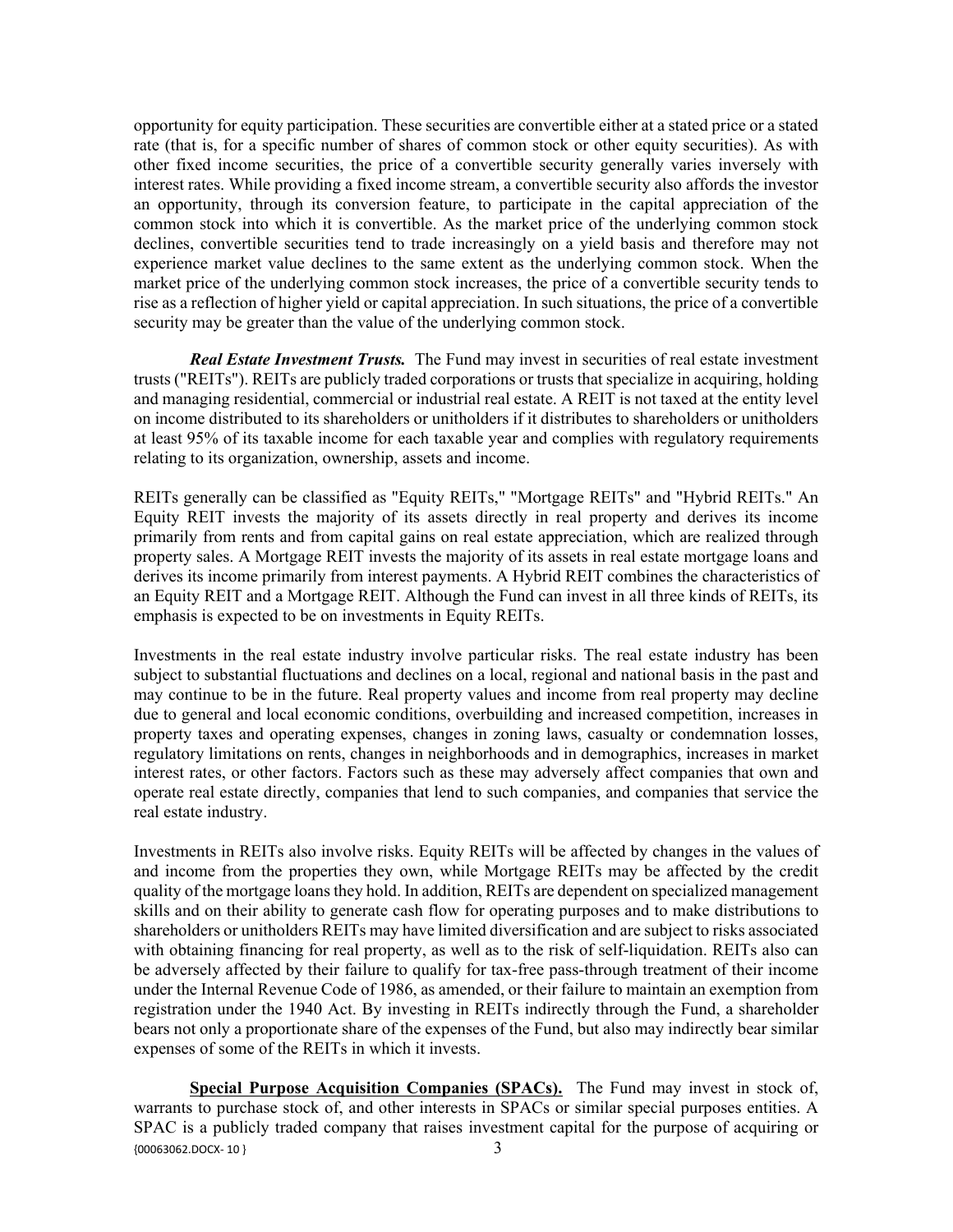merging with an existing company. Investments in SPACs and similar entities are subject to a variety of risks beyond those associated with other equity securities. Because SPACs and similar entities do not have any operating history or ongoing business other than seeking acquisitions, the value of their securities is particularly dependent on the ability of the SPAC's management to identify a merger target and complete an acquisition. Until an acquisition or merger is completed, a SPAC generally invests its assets, less a portion retained to cover expenses, in U.S. government securities, money market securities and cash and does not typically pay dividends in respect of its common stock. As a result, it is possible that an investment in a SPAC may lose value.

**Preferred Stock**. The Fund may invest in preferred stock, which is a class of capital stock that pays dividends at a specified rate and that has preference over common stock in the payment of dividends and the liquidation of assets. Preferred stock does not ordinarily carry voting rights. Most preferred stock is cumulative; if dividends are passed (not paid for any reason), they accumulate and must be paid before common dividends. A passed dividend on non-cumulative preferred stock is generally extinguished. Participating preferred stock entitles its holders to share in profits above and beyond the declared dividend, along with common shareholders, as distinguished from nonparticipating preferred, which is limited to the stipulated dividend. Adjustable rate preferred stock pays a dividend that is adjustable, usually quarterly, based on changes in the Treasury bill rate or other money market rates.

**Warrants and Rights.** The Fund may invest in warrants. A warrant gives the right to buy a stock and specifies the amount of the underlying stock, the purchase (or "exercise") price, and the date the warrant expires. If the price of the underlying stock does not rise above the exercise price before the warrant expires, the warrant generally expires without any value and the Fund loses any amount it paid for the warrant. Thus, investments in warrants may involve more risk than investments in common stock. Warrants may trade in the same markets as their underlying stock; however, the price of the warrant does not necessarily move with the price of the underlying stock. Rights are similar to warrants, but normally have shorter durations.

**Foreign Securities**. The Fund may invest in foreign securities. To the extent that the Fund has exposure to foreign equity or fixed income securities, it will be subject to certain considerations and risks that are not typically associated with investing solely in domestic securities. There may be less publicly available information about a foreign issuer than a domestic one, and foreign companies are not generally subject to uniform accounting, auditing and financial standards and requirements comparable to those applicable to U.S. companies. There may also be less government supervision and regulation of foreign securities exchanges, brokers and listed companies than exists in the United States. Interest and dividends paid by foreign issuers may be subject to withholding and other foreign taxes, which may decrease the net return on such investments as compared to dividends and interest paid to the Fund by domestic companies or the U.S. government. There may be the possibility of expropriations, seizure or nationalization of foreign deposits, confiscatory taxation, political, economic or social instability or diplomatic developments that could affect assets of the Fund held in foreign countries. Finally, the establishment of exchange controls or other foreign governmental laws or restrictions could adversely affect the payment of obligations.

Securities trading on overseas markets present time zone arbitrage opportunities when events affecting portfolio security values occur after the close of the overseas market, but prior to the close of the U.S. market. Fair valuation of the Fund's portfolio securities can serve to reduce arbitrage opportunities available to short term traders, but there is no assurance that fair value pricing policies will prevent dilution of the Fund's NAV by short term traders.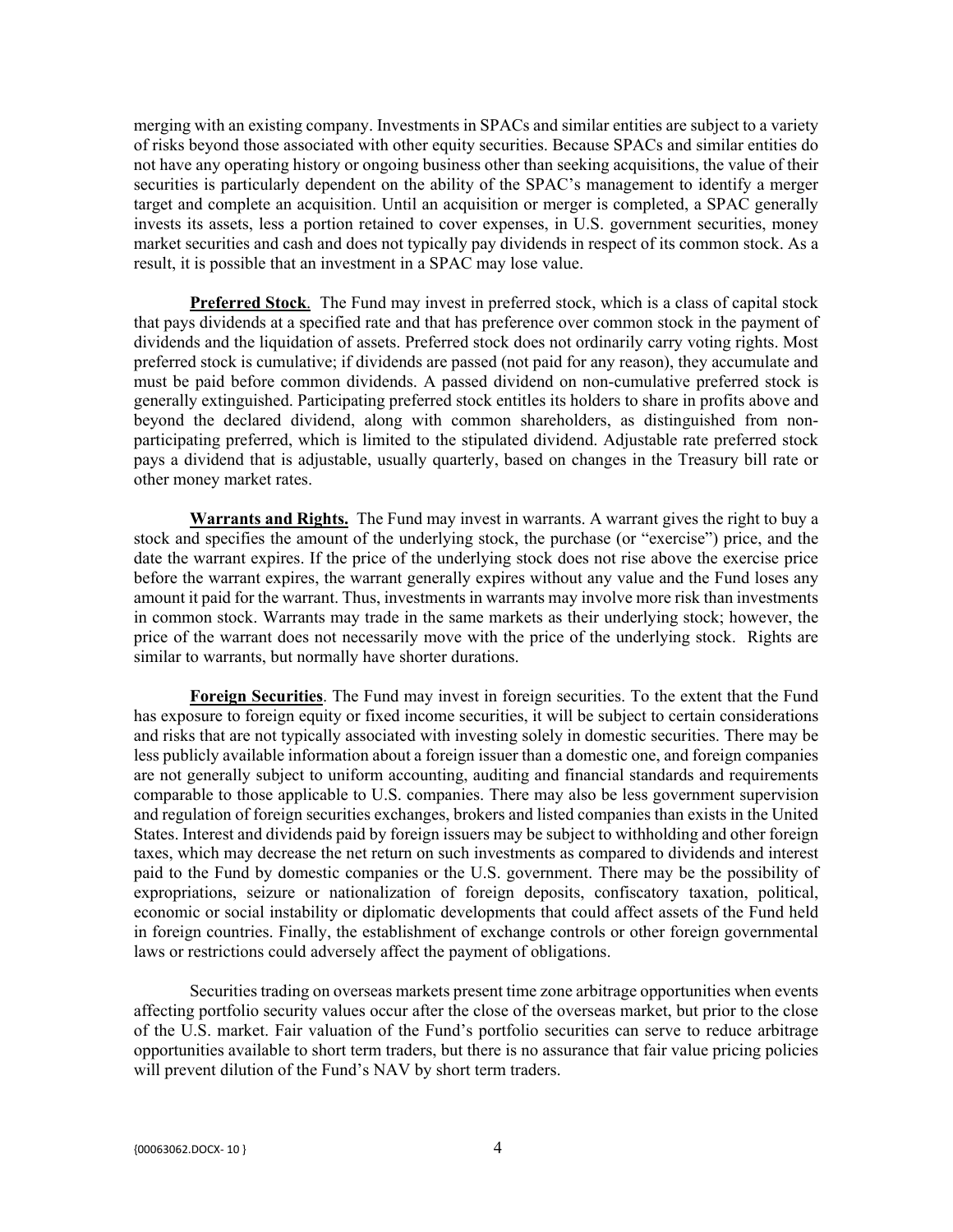**Securities of Investment Companies***.* Investments in registered investment companies, including mutual funds and exchange-traded funds ("ETFs"), involve certain additional expenses and certain tax results, which would not be present in a direct investment in such funds. Due to legal limitations, the Fund will be prevented from: 1) purchasing more than 3% of an investment company's outstanding shares; 2) investing more than 5% of the Fund's assets in any single such investment company, and 3) investing more than 10% of the Fund's assets in investment companies overall; unless: (i) the underlying investment company and/or the Fund's has received an order for exemptive relief from such limitations from the Securities and Exchange Commission ("SEC"); and (ii) the underlying investment company and the Fund take appropriate steps to comply with any conditions in such order. In the alternative, the Fund may rely on Rule 12d1-3 under the 1940 Act, which allows unaffiliated mutual funds to exceed the 5% limitation and the 10% limitation, provided the aggregate sales loads any investor pays (i.e., the combined distribution expenses of both the acquiring fund and the acquired fund) does not exceed the limits on sales loads established by Financial Industry Regulatory Authority ("FINRA") for funds of funds. The Fund may invest in open-end mutual funds and ETFs, within the limitations described above. Each investment company is subject to specific risks, depending on the nature of the fund. ETFs and mutual funds may employ leverage, which magnifies the changes in the underlying stock or other index upon which they are based.

ETFs are a type of registered investment company. Many ETFs are passively managed and track their related index and have the flexibility of trading like a security. They are managed by professionals and typically provide the investor with diversification, cost and tax efficiency, and liquidity, are useful for hedging, have the ability to go long and short, and some provide quarterly dividends. Additionally, some ETFs are unit investment trusts ("UITs").

ETFs typically have two markets. The primary market is where institutions swap "creation units" in block-multiples of shares for in-kind securities and cash in the form of dividends. The secondary market is where individual investors can trade as little as a single share during trading hours on the exchange. This is different from open-ended mutual funds that are traded after hours once the NAV is calculated. ETFs share many similar risks with open-end and closed-end funds.

**Exchange-Traded Notes ("ETNs").** ETNs are senior, unsecured, unsubordinated debt securities whose returns are linked to the performance of a particular market benchmark or strategy, minus applicable fees. ETNs are traded on an exchange (e.g., the NYSE) during normal trading hours; however, investors also can hold ETNs until they mature. At maturity, the issuer pays to the investor a cash amount equal to the principal amount, subject to the day's market benchmark or strategy factor. ETNs do not make periodic coupon payments or provide principal protection. ETNs are subject to credit risk, including the credit risk of the issuer, and the value of the ETN may drop due to a downgrade in the issuer's credit rating, despite the underlying market benchmark or strategy remaining unchanged. The value of an ETN also may be influenced by time to maturity, level of supply and demand for the ETN, volatility and lack of liquidity in underlying assets, changes in the applicable interest rates, changes in the issuer's credit rating, and economic, legal, political, or geographic events that affect the referenced underlying asset. When the Fund's invests in ETNs, it will bear its proportionate share of any fees and expenses borne by the ETN. A decision by the Fund to sell ETN holdings may be limited by the availability of a secondary market. In addition, although an ETN may be listed on an exchange, the issuer may not be required to maintain the listing, and there can be no assurance that a secondary market will exist for an ETN.

**Options**. The Fund may enter into option transactions. An option involves either (a) the right or the obligation to buy or sell a specific instrument at a specific price until the expiration date of the option, or (b) the right to receive payments or the obligation to make payments representing the difference between the closing price of a market index and the exercise price of the option expressed in dollars times a specified multiple until the expiration date of the option. Options are sold (written)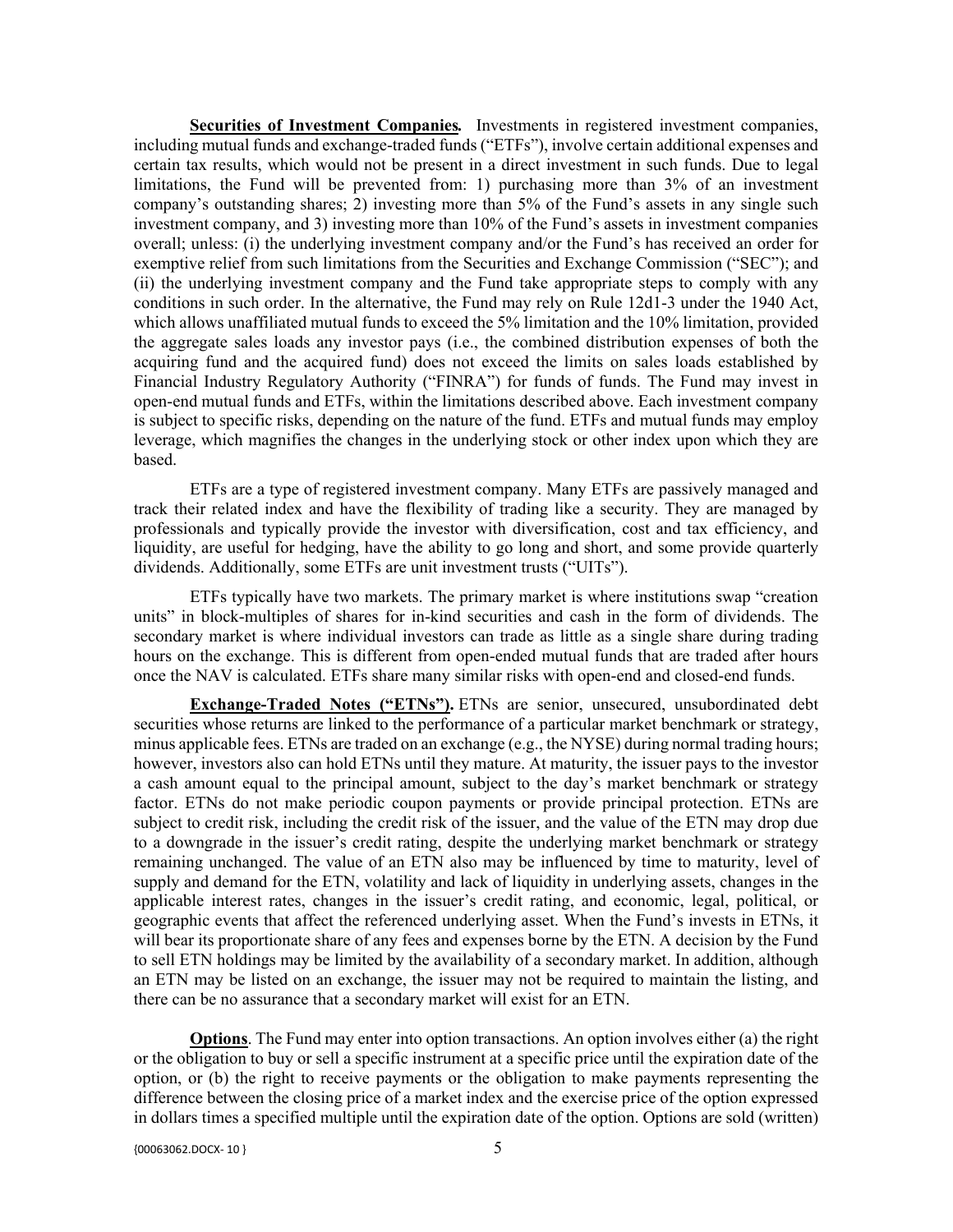on securities and market indices. The purchaser of an option on a security pays the seller (the writer) a premium for the right granted but is not obligated to buy or sell the underlying security. The purchaser of an option on a market index pays the seller a premium for the right granted, and in return the seller of such an option is obligated to make the payment. Options are traded on organized exchanges and in the over-the-counter market. The use of options is a highly specialized activity that involves investment techniques and risks different from those associated with ordinary portfolio securities transactions.

Options on securities indices are similar to options on a security or other instrument except that, rather than settling by physical delivery of the underlying instrument, they settle by cash settlement, i.e., an option on an index gives the holder the right to receive, upon exercise of the option, an amount of cash if the closing level of the index upon which the option is based exceeds, in the case of a call, or is less than, in the case of a put, the exercise price of the option. This amount of cash is equal to the excess of the closing price of the index over the exercise price of the option, which also may be multiplied by a formula value. The seller of the option is obligated, in return for the premium received, to make delivery of this amount. The gain or loss on an option on an index depends on price movements in the instruments making up the market, market segment, industry or other composite on which the underlying index is based, rather than price movements in individual securities, as is the case with respect to options on securities.

*Risks Regarding Options.* There are risks associated with transactions in options. For example, there are significant differences between the securities and options markets that could result in an imperfect correlation between these markets, causing a given transaction not to achieve its objectives. In addition, a liquid secondary market for particular options, whether traded over-thecounter or on an exchange, may be absent for reasons which include the following: there may be insufficient trading interest in certain options; restrictions may be imposed by an exchange on opening transactions or closing transactions or both; trading halts, suspensions or other restrictions may be imposed with respect to particular classes or series of options or underlying securities or currencies; unusual or unforeseen circumstances may interrupt normal operations on an exchange; the facilities of an exchange or the Options Clearing Corporation may not at all times be adequate to handle current trading value; or one or more exchanges could, for economic or other reasons, decide or be compelled at some future date to discontinue the trading of options (or a particular class or series of options), in which event the secondary market on that exchange (or in that class or series of options) would cease to exist, although outstanding options that had been issued by the Options Clearing Corporation as a result of trades on that exchange would continue to be exercisable in accordance with their terms.

Successful use by the Fund's of options on stock indices will be subject to the ability of the Adviser to correctly predict movements in the directions of the stock market. This requires different skills and techniques than predicting changes in the prices of individual securities. In addition, the Fund's ability to effectively hedge all or a portion of the securities in its portfolio, in anticipation of or during a market decline, through transactions in put options on stock indices, depends on the degree to which price movements in the underlying index correlate with the price movements of the securities held by the Fund. Inasmuch as the Fund's securities will not duplicate the components of an index, the correlation will not be perfect. Consequently, the Fund bears the risk that the prices of its securities being hedged will not move in the same amount as the prices of its put options on the stock indices. It is also possible that there may be a negative correlation between the index and the Fund's securities that would result in a loss on both such securities and the options on stock indices acquired by the Fund.

The hours of trading for options may not conform to the hours during which the underlying securities are traded. To the extent that the options markets close before the markets for the underlying securities, significant price and rate movements can take place in the underlying markets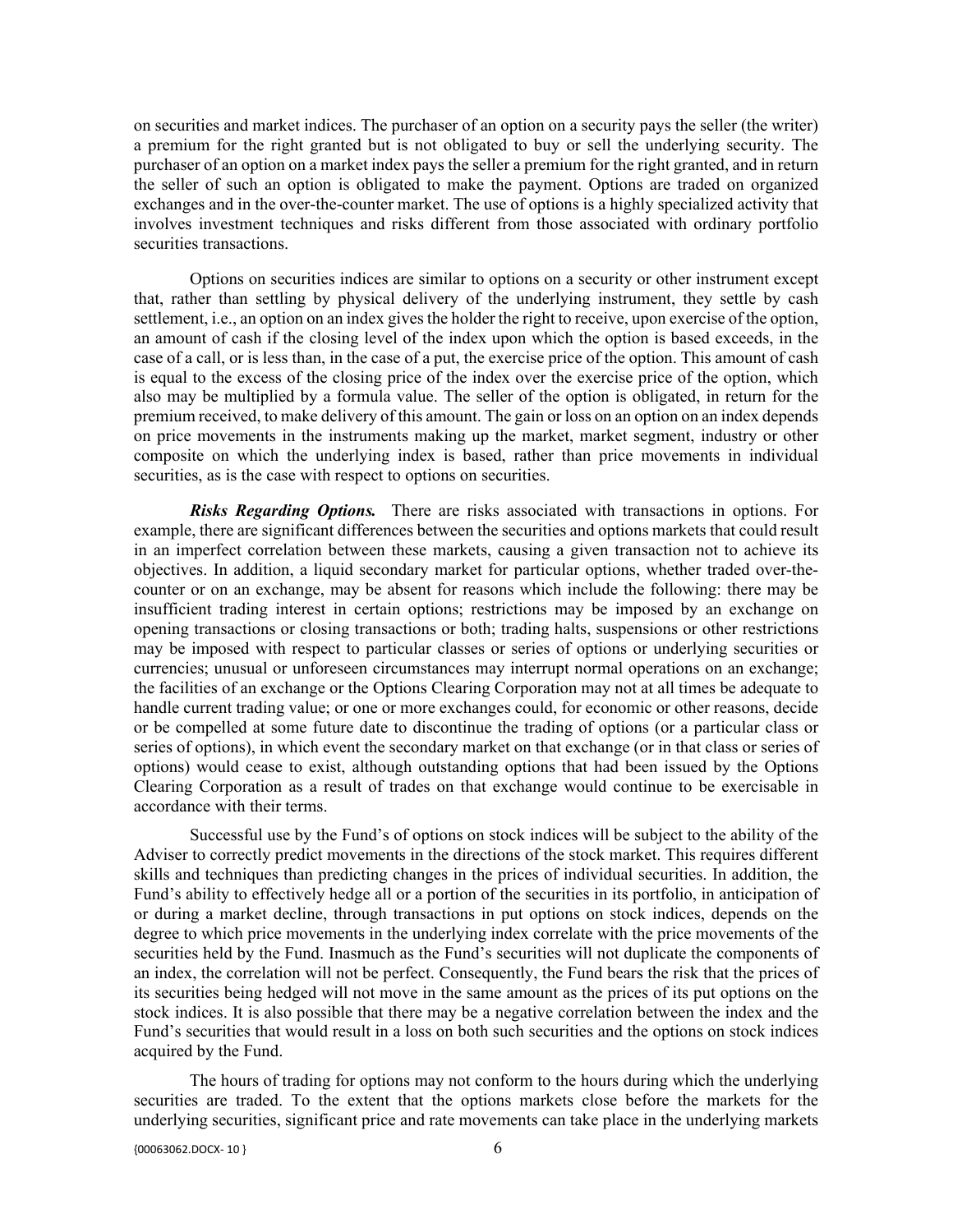that cannot be reflected in the options markets. The purchase of options is a highly specialized activity that involves investment techniques and risks different from those associated with ordinary portfolio securities transactions. The purchase of stock index options involves the risk that the premium and transaction costs paid by the Fund in purchasing an option will be lost as a result of unanticipated movements in prices of the securities comprising the stock index on which the option is based.

There is no assurance that a liquid secondary market on an options exchange will exist for any particular option, or at any particular time, and for some options no secondary market on an exchange or elsewhere may exist. If the Fund is unable to close out a call option on securities that it has written before the option is exercised, the Fund may be required to purchase the optioned securities in order to satisfy its obligation under the option to deliver such securities. If the Fund is unable to effect a closing sale transaction with respect to options on securities that it has purchased, it would have to exercise the option in order to realize any profit and would incur transaction costs upon the purchase and sale of the underlying securities.

Transactions using options (other than options that the Fund has purchased) expose the Fund to an obligation to another party. The Fund will not enter into any such transactions unless it owns either (i) an offsetting ("covered") position in securities or other options or (ii) cash or liquid securities with a value sufficient at all times to cover its potential obligations not covered as provided in (i) above. The Fund will comply with SEC guidelines regarding cover for these instruments and, if the guidelines so require, set aside cash or liquid securities in a segregated account with the Fund's custodian in the prescribed amount. Under current SEC guidelines, the Fund will segregate assets to cover transactions in which the Fund writes or sells options.

Assets used as cover or held in a segregated account cannot be sold while the position in the corresponding option is open, unless they are replaced with similar assets. As a result, the commitment of a large portion of the Fund's assets to cover or segregated accounts could impede portfolio management or the Fund's ability to meet redemption requests or other current obligations.

**Futures Contracts.** When the Fund purchases futures contracts, an amount of cash and cash equivalents equal to the underlying commodity value of the futures contracts (less any related margin deposits) will be segregated on the books and records of the Fund to collateralize the position and thereby insure that the use of such futures contract is unleveraged. When the Fund sells futures contracts or related option contracts, it will either own or have the right to receive the underlying future or security, or will make deposits to collateralize the position as discussed above. When futures and options on futures are used as hedging devices, there is a risk that the prices of the securities subject to the futures contracts may not correlate perfectly with the prices of the securities in the Fund's portfolio. This may cause the futures contract and any related options to react differently than the portfolio securities to market changes. In addition, an investment adviser could be incorrect in its expectations about the direction or extent of market factors such as stock price movements. In these events, the Fund may lose money on the futures contract or option. It is not certain that a secondary market for positions in futures contracts or for options will exist at all times.

**Options on Futures Contracts**. The Fund may purchase and sell options on the same types of futures in which it may invest. Options on futures are similar to options on underlying instruments except that options on futures give the purchaser the right, in return for the premium paid, to assume a position in a futures contract (a long position if the option is a call and a short position if the option is a put), rather than to purchase or sell the futures contract, at a specified exercise price at any time during the period of the option. Upon exercise of the option, the delivery of the futures position by the writer of the option to the holder of the option will be accompanied by the delivery of the accumulated balance in the writer's futures margin account which represents the amount by which the market price of the futures contract, at exercise, exceeds (in the case of a call) or is less than (in the case of a put) the exercise price of the option on the futures contract. Purchasers of options who fail to exercise their options prior to the exercise date suffer a loss of the premium paid.

 ${00063062.DOCX- 10}$   $7$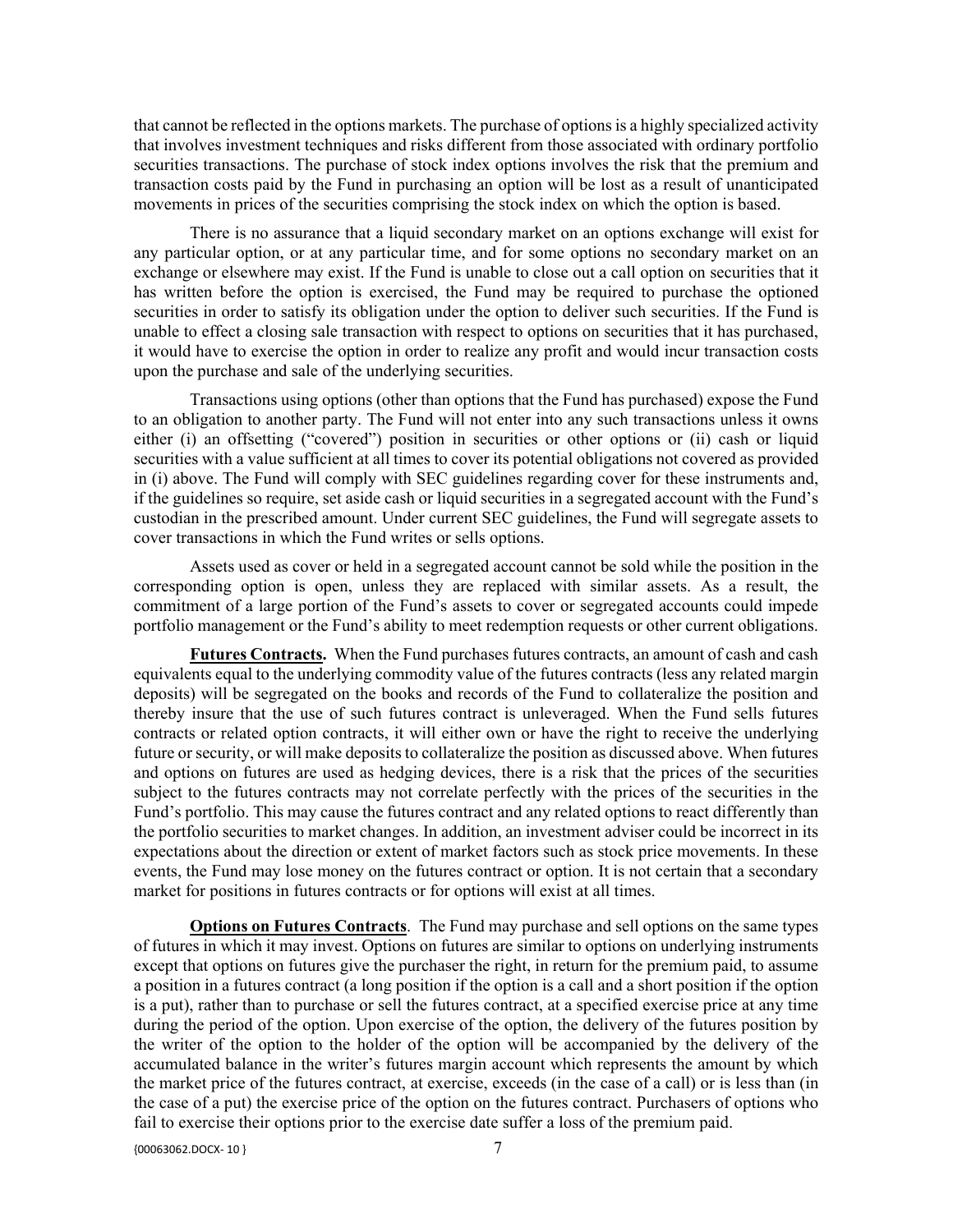**Debt Securities.** The Fund may invest in debt securities. The Fund will generally invest in debt securities rated Baa or higher by Moody's Investor Service, Inc. ("Moody's") or BBB or higher by Standard & Poor's Rating Group ("S&P") or foreign securities not subject to standard credit ratings, which the Adviser or Sub-Adviser believe are of comparable quality. Debt securities consist of bonds, notes, government and government agency securities, zero coupon securities, convertible bonds, asset-backed and mortgage-backed securities, and other debt securities whose purchase is consistent with the Fund's investment objective. The Fund's investments may include debt securities issued or guaranteed by supranational organizations, corporate debt securities, and bank or holding company debt securities.

**U.S. Government Securities.** The Fund may invest in U.S. Government securities, defined to be U.S. Government obligations such as U.S. Treasury notes, U.S. Treasury bonds, and U.S. Treasury bills, obligations guaranteed by the U.S. Government such as Government National Mortgage Association ("GNMA"), as well as obligations of U.S. Government authorities, agencies, and instrumentalities such as Federal National Mortgage Association ("FNMA"), Federal Home Loan Mortgage Corporation ("FHLMC"), Federal Housing Administration ("FHA"), Federal Farm Credit Bank ("FFCB"), Federal Home Loan Bank ("FHLB"), Student Loan Marketing Association ("SLMA"), and The Tennessee Valley Authority. While obligations of some U.S. Government sponsored entities are supported by the full faith and credit of the U.S. Government (e.g. GNMA), others are not. No assurance can be given that the U.S. Government will provide financial support to U.S. Government agencies or instrumentalities in the future since it is not obligated to do so by law. The guarantee of the U.S. Government does not extend to the yield or value of the Fund's Shares.

**Illiquid Securities.** The Fund may not invest more than 15% of the value of its net assets in securities that may be considered illiquid, by virtue of the absence of a readily available market, legal or contractual restrictions on resale, or other factors limiting the marketability of the security. Generally, an illiquid security is any security that the Fund reasonably expects cannot be sold or disposed of in current market conditions in seven calendar days or less without the sale or disposition significantly changing the market value of the security. The Adviser will monitor the amount of illiquid securities in the Fund's portfolio, under the supervision of the Board of Trustees of the Trust (the "Board"), to ensure compliance with this investment restriction.

Historically, illiquid securities have included securities subject to contractual or legal restrictions on resale because they have not been registered under the Securities Act of 1933, as amended (the "Securities Act"), securities which are otherwise not readily marketable and repurchase agreements having a maturity of longer than seven days. Securities which have not been registered under the Securities Act are referred to as private placement or restricted securities and are purchased directly from the issuer or in the secondary market. Mutual funds do not typically hold a significant amount of these restricted or other illiquid securities because of the potential for delays on resale and uncertainty in valuation. Limitations on resale may have an adverse effect on the marketability of portfolio securities and the Fund might be unable to dispose of restricted or other illiquid securities promptly or at reasonable prices and might thereby experience difficulty satisfying redemption requests within seven days. The Fund might also have to register such restricted securities in order to dispose of them, resulting in additional expense and delay. Adverse market conditions could impede such a public offering of securities.

 ${0.888662,}$  and  ${8.888662,}$  and  ${8.888662,}$ **Restricted Securities.** The Fund may invest in securities that are subject to restrictions on resale because they have not been registered under the Securities Act. These securities are sometimes referred to as private placements. Although securities which may be resold only to "qualified institutional buyers" in accordance with the provisions of Rule 144A under the Securities Act are technically considered "restricted securities," the Fund may purchase Rule 144A securities without regard to the limitation on investments in illiquid securities described above in the "Illiquid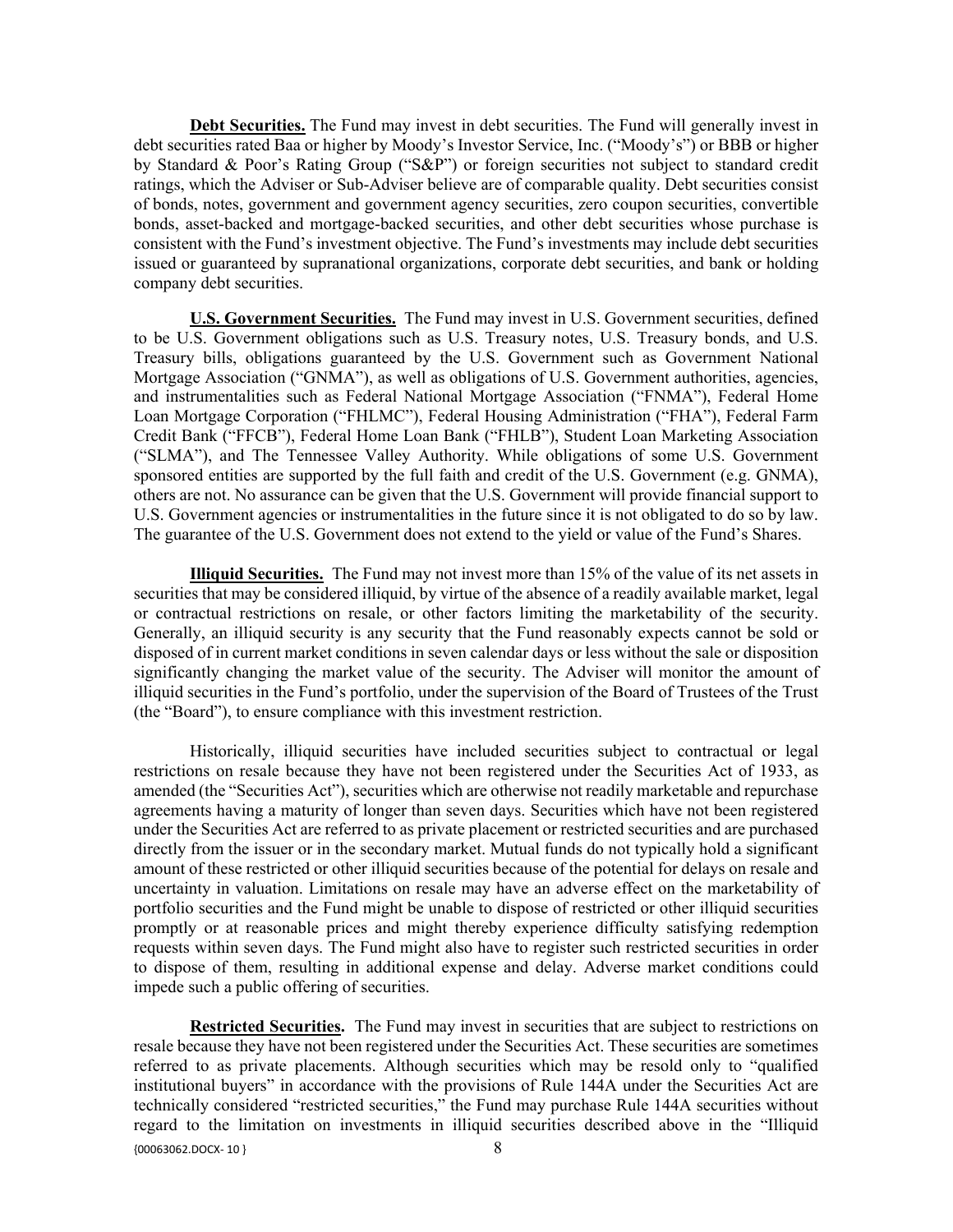Securities" section, provided that a determination is made that such securities have a readily available trading market. The Fund may also purchase certain commercial paper issued in reliance on the exemption from regulations in Section 4(2) of the Securities Act ("4(2) Paper"). The Adviser will determine the liquidity of Rule 144A securities and 4(2) Paper under the supervision of the Board. The liquidity of Rule 144A securities and 4(2) Paper will be monitored by the Adviser, and if as a result of changed conditions it is determined that a Rule 144A security or 4(2) Paper is no longer liquid, the Fund's holdings of illiquid securities will be reviewed to determine what, if any, action is required to assure that the Fund does not exceed its applicable percentage limitation for investments in illiquid securities. Limitations on the resale of restricted securities may have an adverse effect on the marketability of portfolio securities and the Fund might be unable to dispose of restricted securities promptly or at reasonable prices and might thereby experience difficulty satisfying redemption requirements. The Fund might also have to register such restricted securities in order to dispose of them, resulting in additional expense and delay. Adverse market conditions could impede such a public offering of securities.

**Borrowing.** To the extent permitted under the 1940 Act and other applicable law, the Fund may borrow money. In the event that the Fund ever borrows money under these conditions, such borrowings could increase the Fund's costs and thus reduce the value of the Fund's assets and returns to shareholders.

**Loans of Portfolio Securities**. The Fund may make short- and long-term loans of its portfolio securities. To the extent that a lending policy is authorized by the Board of Trustees (the "Board") and implemented by the Adviser, the Fund may make loans of its portfolio securities in response to requests of broker-dealers or institutional investors which the Adviser deems qualified. In all such cases, the borrower must agree to maintain collateral, in the form of cash or U.S. government obligations, with the Fund on a daily mark-to-market basis in an amount at least equal to 100% of the value of the loaned securities. The Fund will continue to receive dividends or interest on the loaned securities and may terminate such loans at any time or reacquire such securities in time to vote on any matter which the Board determines to be serious. With respect to loans of securities, there is the risk that the borrower may fail to return the loaned securities or that the borrower may not be able to provide additional collateral. No loan of securities will be made if, as a result, the aggregate amount of such loans would exceed 5% of the value of the Fund's net assets.

**Cash Equivalents**. The Fund may invest in cash and high-quality short-term fixed-income securities. All money market instruments can change in value when interest rates or an issuer's creditworthiness change dramatically. These short-term fixed-income securities are described below:

> 1. Repurchase Agreements. Repurchase agreements are agreements by which the Fund purchases a security and obtains a simultaneous commitment from the seller to repurchase the security at an agreed upon price and date. The resale price is in excess of the purchase price and reflects an agreed upon market rate unrelated to the coupon rate on the purchased security. Repurchase agreements must be fully collateralized and can be entered into only with well-established banks and broker-dealers that have been deemed creditworthy by the Adviser or Sub-Adviser. Repurchase transactions are intended to be short-term transactions, usually with the seller repurchasing the securities within seven days. Repurchase agreements that mature in more than seven days are subject to a fund's limit on illiquid securities. When the Fund enters into a repurchase agreement it may lose money if the other party defaults on its obligation and the fund is delayed or prevented from disposing of the collateral. A loss may be incurred if the value of the collateral declines, and it might incur costs in selling the collateral or asserting its legal rights under the agreement. If a defaulting seller filed for bankruptcy or became insolvent, disposition of collateral might be delayed pending court action.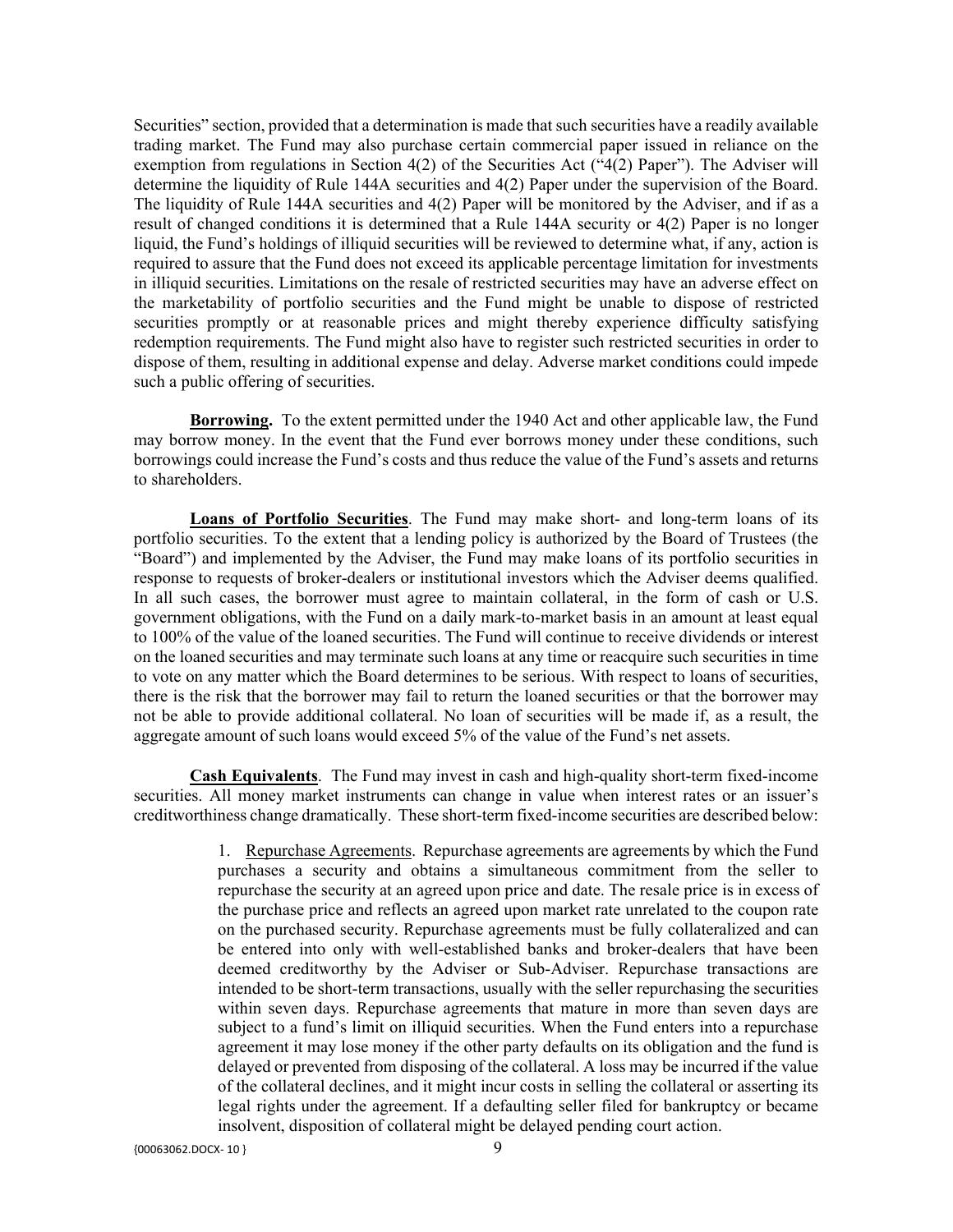2. Bank Obligations. Bank obligations include banker's acceptances, negotiable certificates of deposit and non-negotiable time deposits, including U.S. dollardenominated instruments issued or supported by the credit of U.S. or foreign banks or savings institutions. All investments in bank obligations are limited to the obligations of financial institutions having more than \$1 billion in total assets at the time of purchase, and investments by the Fund in the obligations of foreign banks and foreign branches of U.S. banks will not exceed 10% of the Fund's total assets at the time of purchase.

3. Commercial Paper. The Fund may invest in commercial paper. Commercial paper will consist of issues rated at the time of investment as A-1 and/or P-1 by S&P, Moody's or similar rating by another nationally recognized rating agency. In addition, the Fund may acquire unrated commercial paper and corporate bonds.

4. Investment Company Securities. The Fund may invest in funds such as money market funds and short-term bond funds.

**ETF Structure Risks.** The Fund is structured as an ETF and as a result is subject to special risks, including:

- *Trading Issues***.** Trading in Shares on the Exchange may be halted due to market conditions or for reasons that, in the view of the Exchange, make trading in Shares inadvisable, such as extraordinary market volatility. There can be no assurance that Shares will continue to meet the listing requirements of the Exchange or will trade with any volume. There is no guarantee that an active secondary market will develop for Shares of the Fund. In stressed market conditions, the liquidity of shares of the Fund may begin to mirror the liquidity of the Fund's underlying portfolio holdings, which can be significantly less liquid than shares of the Fund.
- *Market Price Variance Risk***.** The market prices of Shares will fluctuate in response to changes in NAV and supply and demand for Shares and will include a "bid-ask spread" charged by the exchange specialists, market makers or other participants that trade the particular security. There may be times when the market price and the NAV vary significantly. This means that Shares may trade at a discount to NAV.
- *Authorized Participants ("APs"), Market Makers, and Liquidity Providers Risk.*  The Fund has a limited number of financial institutions that may act as APs. In addition, there may be a limited number of market makers and/or liquidity providers in the marketplace. To the extent either of the following events occur, Shares of the Fund may trade at a material discount to NAV and possibly face delisting: (i) APs exit the business or otherwise become unable to process creation and/or redemption orders and no other APs step forward to perform these services, or (ii) market makers and/or liquidity providers exit the business or significantly reduce their business activities and no other entities step forward to perform their functions.
- *Costs of Buying or Selling Shares of the Fund.* Due to the costs of buying or selling Shares of the Fund, including brokerage commissions imposed by brokers and bid/ask spreads, frequent trading of Shares of the Fund may significantly reduce investment results and an investment in shares of the Fund may not be advisable for investors who anticipate regularly making small investments.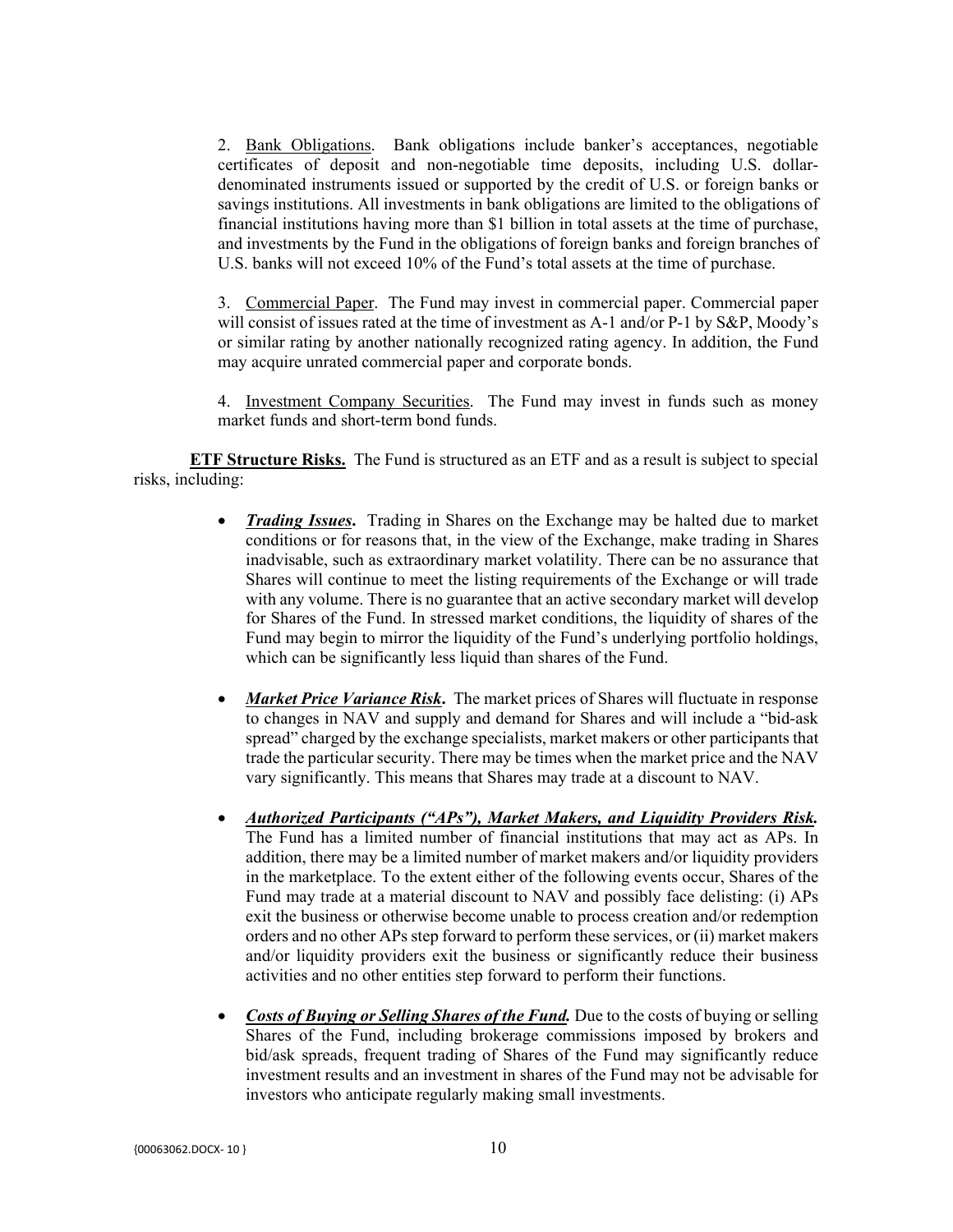#### **INVESTMENT LIMITATIONS**

**Fundamental.** The investment limitations described below have been adopted by the Trust with respect to the Fund and are fundamental ("Fundamental"), *i.e.,* they may not be changed without the affirmative vote of a majority of the outstanding shares of the Fund. As used in the Prospectus and the Statement of Additional Information, the term "majority" of the outstanding shares of the Fund means the lesser of: (1) 67% or more of the outstanding shares of the Fund present at a meeting, if the holders of more than 50% of the outstanding shares of the Fund are present or represented at such meeting; or (2) more than 50% of the outstanding shares of the Fund. Other investment practices which may be changed by the Board of Trustees without the approval of shareholders to the extent permitted by applicable law, regulation or regulatory policy are considered non-fundamental ("Non-Fundamental").

#### The Fund:

- 1. May not borrow money except as permitted under the 1940 Act, and as interpreted or modified by regulatory authority having jurisdiction.
- 2. May not issue any senior securities to others, except as permitted under the 1940 Act, and as interpreted or modified by regulatory authority having jurisdiction.
- 3. May not underwrite securities issued by others except to the extent the Fund may be deemed to be an underwriter under the federal securities laws, in connection with the disposition of portfolio securities.
- 4. May not invest more than 25% of the value of its net assets in the securities of one or more issuers conducting their principal business activities in the same industry or group of industries. The limitation against industry concentration does not apply to investments in securities issued or guaranteed by the U.S. Government, its agencies or instrumentalities, or to shares of investment companies; however, the Fund will not invest more than 25% of its net assets in any investment company that so concentrates. In complying with this restriction, the Fund will not consider a bankissued guaranty or financial guaranty insurance as a separate security.
- 5. May not purchase or sell real estate except as permitted under the 1940 Act, and as interpreted or modified by regulatory authority having jurisdiction.
- 6. May not make loans to others, except as permitted under the 1940 Act, and as interpreted or modified by regulatory authority having jurisdiction.
- 7. May invest in commodities only as permitted by the 1940 Act or other governing statute, by the Rules thereunder, or by the SEC or other regulatory agency with authority over the Fund.

Except with respect to borrowing and circumstances where the Fund is required to "cover" its positions, if a percentage or rating restriction on an investment or use of assets set forth herein or in the Prospectus is adhered to at the time a transaction is effected, later changes in such percentages or restrictions resulting from any cause other than actions by the Fund will not be considered a violation. Currently, subject to modification to conform to the 1940 Act as interpreted or modified, the Fund is permitted, consistent with the 1940 Act, to borrow, and pledge its shares to secure such borrowing, provided, that immediately thereafter there is asset coverage of at least 300% for all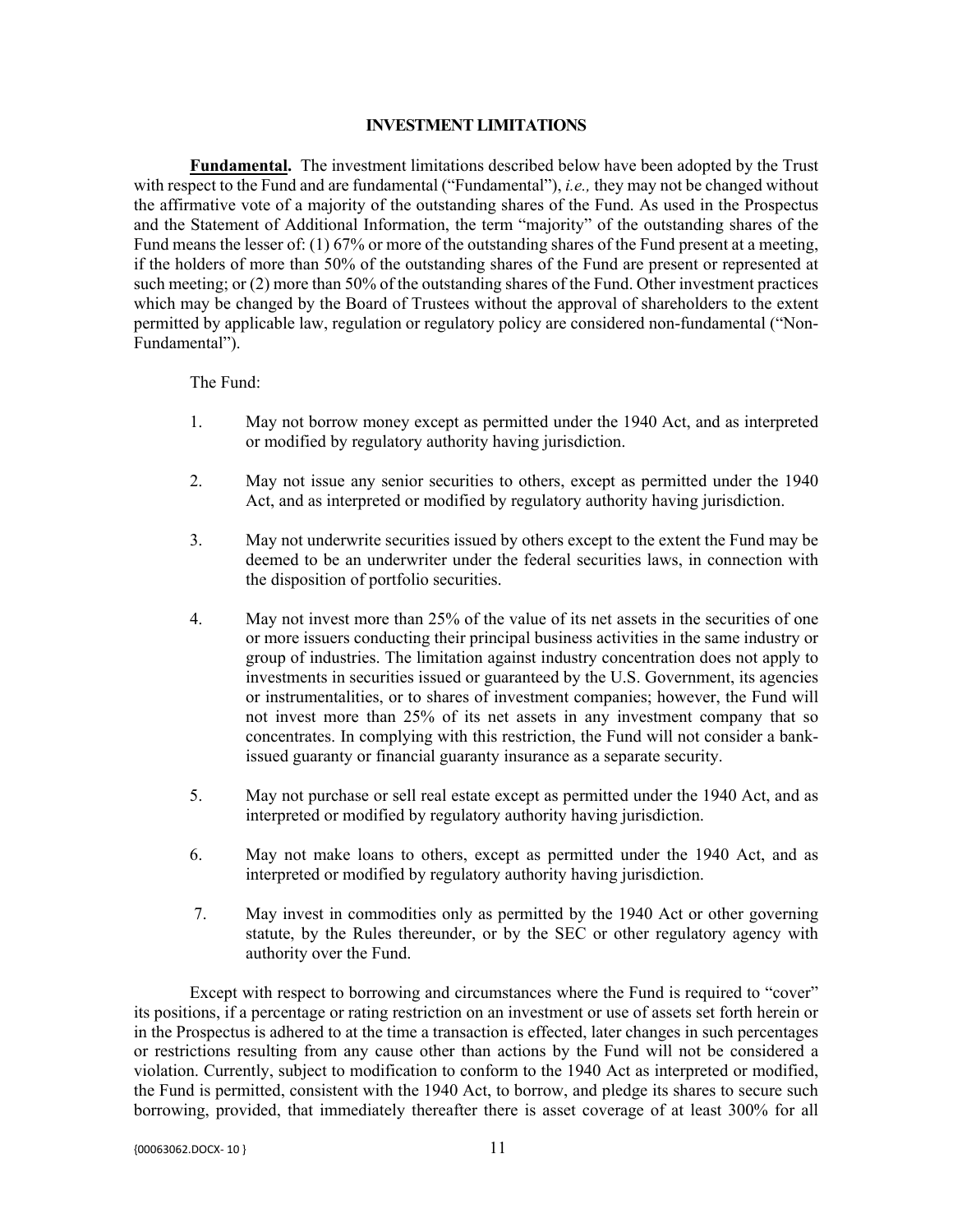borrowings by the Fund from a bank. If borrowings exceed this 300% asset coverage requirement by reason of a decline in net assets of the Fund, the Fund will reduce its borrowings within three days (not including Sundays and holidays) to the extent necessary to comply with the 300% asset coverage requirement. The 1940 Act also permits the Fund to borrow for temporary purposes only in an amount not exceeding 5% of the value of the Fund's total assets at the time when the loan is made. A loan shall be presumed to be for temporary purposes if it is repaid within 60 days and is not extended or renewed. To the extent outstanding borrowings of the Fund exceed 5% of the value of the total assets of the Fund, the Fund will not make additional purchases of securities – the foregoing shall not be construed to prevent the Fund from settling portfolio transactions or satisfying shareholder redemptions orders. The SEC has indicated, however, that certain types of transactions, which could be deemed "borrowings" (such as firm commitment agreements and reverse repurchase agreements), are permissible if the Fund "covers" the agreements by establishing and maintaining segregated accounts.

Currently, with respect to senior securities, the 1940 Act and regulatory interpretations of relevant provisions of the 1940 Act establish the following general limits, subject to modification to conform to the 1940 Act as interpreted or modified: Open-end registered investment companies such as the Fund is not permitted to issue any class of senior security or to sell any senior security of which they are the issuers. The Trust is, however, permitted to issue separate series of shares and to divide those series into separate classes. The Fund currently offers one class of shares. The Fund have no intention of issuing senior securities, except that the Trust has issued its shares in separate series and may divide those series into classes of shares. Collateral arrangements with respect to forward contracts, futures contracts or options, including deposits of initial and variation margin, are not considered to be the issuance of a senior security for purposes of this restriction.

With respect to the Fund's Fundamental Policy #4 as described above, the Fund will consider, to the extent practicable and consistent with applicable rules, regulations of the SEC and applicable guidance from the staff of the SEC, investments of its underlying investment companies when determining its compliance with the policy.

Notwithstanding any of the foregoing limitations, any investment company, whether organized as a trust, association or corporation, or a personal holding company, may be merged or consolidated with or acquired by the Trust, provided that if such merger, consolidation or acquisition results in an investment in the securities of any issuer prohibited by said paragraphs, the Trust shall, within ninety days after the consummation of such merger, consolidation or acquisition, dispose of all of the securities of such issuer so acquired or such portion thereof as shall bring the total investment therein within the limitations imposed by said paragraphs above as of the date of consummation.

### **MANAGEMENT AND OTHER SERVICE PROVIDERS**

**Investment Adviser.** Gea Sphere, LLC (the "Adviser"), 55 Mystery Farm Road, Cranston, Rhode Island 02921, is the investment adviser to the Fund. The Adviser is registered as an investment adviser under the Investment Advisers Act of 1940, as amended. The Adviser is a limited liability company and was organized in Delaware and is controlled by Eduard Hamamjian and Perchuhy Hamamjian.

The Adviser currently provides investment advisory services pursuant to an investment advisory agreement (the "Advisory Agreement"). Under the terms of the Advisory Agreement, the Adviser manages the investment portfolio of the Fund, subject to the policies adopted by the Trust's Board of Trustees. In addition, the Adviser: (i) furnishes office space and all necessary office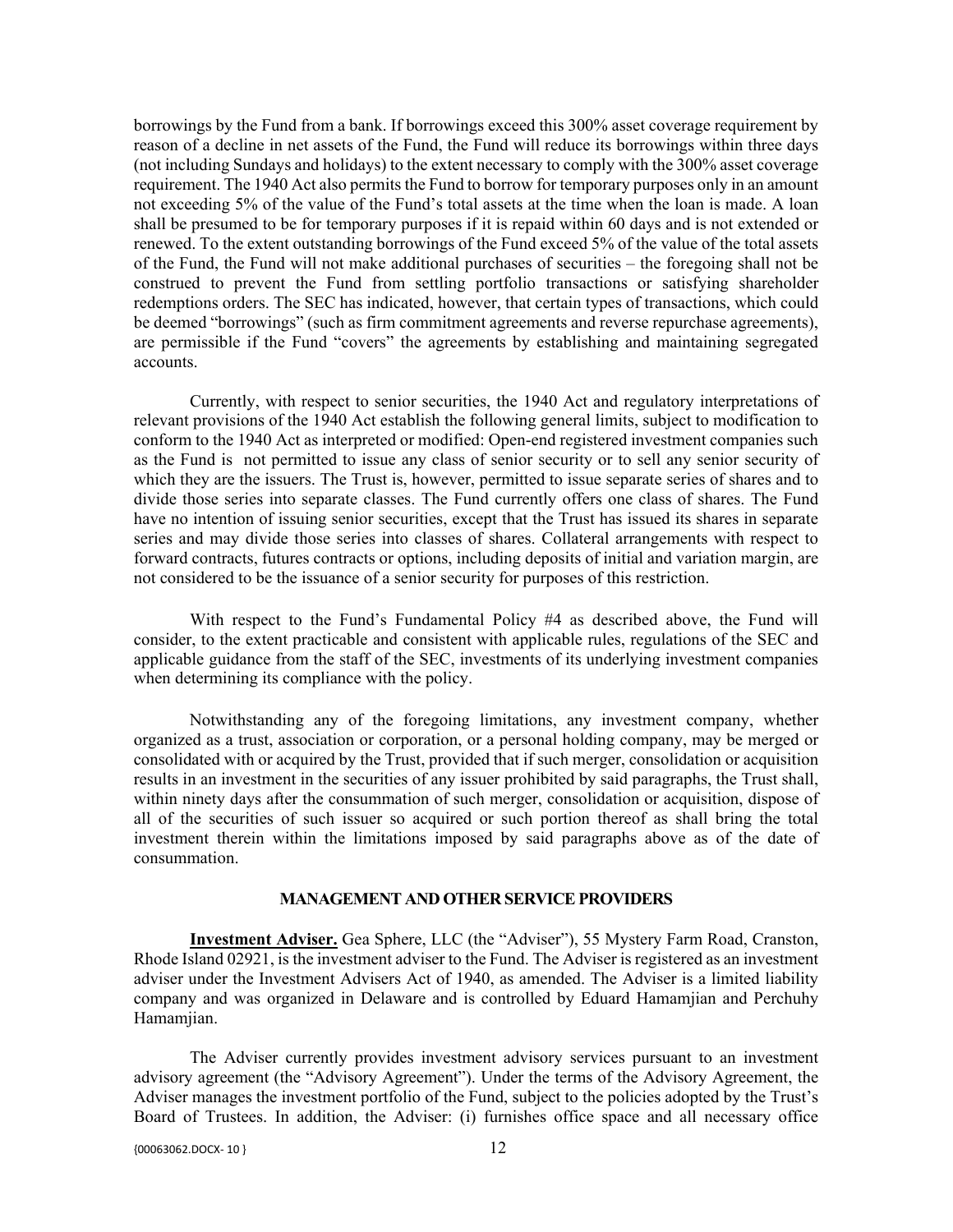facilities, equipment and executive personnel necessary for managing the assets of the Fund; (ii) provides guidance and policy direction in connection with its daily management of the Fund's assets, subject to the authority of the Trust's Board of Trustees; and (iii) is responsible for oversight of the Sub-Adviser. Under the Advisory Agreement, the Adviser assumes and pays, at its own expense and without reimbursement from the Trust, all ordinary expenses of the Fund, except the fee paid to the Adviser pursuant to the Advisory Agreement, distribution fees or expenses under a Rule 12b-1 plan (if any), interest expenses, taxes, acquired fund fees and expenses, brokerage commissions and any other portfolio transaction related expenses and fees arising out of transactions effected on behalf of the Fund, credit facility fees and expenses, including interest expenses, and litigation and indemnification expenses and other extraordinary expenses not incurred in the ordinary course of the Fund's business.

For its services with respect to the Fund, the Adviser is entitled to receive an annual management fee 0.90%, calculated daily and payable monthly as a percentage of the Fund's average daily net assets.

The Advisory Agreement was approved by the Trustees (including (including a majority of the Trustees who are not "interested persons" of the Trust, as defined in the 1940 Act (the "Independent Trustees")) in compliance with the 1940 Act. The Advisory Agreement will continue in force for an initial period of up to two years. Thereafter, the Advisory Agreement is renewable from year to year with respect to the Fund, so long as its continuance is approved at least annually (1) by the vote, cast in person at a meeting called for that purpose, of a majority of the Independent Trustees; and (2) by the majority vote of either the full Board or the vote of a majority of the outstanding shares of the Fund. The Advisory Agreement will terminate automatically in the event of its assignment, and is terminable at any time without penalty by the Board or by a majority of the Fund's outstanding shares on not less than 60 days' written notice to the Adviser, or by the Adviser on 90 days' written notice to the Trust. The Advisory Agreement provides that the Adviser shall not be protected against any liability to the Trust or its shareholders by reason of willful misfeasance, bad faith, or gross negligence on its part in the performance of its duties or from reckless disregard of its obligations or duties thereunder.

The Adviser may make payments to banks or other financial institutions that provide shareholder services and administer shareholder accounts. If a bank or other financial institution were prohibited from continuing to perform all or a part of such services, management of the Fund believes that there would be no material impact on the Fund or its shareholders. Financial institutions may charge their customers fees for offering these services to the extent permitted by applicable regulatory authorities, and the overall return to those shareholders availing themselves of the financial institution's services will be lower than to those shareholders who do not. The Fund may purchase securities issued by financial institutions that provide such services; however, in selecting investments for the Fund, no preference will be shown for such securities.

**The Sub-Adviser**. The Adviser has retained Toroso Asset Management (the "Sub-Adviser") to serve as sub-adviser for the Fund. The Sub-Adviser has its principal office at 898 N. Broadway, Suite 2, Massapequa, New York 11758. The Sub-Adviser was established in 2012 and provides investment advisory, investment research, and portfolio construction services to ETF clients. No outside companies or individuals currently own more than 25% of the Sub-Adviser's voting rights. Over 50% of the Sub-Adviser's voting rights are with employee-members.

Pursuant to an Investment Sub-Advisory Agreement between the Adviser and the Sub-Adviser (the "Sub-Advisory Agreement"), the Sub-Adviser is responsible for trading portfolio securities for the Fund, including selecting broker-dealers to execute purchase and sale transactions,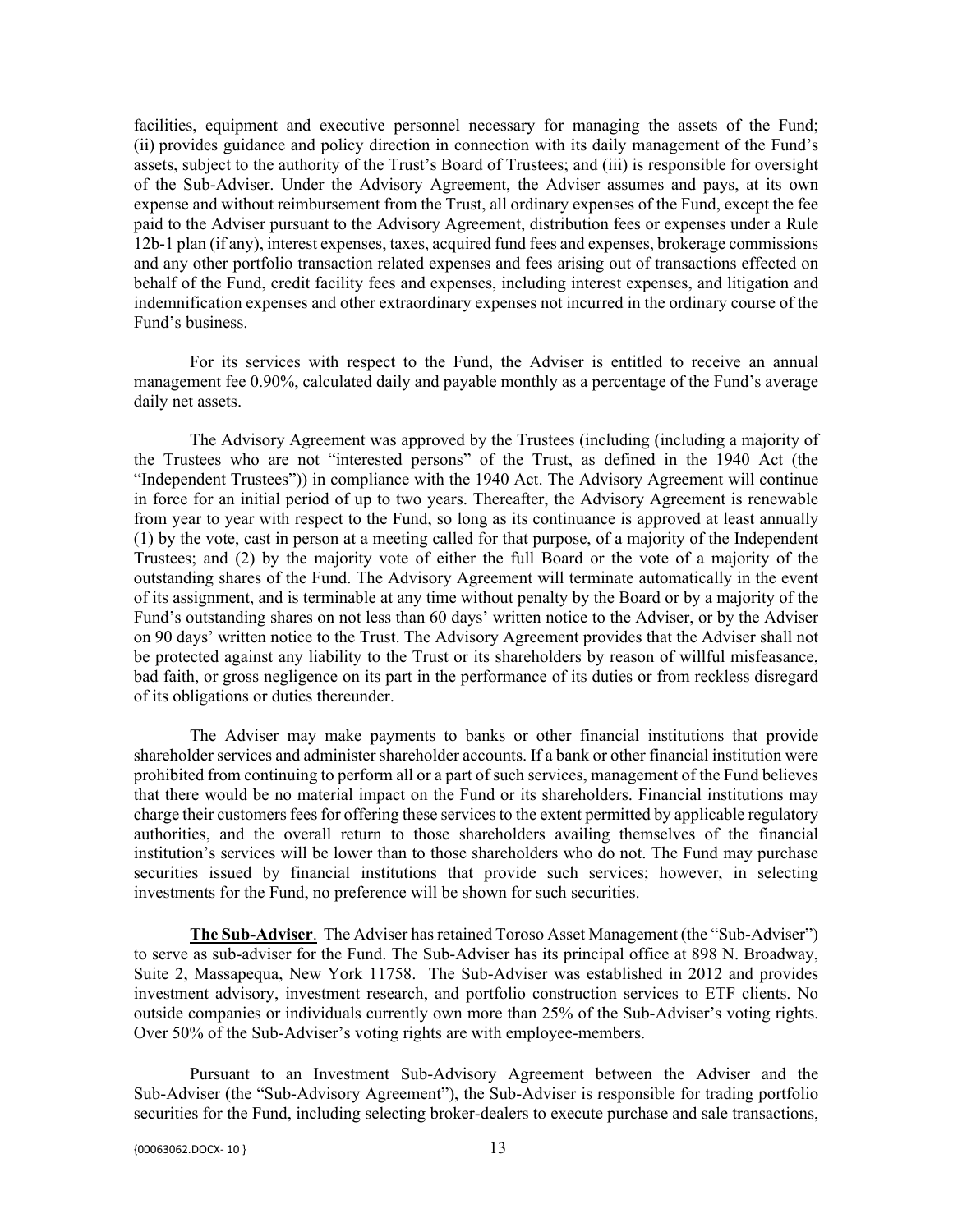subject to the supervision of the Adviser and the Board. For the services it provides for the Fund, the Sub-Adviser is compensated by the Adviser from the management fees paid by the Fund to the Adviser. The Sub-Adviser's fee, which is calculated daily and payable monthly as a percentage of the Fund's average daily net assets, is set forth in the table below:

| <b>Threshold</b>    | Fee         |
|---------------------|-------------|
| First \$250 million | %<br>0.0450 |
| Next \$250 million  | %<br>0.0400 |
| Next \$500 million  | %<br>0.0350 |
| Over \$1 billion    | %<br>0.0300 |

The Sub-Adviser will work directly with the Fund's custodian, transfer agent and the Adviser to carry out the trading process for the Fund. The Sub-Adviser does not select investments for the Fund's portfolio. See below for description of the services being provided by the Fund's custodian and transfer agent.

The Sub-Advisory Agreement was approved by the Trustees (including a majority the Independent Trustees) in compliance with the 1940 Act. The Sub-Advisory Agreement will continue in force for an initial period of up to two years. Thereafter, the Sub-Advisory Agreement is renewable from year to year with respect to the Fund, so long as its continuance is approved at least annually (1) by the vote, cast in person at a meeting called for that purpose, of a majority of the Independent Trustees; and (2) by the majority vote of either the full Board or the vote of a majority of the outstanding shares of the Fund. The Sub-Advisory Agreement will terminate automatically in the event of its assignment, and is terminable at any time without penalty by the Board or by a majority of the Fund's outstanding shares or by the Adviser on not less than 60 days' written notice to the Sub-Adviser, or by the Sub-Adviser on 90 days' written notice to the Adviser and the Trust. The Sub-Advisory Agreement provides that the Sub-Adviser shall not be protected against any liability to the Trust or its shareholders by reason of willful misfeasance, bad faith, or gross negligence on its part in the performance of its duties or from reckless disregard of its obligations or duties thereunder.

**Portfolio Manager**. As described in the prospectus, Eduard Hamamjian serves as the Fund's Portfolio Manager and he is responsible for the day-to-day investment management of the Fund. In addition to the Fund, the Portfolio Manager is responsible for the day-to-day management of certain other accounts, as listed below. The information below is provided as of September 30, 2021:

| <b>Portfolio</b><br>Manager | Other<br>Registered<br>Investment<br>Company<br><b>Accounts</b> | <b>Assets</b><br>Managed<br>(\$ millions) | Other<br>Pooled<br>Investment<br>Vehicle<br><b>Accounts</b> | <b>Assets</b><br>Managed<br>(\$ millions) | Other<br><b>Accounts</b> | <b>Assets</b><br>Managed<br>(\$ millions) | <b>Total</b><br><b>Assets</b><br>Managed<br>(\$ millions) |
|-----------------------------|-----------------------------------------------------------------|-------------------------------------------|-------------------------------------------------------------|-------------------------------------------|--------------------------|-------------------------------------------|-----------------------------------------------------------|
| Eduard<br>Hamamiian         | 0                                                               |                                           |                                                             | \$0                                       | 615                      | \$115                                     | \$115                                                     |

**Conflicts of Interests**. The Portfolio Manager's management of "other accounts" may give rise to potential conflicts of interest in connection with his management of the Fund's investments, on the one hand, and the investments of the other accounts, on the other. The other accounts may have the same investment objective as the Fund. Therefore, a potential conflict of interest may arise as a result of the identical investment objectives, whereby the Portfolio Manager could favor one account over another. Another potential conflict could include the Portfolio Manager's knowledge about the size, timing and possible market impact of Fund trades, whereby the Portfolio Manager could use this information to the advantage of other accounts and to the disadvantage of the Fund.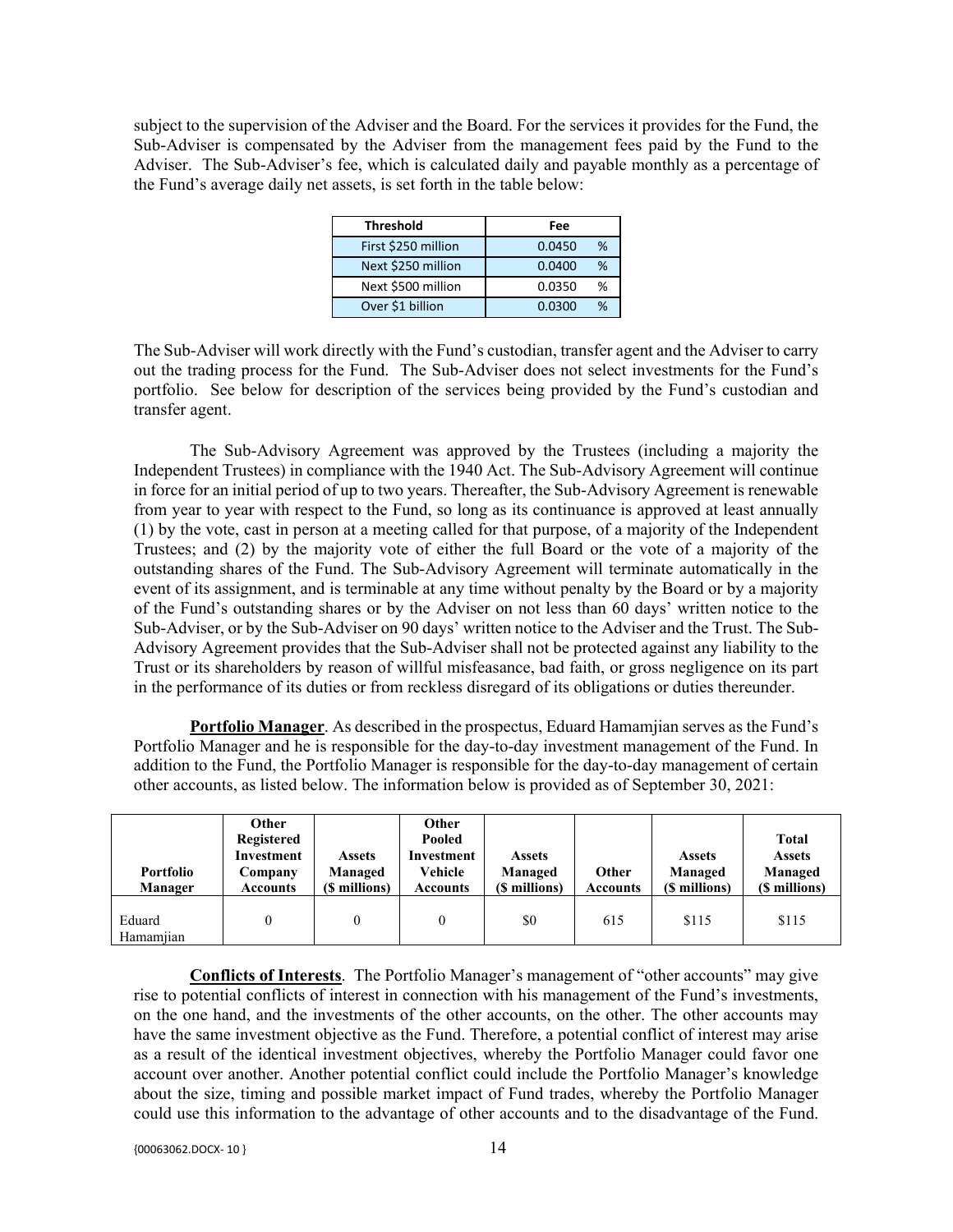However, the Adviser and the Sub-Adviser have established policies and procedures to ensure that the purchase and sale of securities among all accounts it manages are fairly and equitably allocated.

**Compensation.** The Portfolio Manager does not receive any special or additional compensation from the Adviser for his services as Portfolio Manager. The Portfolio Manager's compensation is based solely on the overall financial operating results of the Adviser. The portfolio manager's compensation is not directly linked to the Fund's performance, although positive performance and growth in managed assets are factors that may contribute to the Adviser's distributable profits and assets under management.

**Portfolio Manager's Share Ownership.** As of the date of this SAI, the Portfolio Manager did not beneficially own shares of the Fund.

**Administrator.** Pursuant to a Fund Services Agreement, Commonwealth Fund Services, Inc., 8730 Stony Point Parkway, Suite 205, Richmond, Virginia 23235 (the "Administrator") serves as the Fund's administrator. In its capacity as administrator, the Administrator supervises all aspects of the operations of the Fund except those performed by the Adviser. The Administrator provides certain administrative services and facilities to the Fund, including, among other responsibilities, assisting in the preparation and filing of documents required for compliance by the Fund with applicable laws and regulations and arranging for the maintenance of books and records of the Fund. The Administrator receives an asset-based fee computed daily and paid monthly on the average daily net assets of the Fund, subject to a minimum fee plus out-of-pocket expenses.

**Fund Accountant, Transfer Agency and Other Services.** Pursuant to a Services Agreement with Citi Fund Services Ohio, Inc. ("Citi"), located at 4400 Easton Commons, Suite 200, Columbus, Ohio 43219, Citi provides certain financial administration services (other than those provided by the Administrator), transfer agency, and fund accounting services to the Fund. As financial administrator, Citi performs services including but not limited to: (1) calculating Fund expenses; (2) calculating the Fund performance data; and (3) providing certain compliance support services. As fund accountant, Citi maintains certain financial records of the Trust and provides accounting services to the Fund that include the daily calculation of the Fund's NAV. Citi also performs certain other services on behalf of the Trust including providing financial information for the Trust's federal and state tax returns and financial reports required to be filed with the SEC. As transfer agent, Citi issues shares of the Fund in Creation Units to fill purchase orders for the Fund's shares, maintains records of the issuance and redemption of the Fund's shares, and acts as the Fund's dividend disbursing agent.

For the financial administration and fund accounting services provided to the Trust, the Trust has agreed to pay to Citi an annual asset based fee as a percentage of the aggregate net assets of the Fund, subject to certain breakpoints and minimum fee requirements. Citi is also entitled to fees for services that it renders with respect to the filing of Form N-PORT, its services related to liquidity risk management and out-of-pocket expenses.

**Custodian**. Pursuant to a Custodial and Agency Services Agreement with the Trust, Citibank, N.A. ("Custodian"), located at 388 Greenwich Street, New York, New York 10048, serves as Custodian for the Fund and safeguards and holds the Fund's cash and securities, settles the Fund's securities transactions and collects income on the Fund's investments. Under the agreement, the Custodian also: (1) provides data required by the Adviser to determine the Fund's Creation Basket and estimated All Cash Amount for each Business Day); (2) monitors the settlement of securities comprising the Creation Basket and any cash in connection with the purchase and redemption of Creation Units and requests the issuance of related Creation Units; (3) deposits securities comprising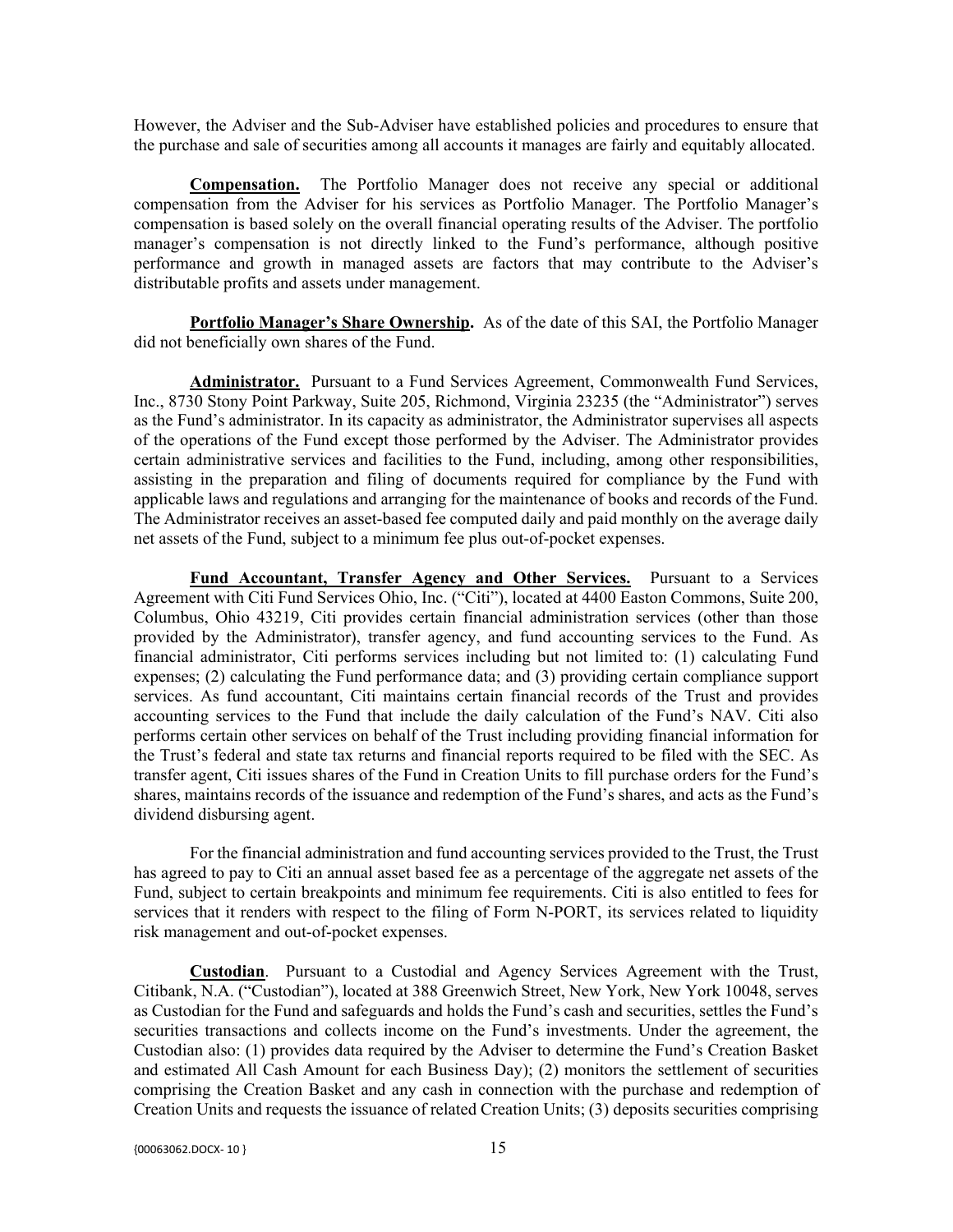the Creation Basket and/or cash received from Authorized Participants in connection with purchases of Creation Units into the Fund's custody and cash accounts; (4) disburses securities comprising the Creation Basket and/or cash from the Fund's custody and cash accounts to Authorized Participants in connection with the redemptions of Creation Units; and (5) performs certain other related services, (See "Purchase and Redemption of Creation Units," below).

**Distributor and Principal Underwriter**. Foreside Fund Services, LLC (the "Distributor") the Fund's distributor, is located at Three Canal Plaza, Suite 100, Portland, Maine 04101. The Distributor is a broker-dealer registered under the Securities Exchange Act of 1934, as amended (the "1934 Act"), and a member of the Financial Industry Regulatory Authority, Inc. ("FINRA").

Shares will be continuously offered for sale by the Trust through the Distributor only in whole Creation Units, as described in the section of this SAI entitled "Additional Information About Purchases and Sales." The Distributor also acts as an agent for the Trust. The Distributor will deliver a prospectus to persons purchasing Shares in Creation Units and will maintain records of both orders placed with it and confirmations of acceptance furnished by it. The Distributor has no role in determining the investment policies of the Fund or which securities are to be purchased or sold by the Fund.

The Board has not adopted a Distribution and Service Plan pursuant to Rule 12b-1 ("Rule 12b-1 Plan") under the 1940 Act with respect to the Fund. No Rule 12b-1 fees are currently paid by the Fund and there are no plans to impose these fees.

The Adviser and its affiliates may, out of their own resources, pay amounts to third parties for distribution or marketing services on behalf of the Fund. The making of these payments could create a conflict of interest for a financial intermediary receiving such payments.

**Legal Counsel**. Practus, LLP, 11300 Tomahawk Creek Parkway, Suite 310, Leawood, Kansas 66211, serves as legal counsel to the Trust and the Fund.

**Independent Registered Public Accounting Firm**. The Fund's independent registered public accounting firm, Cohen & Company, Ltd. audits the Fund's annual financial statements, assists in the preparation of certain reports to the SEC, and prepares the Trust's tax returns. Cohen & Company, Ltd is located at 1350 Euclid Ave., Suite 800, Cleveland, Ohio 44115.

## **TRUSTEES AND OFFICERS OF THE TRUST**

**Trustees and Officers**. The Trust is governed by the Board, which is responsible for protecting the interests of shareholders. The trustees are experienced businesspersons who meet throughout the year to oversee the Trust's activities, review contractual arrangements with companies that provide services to the Fund and review performance. The names, addresses and ages of the trustees and officers of the Trust, together with information as to their principal occupations during the past five years, are listed below.

Each Trustee was nominated to serve on the Board of Trustees based on their particular experiences, qualifications, attributes and skills. Generally, the Trust believes that each Trustee is competent to serve because of their individual overall merits including: (i) experience; (ii) qualifications; (iii) attributes; and (iv) skills. Mr. David J. Urban has been a Professor of Education since 1989. His strategic planning, organizational and leadership skills help the Board set long-term goals. Ms. Mary Lou H. Ivey has business experience as a practicing tax accountant since 1996 and, as such, brings tax, budgeting and financial reporting skills to the Board. Mr. Theo H. Pitt has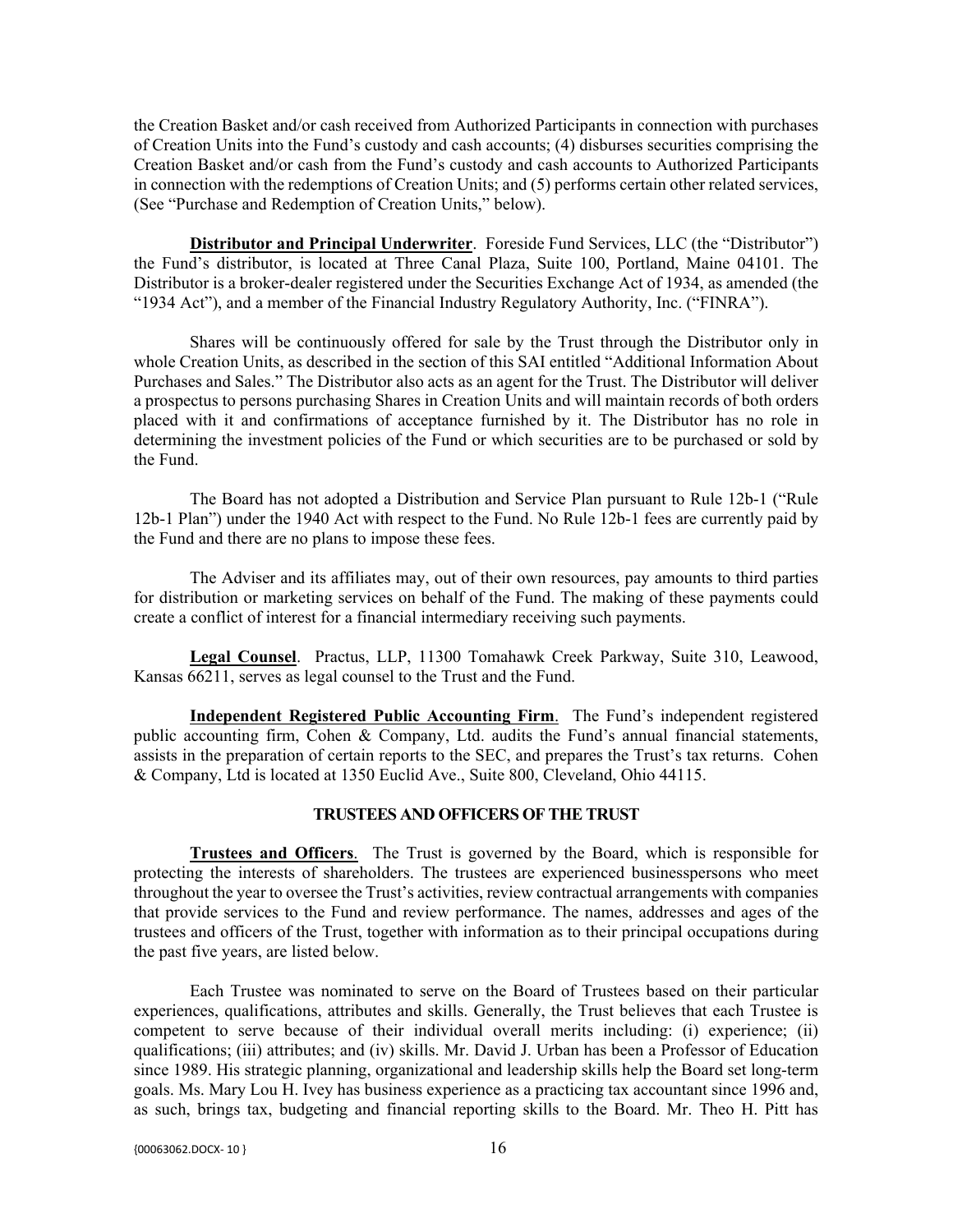experience as an investor, including his role as trustee of several other investment companies and business experience as Senior Partner of a financial consulting company, as a partner of a real estate partnership and as an Account Administrator for a money management firm. Mr. Kevin Farragher has experience as an executive in multiple roles in the investment management industry, including product management, mutual fund, ETF and brokerage operations, and trade supervision and compliance. The Trust does not believe any one factor is determinative in assessing a Trustee's qualifications, but that the collective experience of each Trustee makes them each highly qualified.

The Chairman of the Board of Trustees is Ms. Ivey, who is not an "interested person" of the Trust, within the meaning of the 1940 Act. The Trust also has an independent Audit Committee that allows the Board to access the expertise necessary of oversee the Trust, identify risks, recognize shareholder concerns and needs and highlight opportunities. The Audit Committee is able to focus Board time and attention to matters of interest to shareholders and, through its private sessions with the Trust's auditor, Chief Compliance Officer and legal counsel, stay fully informed regarding management decisions.

ETFs face a number of risks, including investment risk, compliance risk and valuation risk. The Board oversees management of the Fund's risks directly and through its officers. While day-today risk management responsibilities rest with the Fund's Chief Compliance Officer, investment advisers and other service providers, the Board monitors and tracks risk by: (1) receiving and reviewing quarterly reports related to the performance and operations of the Fund; (2) reviewing and approving, as applicable, the compliance policies and procedures of the Trust, including the Trust's valuation policies and transaction procedures; (3) periodically meeting with the portfolio manager to review investment strategies, techniques and related risks; (4) meeting with representatives of key service providers, including the Fund's investment advisers, administrator, distributor, transfer agent and the independent registered public accounting firm, to discuss the activities of the Fund; (5) engaging the services of the Chief Compliance Officer of the Fund to monitor and test the compliance procedures of the Trust and its service providers; (6) receiving and reviewing reports from the Trust's independent registered public accounting firm regarding the Fund's financial condition and the Trust's internal controls; and (7) receiving and reviewing an annual written report prepared by the Chief Compliance Officer reviewing the adequacy of the Trust's compliance policies and procedures and the effectiveness of their implementation. The Board has concluded that its general oversight of the investment adviser and other service providers as implemented through the reporting and monitoring process outlined above allows the Board to effectively administer its risk oversight function.

Following is a list of the Trustees and executive officers of the Trust and their principal occupation over the last five years. The mailing address of each Trustee and officer is 8730 Stony Point Parkway, Suite 205, Richmond VA, 23235, unless otherwise indicated.

| NAME, AGE       | <b>TERM OF</b>    |                             | <b>NUMBER OF</b>     |                            |
|-----------------|-------------------|-----------------------------|----------------------|----------------------------|
| <b>AND</b>      | <b>OFFICE AND</b> | <b>PRINCIPAL</b>            | <b>FUNDS IN FUND</b> | <b>OTHER</b>               |
| <b>POSITION</b> | <b>LENGTH OF</b>  | <b>OCCUPATION(S) DURING</b> | <b>COMPLEX</b>       | <b>DIRECTORSHIPS</b>       |
| <b>WITH THE</b> | TIME              | THE PAST FIVE               | <b>OVERSEEN BY</b>   | <b>HELD BY</b>             |
| <b>TRUST</b>    | <b>SERVED</b>     | <b>YEARS</b>                | <b>TRUSTEE</b>       | <b>TRUSTEE</b>             |
| David J. Urban  | Indefinite,       | Dean, Jones College of      | 8                    | <b>Independent Trustee</b> |
| (66)            | Since             | Business, Middle Tennessee  |                      | of World Funds Trust       |
| Trustee         | December,         | State University since July |                      | for the twenty series of   |
|                 | 2019              | 2013.                       |                      | that trust.                |
|                 |                   |                             |                      |                            |

## *NON-INTERESTED TRUSTEES*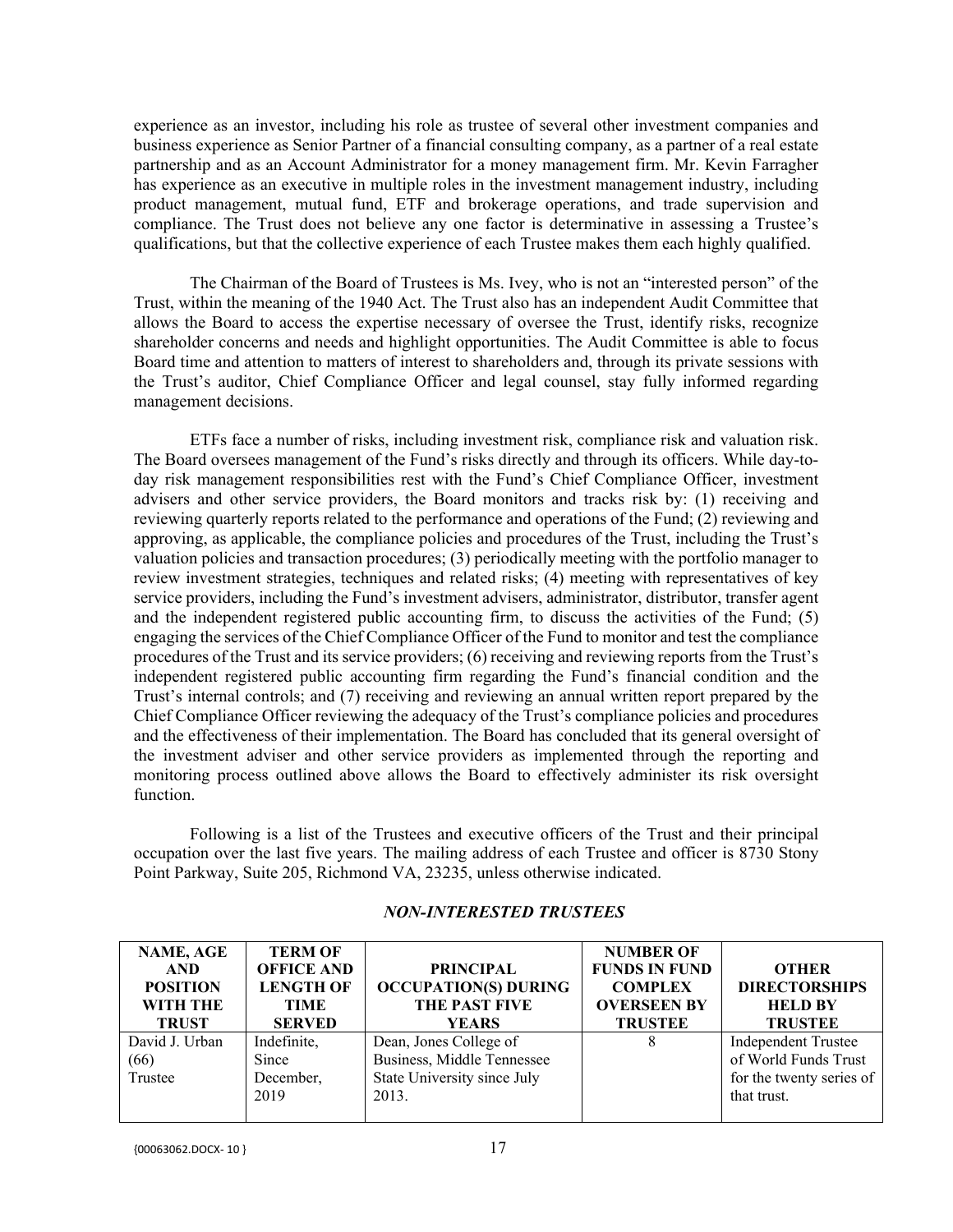| NAME, AGE<br><b>AND</b><br><b>POSITION</b><br><b>WITH THE</b><br><b>TRUST</b><br>Mary Lou H. | <b>TERM OF</b><br><b>OFFICE AND</b><br><b>LENGTH OF</b><br><b>TIME</b><br><b>SERVED</b><br>Indefinite,<br>Since | <b>PRINCIPAL</b><br><b>OCCUPATION(S) DURING</b><br>THE PAST FIVE<br><b>YEARS</b><br>Accountant, Harris, Hardy &<br>Johnstone, P.C., (accounting | <b>NUMBER OF</b><br><b>FUNDS IN FUND</b><br><b>COMPLEX</b><br><b>OVERSEEN BY</b><br><b>TRUSTEE</b><br>8 | <b>OTHER</b><br><b>DIRECTORSHIPS</b><br><b>HELD BY</b><br><b>TRUSTEE</b><br><b>Independent Trustee</b><br>of World Funds Trust                                                                                                                                                                                                                                                                                                                                                    |
|----------------------------------------------------------------------------------------------|-----------------------------------------------------------------------------------------------------------------|-------------------------------------------------------------------------------------------------------------------------------------------------|---------------------------------------------------------------------------------------------------------|-----------------------------------------------------------------------------------------------------------------------------------------------------------------------------------------------------------------------------------------------------------------------------------------------------------------------------------------------------------------------------------------------------------------------------------------------------------------------------------|
| Ivey<br>(63)<br>Trustee                                                                      | December,<br>2019                                                                                               | firm), since 2008.                                                                                                                              |                                                                                                         | for the twenty series of<br>that trust.                                                                                                                                                                                                                                                                                                                                                                                                                                           |
| Theo H. Pitt, Jr.<br>(85)<br>Trustee                                                         | Indefinite,<br>Since<br>December,<br>2019                                                                       | Senior Partner, Community<br><b>Financial Institutions</b><br>Consulting (bank consulting)<br>since 1997 to present.                            | 8                                                                                                       | <b>Independent Trustee</b><br>of Chesapeake<br>Investment Trust for<br>the one series of that<br>trust; Leeward<br><b>Investment Trust for</b><br>the one series of that<br>trust; Hillman Capital<br>Management<br><b>Investment Trust for</b><br>the one series of that<br>trust; World Funds<br>Trust for the twenty<br>series of that trust; and<br><b>Starboard Investment</b><br>Trust for the twelve<br>series of that trust; (all<br>registered investment<br>companies). |
| Kevin Farragher<br>(61)                                                                      | Indefinite,<br>Since<br>December,<br>2019                                                                       | Independent Consultant since<br>2014                                                                                                            | $\,8\,$                                                                                                 | None                                                                                                                                                                                                                                                                                                                                                                                                                                                                              |

# *OFFICERS WHO ARE NOT TRUSTEES*

| NAME, AGE AND<br>POSITION(S)<br><b>WITH THE</b><br><b>TRUST</b> | <b>TERM OF</b><br><b>OFFICE</b><br><b>AND</b><br><b>LENGTH</b><br><b>OF TIME</b><br><b>SERVED</b> | <b>PRINCIPAL</b><br><b>OCCUPATION(S) DURING</b><br><b>THE PAST FIVE</b><br><b>YEARS</b> | <b>NUMBER OF</b><br><b>FUNDS IN</b><br><b>FUND</b><br><b>COMPLEX</b><br><b>OVERSEEN BY</b><br><b>TRUSTEE</b> | <b>OTHER</b><br><b>DIRECTORSHIPS</b><br><b>HELD BY TRUSTEE</b> |
|-----------------------------------------------------------------|---------------------------------------------------------------------------------------------------|-----------------------------------------------------------------------------------------|--------------------------------------------------------------------------------------------------------------|----------------------------------------------------------------|
| David Bogaert                                                   | Indefinite,                                                                                       | Managing Director of                                                                    | N/A                                                                                                          | N/A                                                            |
| (57)                                                            | Since                                                                                             | Business Development,                                                                   |                                                                                                              |                                                                |
| President                                                       | December                                                                                          | Commonwealth Fund                                                                       |                                                                                                              |                                                                |
|                                                                 | 2019                                                                                              | Services, Inc. (fund                                                                    |                                                                                                              |                                                                |
|                                                                 |                                                                                                   | administration), October 2013                                                           |                                                                                                              |                                                                |
|                                                                 |                                                                                                   | - present; Senior Vice                                                                  |                                                                                                              |                                                                |
|                                                                 |                                                                                                   | President of Business                                                                   |                                                                                                              |                                                                |
|                                                                 |                                                                                                   | Development and other                                                                   |                                                                                                              |                                                                |
|                                                                 |                                                                                                   | positions for Huntington Asset                                                          |                                                                                                              |                                                                |
|                                                                 |                                                                                                   | Services, Inc. from 1986 to                                                             |                                                                                                              |                                                                |
|                                                                 |                                                                                                   | 2013.                                                                                   |                                                                                                              |                                                                |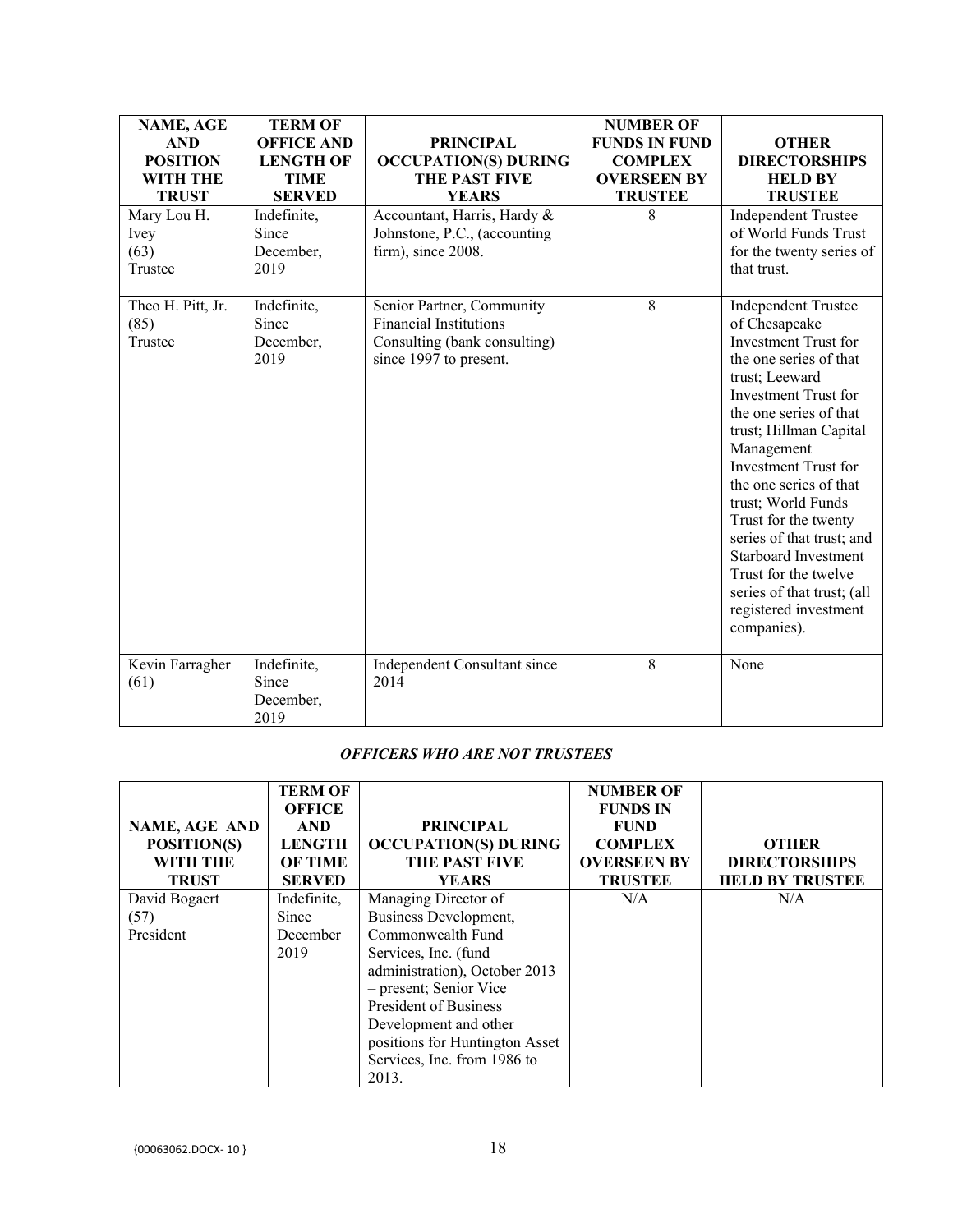| <b>NAME, AGE AND</b><br>POSITION(S)<br><b>WITH THE</b><br><b>TRUST</b>                       | <b>TERM OF</b><br><b>OFFICE</b><br><b>AND</b><br><b>LENGTH</b><br><b>OF TIME</b><br><b>SERVED</b> | <b>PRINCIPAL</b><br><b>OCCUPATION(S) DURING</b><br>THE PAST FIVE<br><b>YEARS</b>                                                                                                                                                                                                             | <b>NUMBER OF</b><br><b>FUNDS IN</b><br><b>FUND</b><br><b>COMPLEX</b><br><b>OVERSEEN BY</b><br><b>TRUSTEE</b> | <b>OTHER</b><br><b>DIRECTORSHIPS</b><br><b>HELD BY TRUSTEE</b> |
|----------------------------------------------------------------------------------------------|---------------------------------------------------------------------------------------------------|----------------------------------------------------------------------------------------------------------------------------------------------------------------------------------------------------------------------------------------------------------------------------------------------|--------------------------------------------------------------------------------------------------------------|----------------------------------------------------------------|
| Karen M. Shupe<br>(57)<br>Treasurer and<br>Principal Executive<br>Officer                    | Indefinite,<br>Since<br>December<br>2019                                                          | Managing Director of Fund<br>Operations, Commonwealth<br>Fund Services, Inc., 2003 to<br>present.                                                                                                                                                                                            | N/A                                                                                                          | N/A                                                            |
| Ann T. MacDonald<br>(66)<br><b>Assistant Treasurer</b><br>and Principal<br>Financial Officer | Indefinite,<br>Since<br>December<br>2019                                                          | Managing Director, Fund<br>Administration and Fund<br>Accounting, Commonwealth<br>Fund Services, Inc., 2003 to<br>present.                                                                                                                                                                   | N/A                                                                                                          | N/A                                                            |
| John H. Lively<br>(52)<br>Secretary                                                          | Indefinite,<br>Since<br>December<br>2019                                                          | Attorney, Practus, LLP (law<br>firm), May 2018 to present;<br>Attorney, The Law Offices of<br>John H. Lively & Associates,<br>Inc. (law firm), March 2010 to<br>May 2018.                                                                                                                    | N/A                                                                                                          | N/A                                                            |
| Holly B. Giangiulio<br>(59)<br><b>Assistant Secretary</b>                                    | Indefinite,<br>Since<br>December<br>2019                                                          | Managing Director, Corporate<br>Operations, Commonwealth<br>Fund Services, Inc., January<br>2015 to present, Corporate<br>Accounting and HR Manager<br>from 2010 to 2015.                                                                                                                    | N/A                                                                                                          | N/A                                                            |
| Julian G. Winters<br>(52)<br>Chief Compliance<br>Officer                                     | Indefinite,<br>Since<br>December<br>2019                                                          | Managing Member of<br>Watermark Solutions, LLC<br>(investment compliance and<br>consulting) since March 2007.                                                                                                                                                                                | N/A                                                                                                          | N/A                                                            |
| Tina H. Bloom<br>(53)<br><b>Assistant Secretary</b>                                          | Indefinite,<br>Since<br>September<br>2021                                                         | Attorney, Practus, LLP, May<br>2018 to present; Attorney, The<br>Law Offices of John H. Lively<br>& Associates, Inc., November<br>2017 to May 2018; Director of<br>Fund Administration of<br>Ultimus Fund Solutions, LLC<br>(fund administration and<br>transfer agency) from 2011-<br>2017. | N/A                                                                                                          | N/A                                                            |

The Board of Trustees oversees the Trust and certain aspects of the services provided by the Adviser and the Fund's other service providers. Each Trustee will hold office until their successors have been duly elected and qualified or until their earlier resignation or removal. Each officer of the Trust serves at the pleasure of the Board and for a term of one year or until their successors have been duly elected and qualified.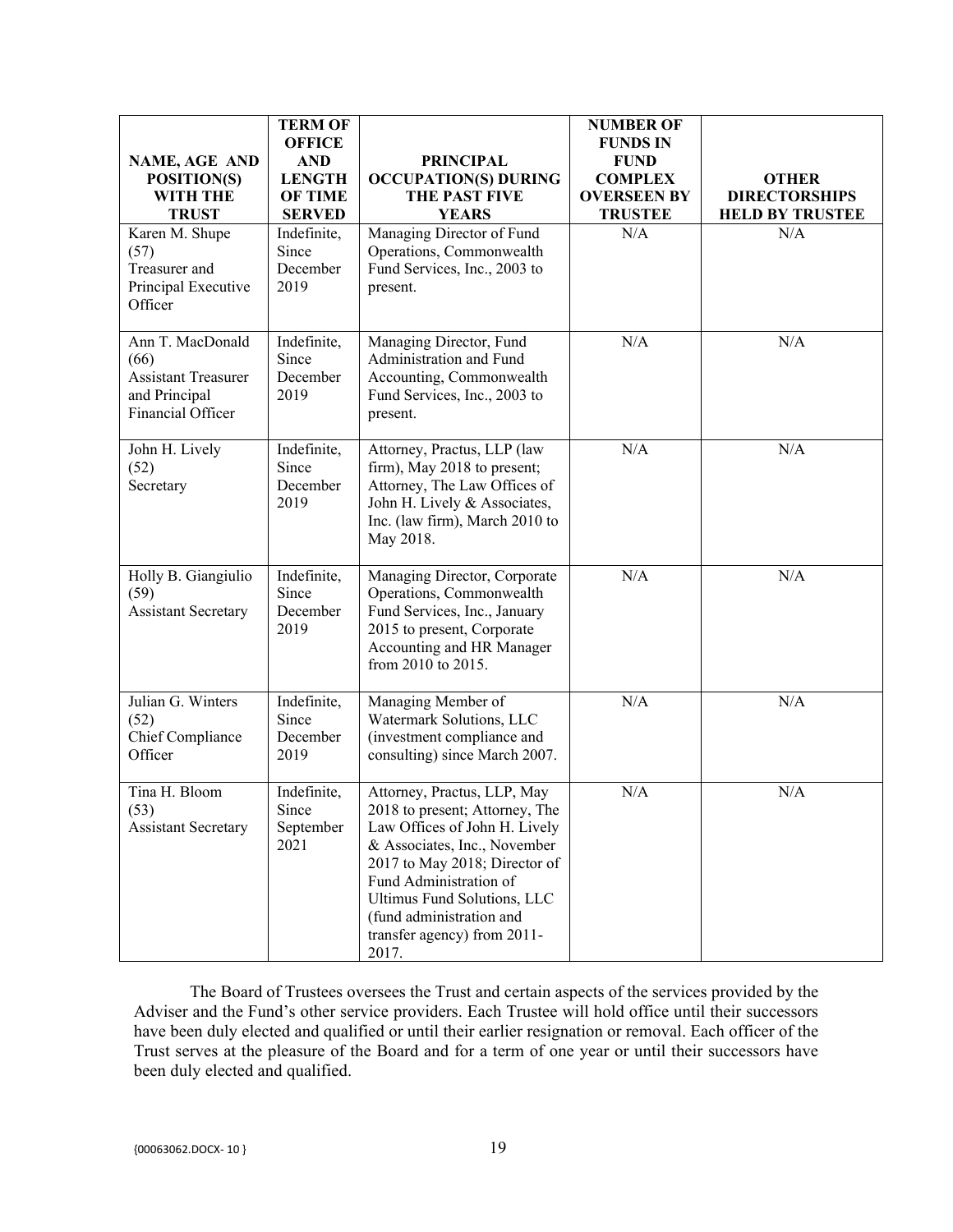The Trust has a standing Audit Committee of the Board composed of Mr. Urban, Ms. Ivey, Mr. Pitt and Mr. Farragher. The functions of the Audit Committee are to meet with the Trust's independent auditors to review the scope and findings of the annual audit, discuss the Trust's accounting policies, discuss any recommendations of the independent auditors with respect to the Trust's management practices, review the impact of changes in accounting standards on the Trust's financial statements, recommend to the Board the selection of independent registered public accounting firm, and perform such other duties as may be assigned to the Audit Committee by the Board. The Trust recently commenced operations, and the Audit Committee met once during the 12-month period ended December 31, 2020.

The Nominating and Corporate Governance Committee is comprised of Mr. Urban, Ms. Ivey, Mr. Pitt and Mr. Farragher. The Nominating and Corporate Governance Committee's purposes, duties and powers are set forth in its written charter, which is described in Exhibit C – the charter also describes the process by which shareholders of the Trust may make nominations. The Trust recently commenced operations, and the Nominating and Corporate Governance Committee did not meet during the 12-month period ended December 31, 2020.

The Valuation Committee is comprised of Mr. Urban, Ms. Ivey, Mr. Pitt and Mr. Farragher. The Valuation Committee meets as needed in the event that the Fund holds any securities that are subject to valuation and it reviews the fair valuation of such securities on an as needed basis. The Trust recently commenced operations, and the Valuation Committee did not meet during the 12-month period ended December 31, 2020.

The Qualified Legal Compliance Committee is comprised of Mr. Urban, Ms. Ivey, Mr. Pitt and Mr. Farragher. The Qualified Legal Compliance Committee receives, investigates, and makes recommendations as to the appropriate remedial action in connection with any report of evidence of a material violation of the securities laws or breach of fiduciary duty or similar violation by the Trust, its officers, Trustees, or agents. The Trust recently commenced operations, and the Qualified Legal Compliance Committee did not meet during the 12-month period ended December 31, 2020.

**Trustee Compensation**. Each Trustee who is not an "interested person" of the Trust may receive compensation for their services to the Trust. All Trustees are reimbursed for any out-ofpocket expenses incurred in connection with attendance at meetings. Each Trustee receives a retainer fee at the annualized rate of \$7,500. Additionally, each Trustee may receive a fee of \$2,500 per special meeting. Compensation to be received by each Trustee from the Trust for the Fund's first fiscal year is estimated as follows:

| Name of<br>Person /<br><b>Position</b> | Aggregate<br>Compensation<br><b>From Fund</b> | <b>Pension or</b><br><b>Retirement Benefits</b><br><b>Accrued as Part of</b><br><b>Fund Expenses</b> | <b>Estimated</b><br><b>Annual Benefits</b><br><b>Upon Retirement</b> | <b>Total Compensation</b><br><b>From Fund and Fund</b><br><b>Complex Paid To</b><br>Trustees $(*)$ (1) |
|----------------------------------------|-----------------------------------------------|------------------------------------------------------------------------------------------------------|----------------------------------------------------------------------|--------------------------------------------------------------------------------------------------------|
| David J.<br>Urban,<br>Trustee          | \$7,500                                       | \$0                                                                                                  | \$0                                                                  | \$7,500                                                                                                |
| Mary Lou H.<br>Ivey, Trustee           | \$7,500                                       | \$0                                                                                                  | \$0                                                                  | \$7,500                                                                                                |
| Theo H. Pitt,<br>Jr., Trustee          | \$7,500                                       | \$0                                                                                                  | \$0                                                                  | \$7,500                                                                                                |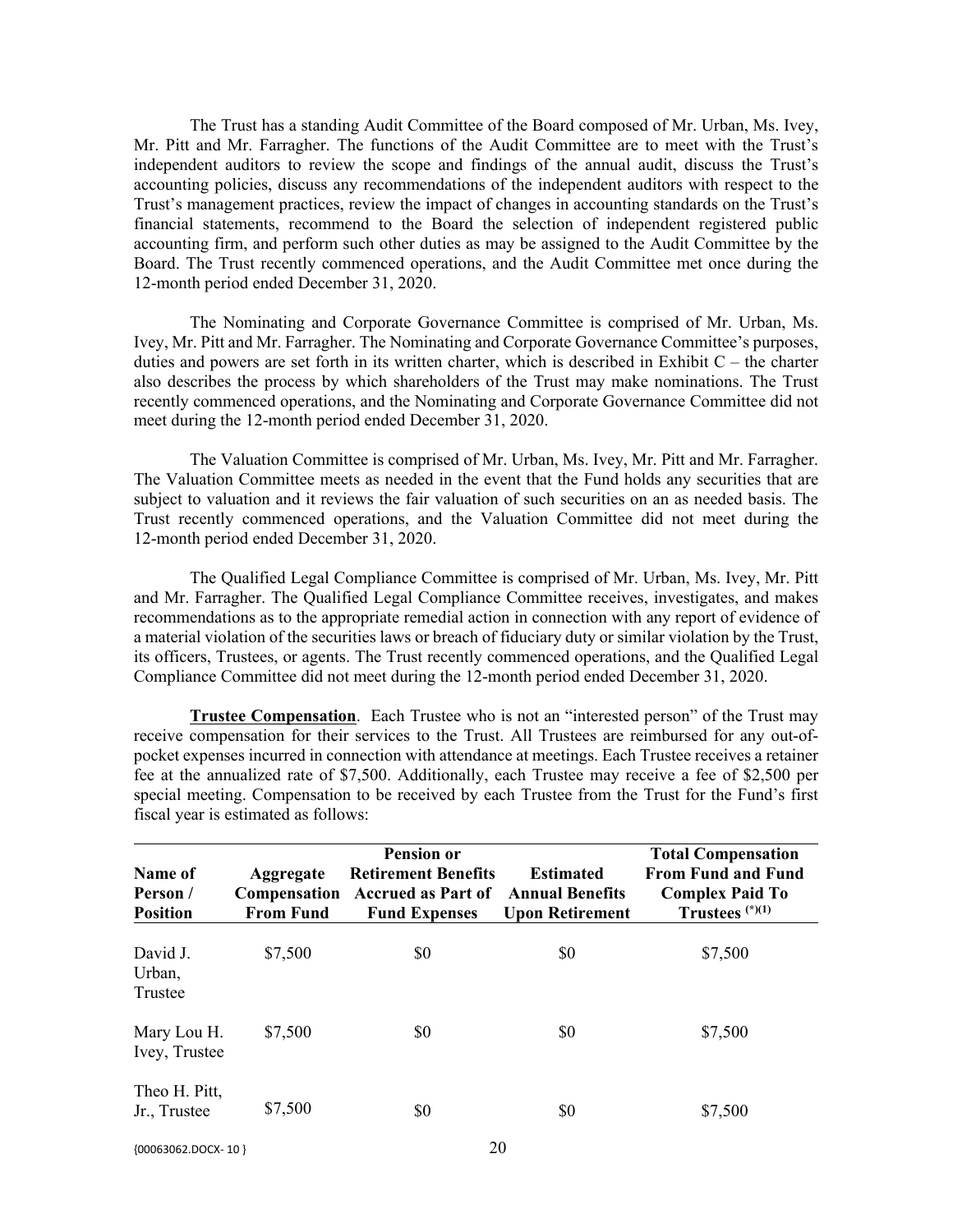| Kevin      | \$7,500 | \$0 | \$0 | \$7,500 |
|------------|---------|-----|-----|---------|
| Farragher, |         |     |     |         |
| Trustee    |         |     |     |         |

\* The Trust does not pay deferred compensation.

(1) The "Fund Complex" consists of the Fund.

**Trustee Ownership of Fund Shares.** The table below shows for each Trustee, the amount of Fund equity securities beneficially owned by each Trustee, and the aggregate value of all investments in equity securities of the Fund of the Trust, as of December 31, 2020, and stated as one of the following ranges:  $A = None$ ;  $B = $1-$10,000$ ;  $C = $10,001-$50,000$ ;  $D = $50,001-$100,000$ ; and  $E = over $100,000$ .

| <b>Name of Trustee</b>  | <b>Dollar Range of Equity</b><br><b>Securities in the Fund</b> | <b>Aggregate Dollar Range of Equity</b><br><b>Securities in all Registered</b><br><b>Investment Companies Overseen</b><br>by the Trustees in Family of<br><b>Investment Companies</b> |
|-------------------------|----------------------------------------------------------------|---------------------------------------------------------------------------------------------------------------------------------------------------------------------------------------|
| Non-Interested Trustees |                                                                |                                                                                                                                                                                       |
| David J. Urban          | $A^*$                                                          | $A^*$                                                                                                                                                                                 |
| Mary Lou H. Ivey        | A*                                                             | $A^*$                                                                                                                                                                                 |
| Theo H. Pitt, Jr.       | A*                                                             | A*                                                                                                                                                                                    |
| Kevin Farragher         | A*                                                             | $A^*$                                                                                                                                                                                 |

\* The Fund has not yet commenced operations as of the date of this SAI.

**Sales Loads**. No front-end or deferred sales charges are applied to the purchase of Shares.

**Policies Concerning Personal Investment Activities.** The Fund, the Adviser and the Sub-Adviser have each adopted a Code of Ethics, pursuant to Rule 17j-1 under the 1940 Act that permit investment personnel, subject to their particular code of ethics, to invest in securities, including securities that may be purchased or held by the Fund, for their own account.

The Codes of Ethics are on file with, and can be reviewed on the EDGAR Database on the SEC's Internet website at [http://www.sec.gov.](http://www.sec.gov/)

**Proxy Voting Policies.** The Trust is required to disclose information concerning the Fund's proxy voting policies and procedures to shareholders. The Board has delegated to Adviser the responsibility for decisions regarding proxy voting for securities held by the Fund. The Adviser will vote such proxies in accordance with its proxy policies and procedures, which have been reviewed by the Board. The proxy voting policy for the Trust can be found in Exhibit A and the proxy voting policy of the Adviser can be found in Exhibit B. Any material changes to the proxy policies and procedures will be submitted to the Board for approval. Information regarding how the Fund voted proxies relating to portfolio securities for the most recent 12-month period ending June 30, will be available (1) without charge, upon request by calling (888) 909-6030; and (2) on the SEC's Internet website at [http://www.sec.gov.](http://www.sec.gov/)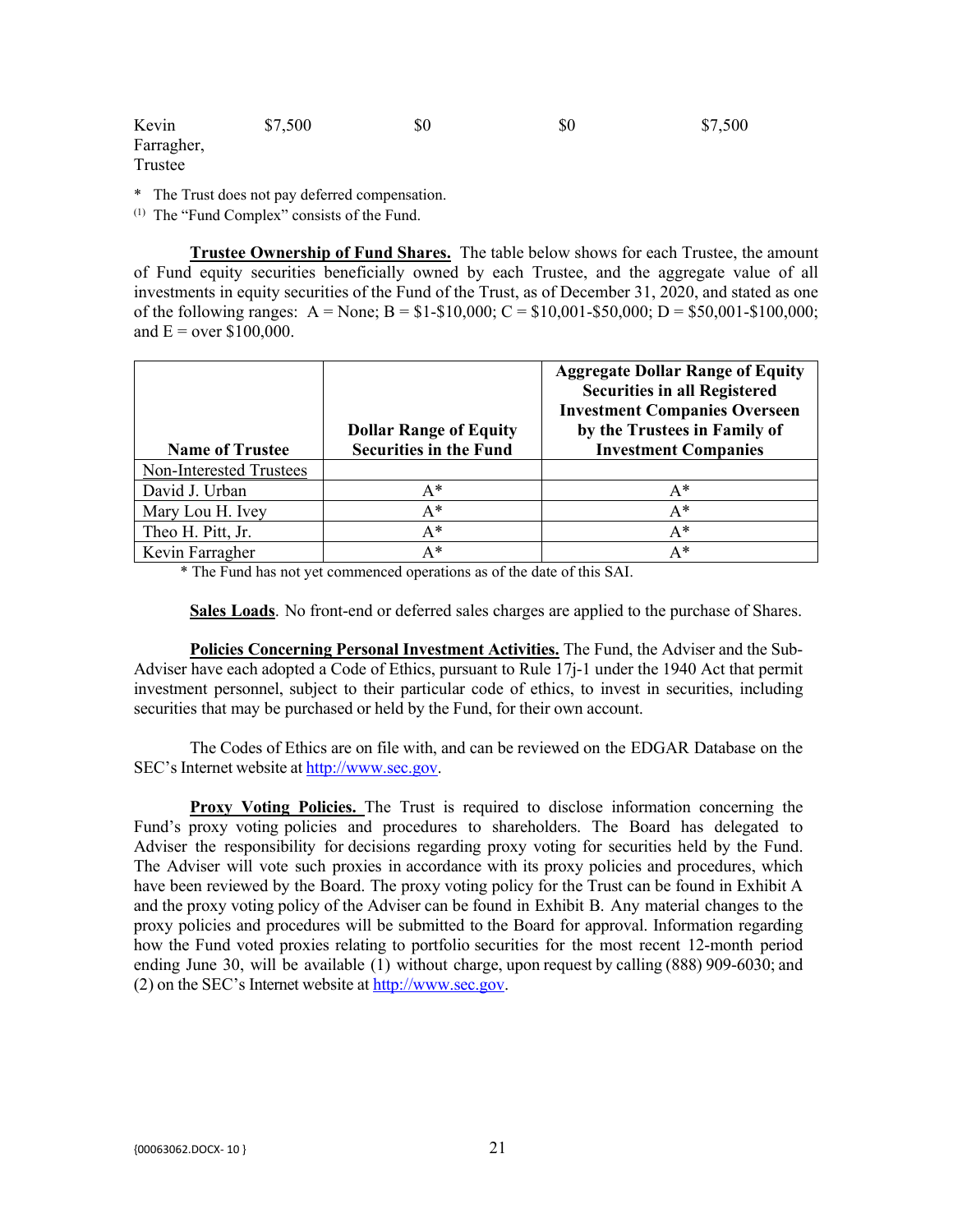#### **CONTROL PERSONS AND PRINCIPAL SECURITIES HOLDERS**

A principal shareholder is any person who owns (either of record or beneficially) 5% or more of the outstanding shares of the Fund. A control person is one who owns, either directly or indirectly, more than 25% of the voting securities of the Fund or acknowledges the existence of such control. As a controlling shareholder, each of these persons could control the outcome of any proposal submitted to the shareholders for approval, including changes to the Fund's fundamental policies or the terms of the management agreement with the Adviser.

The Fund has not yet commenced operations as of the date of this SAI.

# **DETERMINATION OF NET ASSET VALUE**

#### **Calculation of Share Price**

The NAV of the Fund's shares is determined by dividing the total value of the Fund's portfolio investments and other assets, less any liabilities, by the total number of shares outstanding of the Fund.

Generally, the Fund's domestic securities (including underlying ETFs which hold portfolio securities primarily listed on foreign (non-U.S.) exchanges) are valued each day at the last quoted sales price on each security's primary exchange. Securities traded or dealt in upon one or more securities exchanges for which market quotations are readily available and not subject to restrictions against resale shall be valued at the last quoted sales price on the primary exchange or, in the absence of a sale on the primary exchange, at the mean between the current bid and ask prices on such exchange. Securities primarily traded in the NASDAQ National Market System for which market quotations are readily available shall be valued using the NASDAQ Official Closing Price. If market quotations are not readily available, securities will be valued at their fair market value as determined in good faith by the Fund's fair value committee in accordance with procedures approved by the Board and as further described below. Securities that are not traded or dealt in any securities exchange (whether domestic or foreign) and for which over-the-counter market quotations are readily available generally shall be valued at the last sale price or, in the absence of a sale, at the mean between the current bid and ask price on such over-the- counter market.

Certain securities or investments for which daily market quotes are not readily available may be valued, pursuant to guidelines established by the Board, with reference to other securities or indices. Debt securities not traded on an exchange may be valued at prices supplied by a pricing agent(s) based on broker or dealer supplied valuations or matrix pricing, a method of valuing securities by reference to the value of other securities with similar characteristics, such as rating, interest rate and maturity. Short-term investments having a maturity of 60 days or less may be generally valued at amortized cost when it approximated fair value.

Exchange traded options are valued at the last quoted sales price or, in the absence of a sale, at the mean between the current bid and ask prices on the exchange on which such options are traded. Futures and options on futures are valued at the settlement price determined by the exchange, or, if no settlement price is available, at the last sale price as of the close of business prior to when the Fund calculates NAV. Other securities for which market quotes are not readily available are valued at fair value as determined in good faith by the Board or persons acting at their direction. Swap agreements and other derivatives are generally valued daily depending on the type of instrument and reference assets based upon market prices, the mean between bid and asked prices quotations from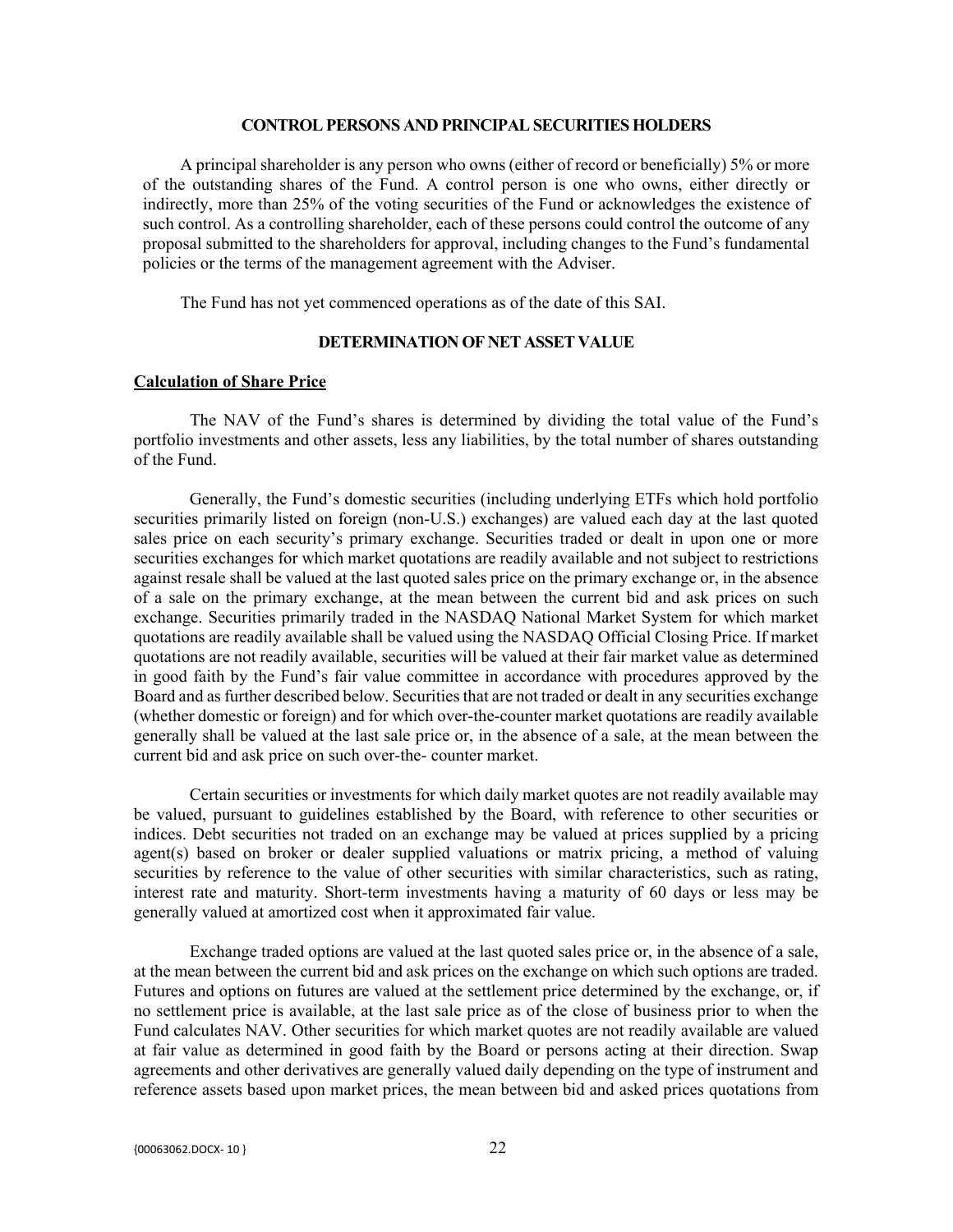market makers or by a pricing service or other parties in accordance with the valuation procedures approved by the Board.

Under certain circumstances, the Fund may use an independent pricing service to calculate the fair market value of foreign equity securities on a daily basis by applying valuation factors to the last sale price or the mean price as noted above. The fair market values supplied by the independent pricing service will generally reflect market trading that occurs after the close of the applicable foreign markets of comparable securities or the value of other instruments that have a strong correlation to the fair-valued securities. The independent pricing service will also take into account the current relevant currency exchange rate. A security that is fair valued may be valued at a price higher or lower than actual market quotations or the value determined by other funds using their own fair valuation procedures. Because foreign securities may trade on days when Shares are not priced, the value of securities held by the Fund can change on days when Shares cannot be redeemed or purchased. In the event that a foreign security's market quotations are not readily available or are deemed unreliable (for reasons other than because the foreign exchange on which it trades closed before the Fund's calculation of NAV), the security will be valued at its fair market value as determined in good faith by the Fund's fair value committee in accordance with procedures approved by the Board as discussed below. Without fair valuation, it is possible that short-term traders could take advantage of the arbitrage opportunity and dilute the NAV of long-term investors. Fair valuation of the Fund's portfolio securities can serve to reduce arbitrage opportunities available to short-term traders, but there is no assurance that it will prevent dilution of the Fund's NAV by short-term traders. In addition, because the Fund may invest in underlying ETFs which hold portfolio securities primarily listed on foreign (non-U.S.) exchanges, and these exchanges may trade on weekends or other days when the underlying ETFs do not price their shares, the value of these portfolio securities may change on days when you may not be able to buy or sell Shares.

Investments initially valued in currencies other than the U.S. dollar are converted to U.S. dollars using exchange rates obtained from pricing services or other parties in accordance with the valuation procedures approved by the Board. As a result, the NAV of the Shares may be affected by changes in the value of currencies in relation to the U.S. dollar. The value of securities traded in markets outside the United States or denominated in currencies other than the U.S. dollar may be affected significantly on a day that the Exchange is closed and an investor is not able to purchase, redeem or exchange Shares.

Shares are valued at the close of regular trading on the Exchange (normally 4:00 p.m., Eastern time) (the "Exchange Close") on each day that the Exchange is open. For purposes of calculating the NAV, the Fund normally use pricing data for domestic equity securities received shortly after the Exchange Close and does not normally take into account trading, clearances or settlements that take place after the Exchange Close. Domestic fixed income and foreign securities are normally priced using data reflecting the earlier closing of the principal markets for those securities. Information that becomes known to the Fund or its agents after the NAV has been calculated on a particular day will not generally be used to retroactively adjust the price of the security or the NAV determined earlier that day.

When market quotations are insufficient or not readily available, the Fund may value securities at fair value or estimate their value as determined in good faith by the Board or its designees, pursuant to procedures approved by the Board. Fair valuation may also be used by the Board if extraordinary events occur after the close of the relevant market but prior to the Exchange Close.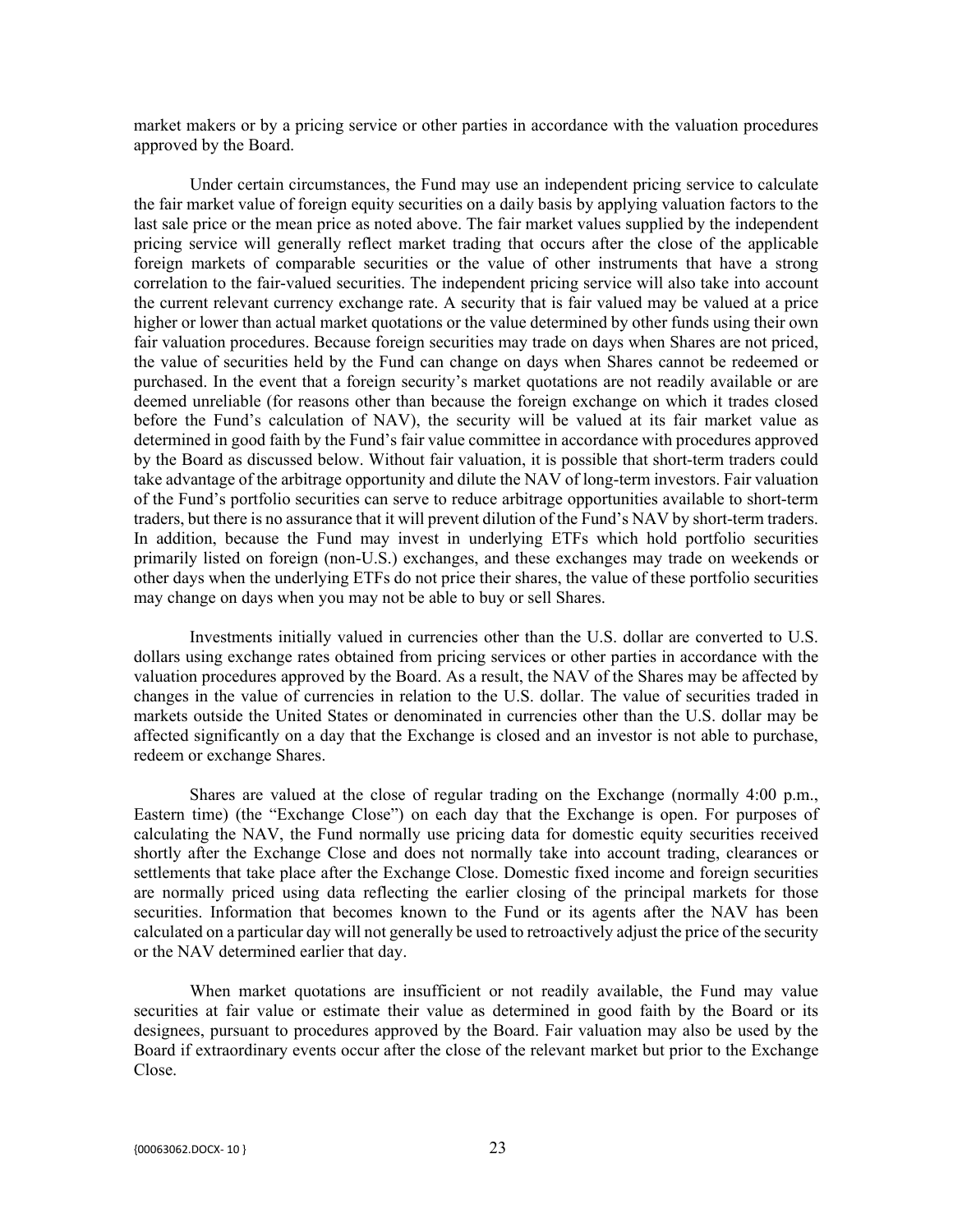#### **ADDITIONAL INFORMATION ABOUT PURCHASES AND SALES**

#### **PURCHASE AND REDEMPTION OF CREATION UNITS**

#### **Creation Units**

The Trust issues and sells Shares of the Fund only in Creation Units on a continuous basis on any business day through the Distributor at the Shares' NAV next determined after receipt of an order in proper form. The Distributor processes purchase orders only on a day that the Exchange is open for trading (a "Business Day"). The Exchange is open for trading Monday through Friday except for the following holidays: New Year's Day, Martin Luther King, Jr. Day, Presidents' Day, Good Friday, Memorial Day, Independence Day, Labor Day, Thanksgiving Day and Christmas Day.

Generally, the Trust will issue and sell Creation Units at NAV for "in kind" consideration, meaning the initiator of a creation or redemption order will deposit or receive as consideration a portfolio of all or some of the securities held in the Fund's portfolio, plus a cash amount (an "In Kind Creation" and "In Kind Redemption"). At the discretion of the Adviser, the Fund may elect at any time, and from time to time, that the consideration for the purchase and redemption of Creation Units will be made entirely in a cash amount equal to the NAV of the shares that constitute the Creation Unit(s) (an "All Cash Amount").

## **Creation Orders**

The consideration for an In Kind Creation generally consists of the Deposit Securities for each Creation Unit constituting a substantial replication, or representation, of the securities included in the Fund's portfolio as selected by the Adviser ("Fund Securities") and the Cash Component computed as described below. Together, the Deposit Securities and the Cash Component constitute the "Fund Deposit," which represents the minimum investment amount for a Creation Unit of the Fund. The Cash Component serves to compensate the Trust or the Authorized Participant, as applicable, for any differences between the NAV per Creation Unit and the Deposit Amount (as defined below). The Cash Component is an amount equal to the difference between the NAV of the Fund Shares (per Creation Unit) and the "Deposit Amount," an amount equal to the market value of the Deposit Securities. If the Cash Component is a positive number (i.e., the NAV per Creation Unit exceeds the Deposit Amount), the Authorized Participant will deliver the Cash Component. If the Cash Component is a negative number (i.e., the NAV per Creation Unit is less than the Deposit Amount), the Authorized Participant will receive the Cash Component.

In addition, the Trust reserves the right to permit or require the substitution of an amount of cash (that is a "cash in lieu" amount) to be added to the Cash Component to replace any Deposit Security which may not be available in sufficient quantity for delivery or that may not be eligible for transfer through the systems of DTC or the Clearing Process (discussed below) or for other similar reasons. The Trust also reserves the right to permit or require a "cash in lieu" amount where the delivery of Deposit Securities by the Authorized Participant (as described below) would be restricted under the securities laws or where delivery of Deposit Securities to the Authorized Participant would result in the disposition of Deposit Securities by the Authorized Participant becoming restricted under the securities laws, and in certain other situations.

The Custodian, through the NSCC (see the section of this SAI entitled "Purchase and Redemption of Creation Units—Procedures for Creation of Creation Units"), makes available on each Business Day, prior to the opening of business on the Exchange (currently 9:30 a.m. New York time), the list of the name and the required number of shares of each Deposit Security (if any) to be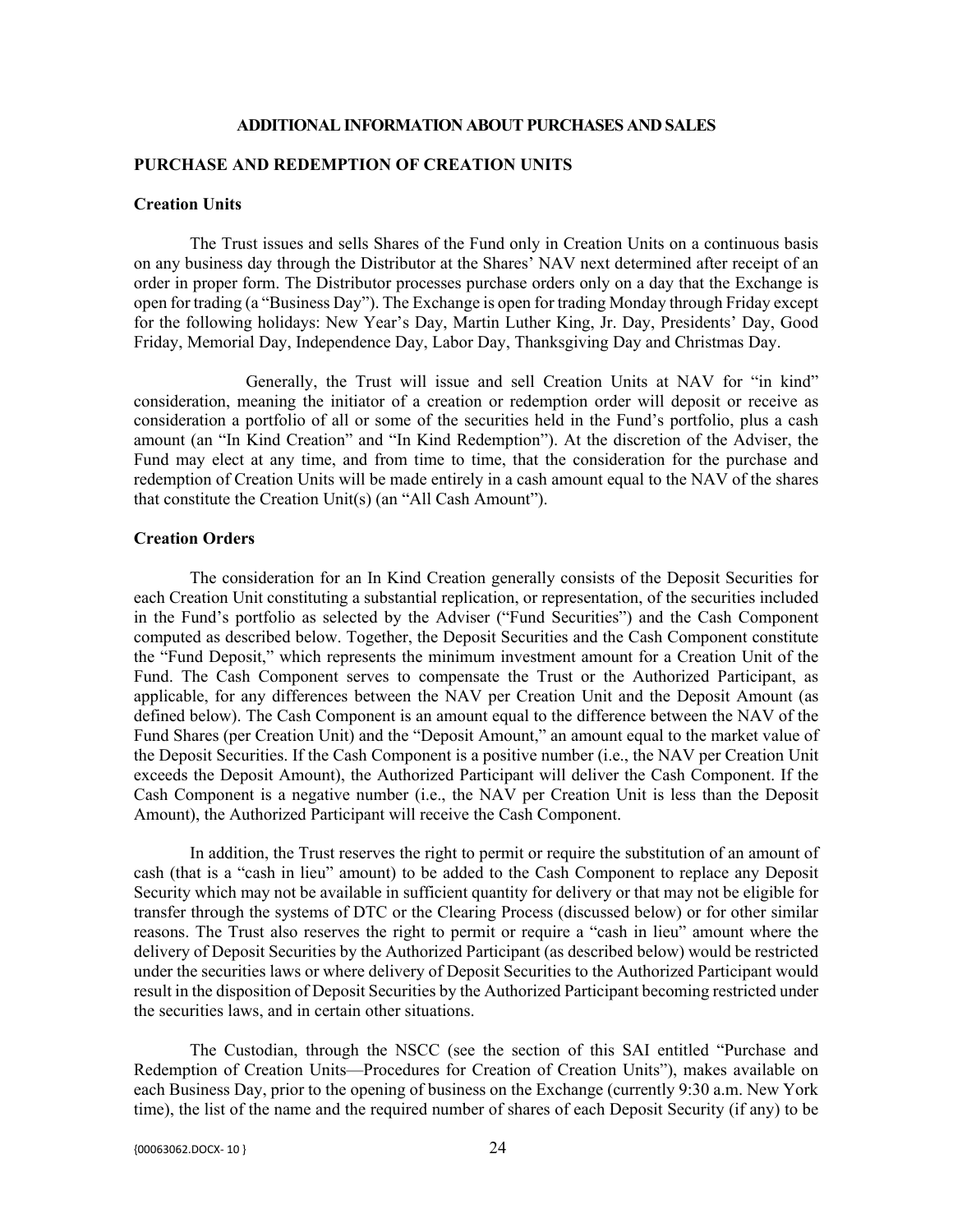included in the current Fund Deposit (based on information at the end of the previous Business Day) for the Fund. This Fund Deposit is applicable, subject to any adjustments as described below, to orders to effect creations of Creation Units of the Fund until such time as the next-announced composition of the Deposit Securities is made available, or unless the Adviser elects to receive an All Cash Amount in connection with the creation of Creation Units.

The identity and number of shares of the Deposit Securities required for a Fund Deposit for the Fund changes as rebalancing adjustments and corporate action events are reflected within the Fund from time to time by the Adviser, with a view to the investment objective of the Fund. In addition, the Trust reserves the right to permit the substitution of an amount of cash – i.e., a "cash in lieu" amount – to be added to the Cash Component to replace any Deposit Security that may not be available in sufficient quantity for delivery or that may not be eligible for transfer through the systems of DTC or the Clearing Process (discussed below), or which might not be eligible for trading by an Authorized Participant (as defined below) or the investor for which it is acting or other relevant reason. In addition to the list of names and number of securities constituting the current Deposit Securities of a Fund Deposit, the Custodian, through the NSCC, also makes available on each Business Day the estimated Cash Component, effective through and including the previous Business Day, per outstanding Creation Unit of the Fund.

The process for a creation order involving an All Cash Amount will be the same as the process for an In Kind Creation, except that the Cash Component will be the entirety of the amount deposited as consideration for the Creation Unit(s).

#### **Procedures for Creation of Creation Units**

All orders to create Creation Units must be placed with the Distributor either (1) through Continuous Net Settlement System of the NSCC ("Clearing Process"), a clearing agency that is registered with the SEC, by a "Participating Party," i.e., a broker-dealer or other participant in the Clearing Process; or (2) outside the Clearing Process by a DTC Participant. In each case, the Participating Party or the DTC Participant must have executed an agreement with the Distributor with respect to creations and redemptions of Creation Units ("Participant Agreement"); such parties are collectively referred to as "APs" or "Authorized Participants." Investors should contact the Distributor for the names of Authorized Participants. All Fund Shares, whether created through or outside the Clearing Process, will be entered on the records of DTC for the account of a DTC Participant.

The Distributor will process orders to purchase Creation Units received by the closing time of the regular trading session on the Exchange ("Closing Time") (normally 4:00 p.m. New York time), as long as they are in proper form. If an order to purchase Creation Units is received in proper form by Closing Time, then it will be processed that day. Purchase orders received in proper form after Closing Time will be processed on the following Business Day and will be priced at the NAV determined on that day. Custom orders must be received by the Distributor no later than 3:00 p.m. New York time on the trade date. In the case of an In Kind Creation, a custom order may be placed by an Authorized Participant in the event that the Trust permits the substitution of an amount of cash to be added to the Cash Component to replace any Deposit Security which may not be available in sufficient quantity for delivery or which may not be eligible for trading by such Authorized Participant or the investor for which it is acting or other relevant reason. The date on which an order to create Creation Units (or an order to redeem Creation Units, as discussed below) is placed is referred to as the "Transmittal Date." Orders must be transmitted by an Authorized Participant by telephone or other transmission method acceptable to the Distributor pursuant to procedures set forth in the Participant Agreement, as described below in the sections entitled "Placement of Creation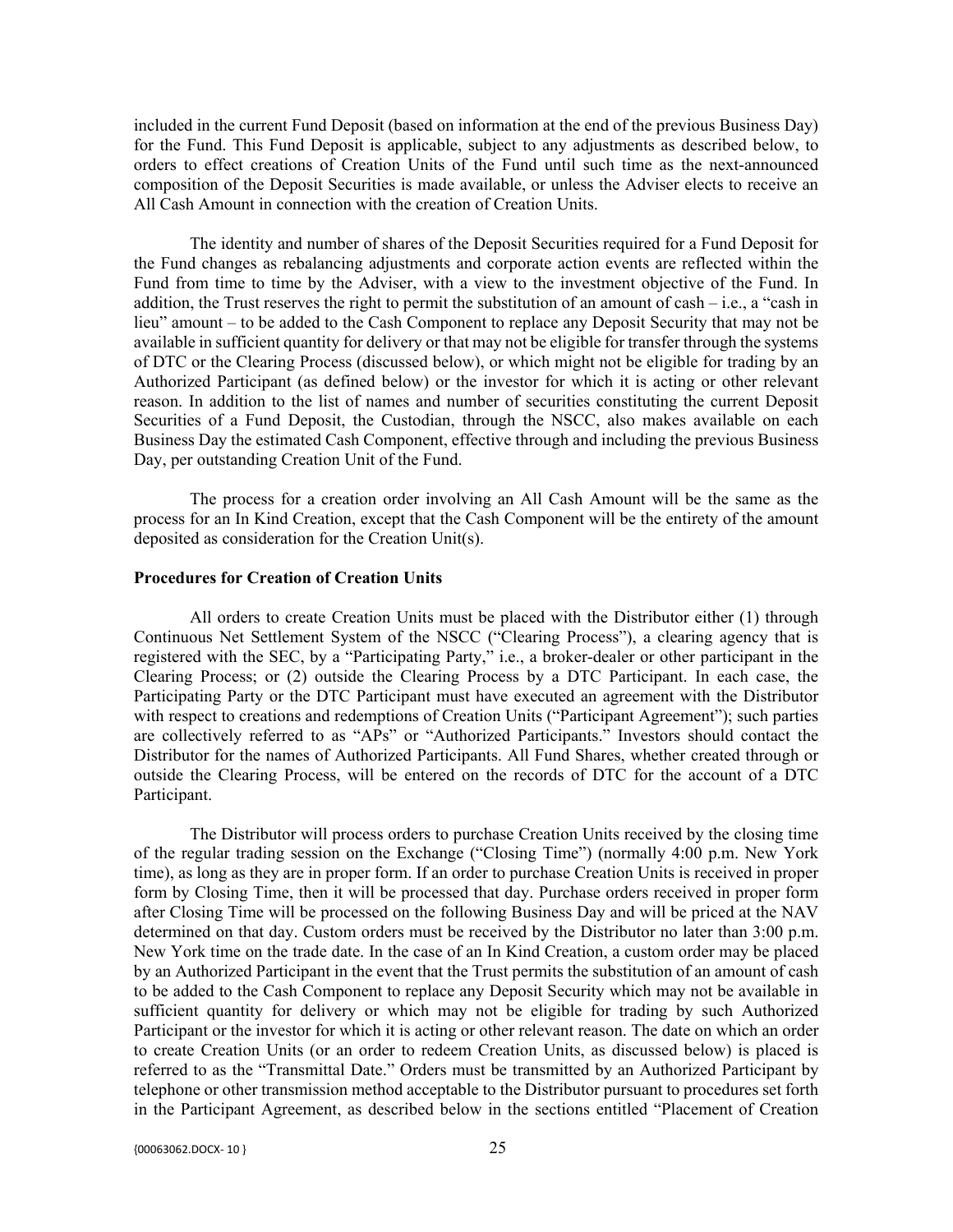Orders Using the Clearing Process" and "Placement of Creation Orders Outside the Clearing Process."

All orders to create Creation Units from investors who are not Authorized Participants shall be placed with an Authorized Participant in the form required by such Authorized Participant. In addition, the Authorized Participant may request the investor to make certain representations or enter into agreements with respect to the order, e.g., to provide for payments of cash, when required. Investors should be aware that their particular broker may not have executed a Participant Agreement and, therefore, orders to create Creation Units of the Fund have to be placed by the investor's broker through an Authorized Participant that has executed a Participant Agreement. In such cases there may be additional charges to such investor. At any given time, there may be only a limited number of broker-dealers that have executed a Participant Agreement.

Those placing orders for Creation Units through the Clearing Process should afford sufficient time to permit proper submission of the order to the Distributor prior to the Closing Time on the Transmittal Date. Orders for Creation Units that are effected outside the Clearing Process are likely to require transmittal by the DTC Participant earlier on the Transmittal Date than orders effected using the Clearing Process. Those persons placing orders outside the Clearing Process should ascertain the deadlines applicable to DTC and the Federal Reserve Bank wire system by contacting the operations department of the broker or depository institution effectuating such transfer of the Fund Deposit. For more information about Clearing Process and DTC, see the sections below entitled "Placement of Creation Orders Using the Clearing Process" and "Placement of Creation Orders Outside the Clearing Process."

### **Placement of Creation Orders Using the Clearing Process**

The Clearing Process is the process of creating or redeeming Creation Units through the Continuous Net Settlement System of the NSCC. All Fund Deposits and/or Cash Component, as applicable, made through the Clearing Process must be delivered through a Participating Party that has executed a Participant Agreement. The Participant Agreement authorizes the Distributor or transfer agent to transmit through the Custodian to NSCC, on behalf of the Participating Party, such trade instructions as are necessary to effect the Participating Party's creation order. Pursuant to such trade instructions to NSCC, the Participating Party agrees to deliver the requisite Fund Deposits and/or Cash Component, as applicable, to the Trust, together with such additional information as may be required by the Distributor. An order to create Creation Units through the Clearing Process is deemed received by the Distributor or transfer agent on the Transmittal Date if (1) such order is received by the Distributor not later than the Closing Time on such Transmittal Date and (2) all other procedures set forth in the Participant Agreement are properly followed.

#### **Placement of Creation Orders Outside the Clearing Process**

All Fund Deposits and/or Cash Component, as applicable, made outside the Clearing Process must be delivered through a DTC Participant that has executed a Participant Agreement. A DTC Participant who wishes to place an order creating Creation Units to be effected outside the Clearing Process does not need to be a Participating Party, but such orders must state that the DTC Participant is not using the Clearing Process and that the creation of Creation Units will instead be effected through a transfer of cash and securities directly through DTC. The Fund Deposit transfer must be ordered by the DTC Participant on the Transmittal Date in a timely fashion so as to ensure the delivery of the requisite number of Deposit Securities through DTC to the account of the Fund by no later than 11:00 a.m. New York time on the next Business Day following the Transmittal Date ("DTC Cut-Off-Time").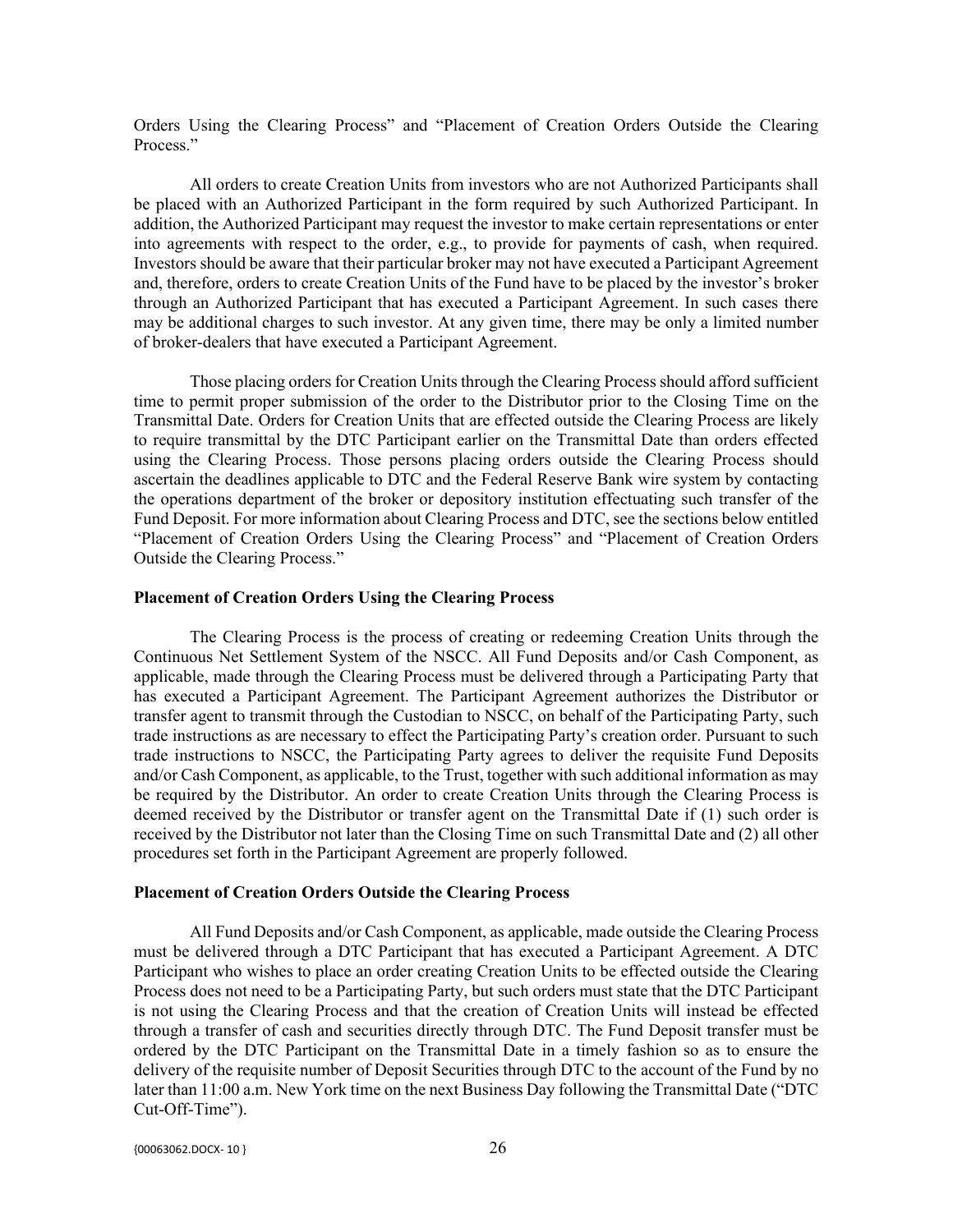All questions as to the amount of an All Cash Amount, the number of Deposit Securities to be delivered, or the amount of a Cash Component, and the validity, form and eligibility (including time of receipt) for the deposit of any tendered securities, will be determined by the Trust, whose determination shall be final and binding. The amount of cash equal to the Cash Component (including All Cash Amounts) must be transferred directly to the Custodian through the Federal Reserve Bank wire transfer system in a timely manner so as to be received by the Custodian no later than 2:00 p.m. New York time on the next Business Day following the Transmittal Date. An order to create Creation Units outside the Clearing Process is deemed received by the Distributor on the Transmittal Date if (1) such order is received by the Distributor not later than the Closing Time on such Transmittal Date and (2) all other procedures set forth in the Participant Agreement are properly followed. However, if the Custodian does not receive both the requisite Deposit Securities and the Cash Component or the All Cash Amount, as applicable, by 11:00 a.m. and 2:00 p.m., respectively, on the next Business Day following the Transmittal Date, such order will be canceled. Upon written notice to the Distributor, such canceled order may be resubmitted the following Business Day using the Fund Deposits and/or Cash Components as newly constituted to reflect the then-current Deposit Securities and Cash Component, or the All Cash Amount, as applicable. The delivery of Creation Units so created will occur no later than the third Business Day following the day on which the purchase order is deemed received by the Distributor.

Additional transaction fees may be imposed with respect to transactions effected through a DTC participant outside the Clearing Process and in the limited circumstances in which any cash can be used in lieu of Deposit Securities to create Creation Units. See the section of this SAI entitled "Purchase and Redemption of Creation Units—Creation Transaction Fee."

Creation Units of an In-Kind Creation may be created in advance of receipt by the Trust of all or a portion of the applicable Deposit Securities. In these circumstances, the initial deposit will have a value greater than the NAV of the Fund Shares on the date the order is placed in proper form since, in addition to available Deposit Securities, cash must be deposited in an amount equal to the sum of (1) the Cash Component plus (2) 125% of the then-current market value of the undelivered Deposit Securities ("Additional Cash Deposit"). The order shall be deemed to be received on the Business Day on which the order is placed provided that the order is placed in proper form prior to Closing Time and funds in the appropriate amount are deposited with the Custodian by 11:00 a.m. New York time the following Business Day. If the order is not placed in proper form by Closing Time or funds in the appropriate amount are not received by 11:00 a.m. the next Business Day, then the order may be deemed to be canceled and the Authorized Participant shall be liable to the Fund for losses, if any, resulting therefrom. An additional amount of cash shall be required to be deposited with the Trust, pending receipt of the undelivered Deposit Securities to the extent necessary to maintain the Additional Cash Deposit with the Trust in an amount at least equal to 125% of the daily marked-to-market value of the undelivered Deposit Securities. To the extent that undelivered Deposit Securities are not received by 1:00 p.m. New York time on the third Business Day following the day on which the purchase order is deemed received by the Distributor, or in the event a marked-tomarket payment is not made within one Business Day following notification by the Distributor that such a payment is required, the Trust may use the cash on deposit to purchase the undelivered Deposit Securities. Authorized Participants will be liable to the Trust and the Fund for the costs incurred by the Trust in connection with any such purchases. These costs will be deemed to include the amount by which the actual purchase price of the Deposit Securities exceeds the market value of such Deposit Securities on the day the purchase order was deemed received by the Distributor plus the brokerage and related transaction costs associated with such purchases. The Trust will return any unused portion of the Additional Cash Deposit once all of the undelivered Deposit Securities have been properly received by the Custodian or purchased by the Trust and deposited into the Trust's custodial account.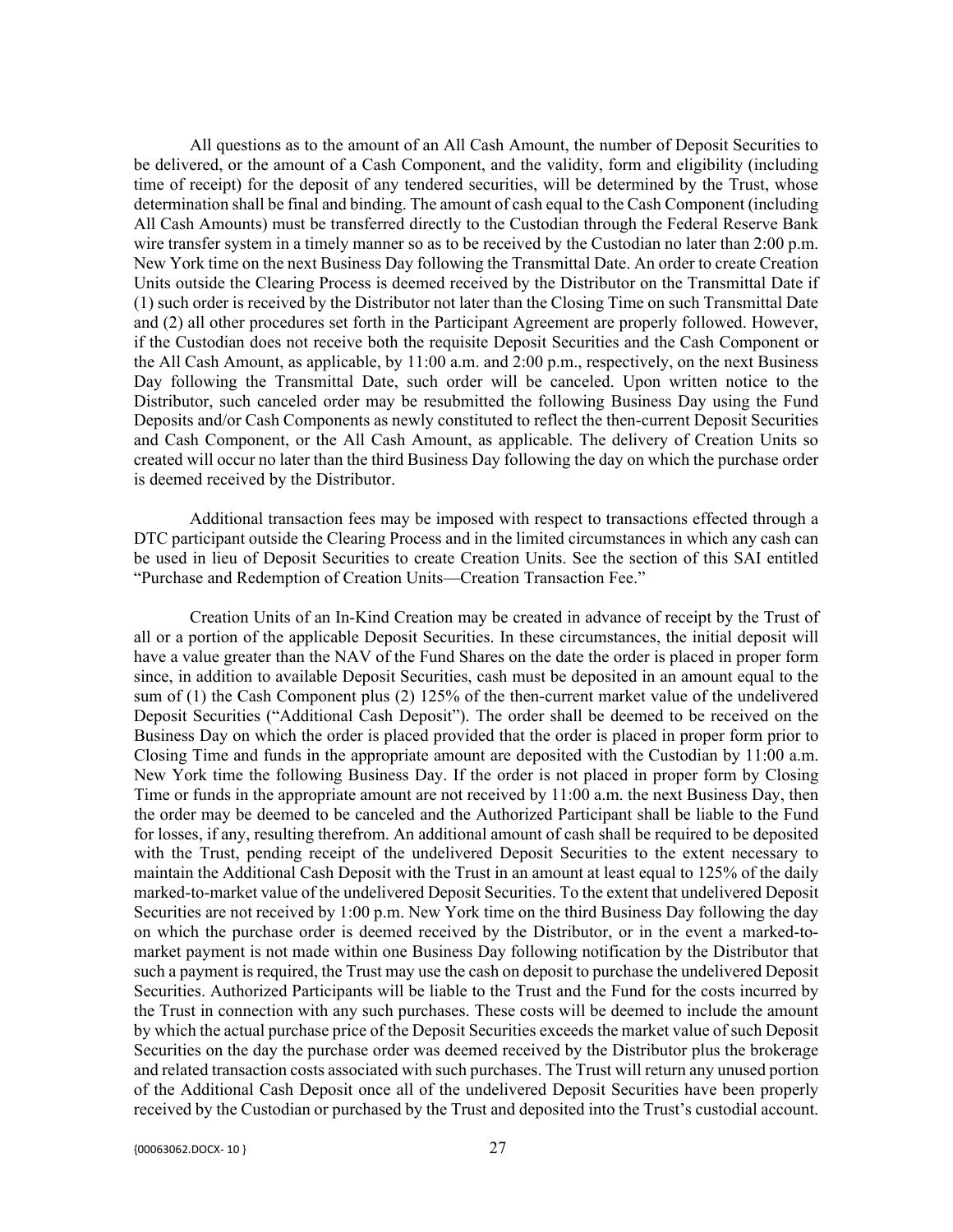In addition, a transaction fee will be charged in all cases. See the section below entitled "Creation Transaction Fee." The delivery of Creation Units so created will occur no later than the third Business Day following the day on which the purchase order is deemed received by the Distributor.

## **Acceptance of Orders for Creation Units**

The Trust reserves the absolute right to reject a creation order transmitted to it by the Distributor if: (1) the order is not in proper form; (2) if the Cash Component paid is incorrect; (3) the investor(s), upon obtaining the Fund Shares ordered, would own 80% or more of the currently outstanding Shares of the Fund; (4) the Deposit Securities delivered are not as disseminated for that date by the Custodian, as described above; (5) acceptance of the Deposit Securities would have certain adverse tax consequences to the Fund; (6) acceptance of the Fund Deposit would, in the opinion of counsel, be unlawful; (7) acceptance of the Fund Deposit would otherwise, in the discretion of the Trust or the Adviser, have an adverse effect on the Trust or the rights of beneficial owners; or (8) there exist circumstances outside the control of the Trust, the Custodian, transfer agent, the Distributor and the Adviser that make it for all practical purposes impossible to process creation orders. Examples of such circumstances include acts of God; public service or utility problems such as fires, floods, extreme weather conditions and power outages resulting in telephone, telecopy and computer failures; market conditions or activities causing trading halts; systems failures involving computer or other information systems affecting the Trust, the Adviser, the Distributor or transfer agent, DTC, NSCC, the Custodian or sub-custodian or any other participant in the creation process and similar extraordinary events. The Distributor shall notify a prospective creator of a Creation Unit and/or the Authorized Participant acting on behalf of such prospective creator of its rejection of the order. The Trust, the Custodian, any sub-custodian, the transfer agent and the Distributor are under no duty, however, to give notification of any defects or irregularities in the delivery of Fund Deposits nor shall any of them incur any liability for the failure to give any such notification. All questions as to the number of shares of each security in the Deposit Securities and the validity, form, eligibility and acceptance for deposit of any securities to be delivered shall be determined by the Trust and the Trust's determination shall be final and binding.

Creation Units typically are issued on a "T+1 basis" (that is, one Business Day after trade date). To the extent contemplated by an Authorized Participant's agreement with the Distributor, the Trust will issue Creation Units of an In Kind Creation to such Authorized Participant notwithstanding the fact that the corresponding Portfolio Deposits have not been received in part or in whole, in reliance on the undertaking of the Authorized Participant to deliver the missing Deposit Securities as soon as possible, which undertaking shall be secured by such Authorized Participant's delivery and maintenance of collateral having a value equal to 110%, which the Adviser may change from time to time, of the value of the missing Deposit Securities in accordance with the Trust's then-effective procedures. Such collateral must be delivered no later than 2:00 p.m., Eastern Time, on the contractual settlement date. The only collateral that is acceptable to the Trust is cash in U.S. Dollars or an irrevocable letter of credit in form, and drawn on a bank, that is satisfactory to the Trust. The cash collateral posted by the Authorized Participant may be invested at the risk of the Authorized Participant, and income, if any, on invested cash collateral will be paid to that Authorized Participant. Information concerning the Trust's current procedures for collateralization of missing Deposit Securities is available from the Distributor or transfer agent. The Authorized Participant Agreement will permit the Trust to buy the missing Deposit Securities at any time and will subject the Authorized Participant to liability for any shortfall between the cost to the Trust of purchasing such securities and the cash collateral or the amount that may be drawn under any letter of credit.

In certain cases, Authorized Participants will create and redeem Creation Units (whether by In Kind Creation/Redemption or for an All Cash Amount) on the same trade date. In these instances,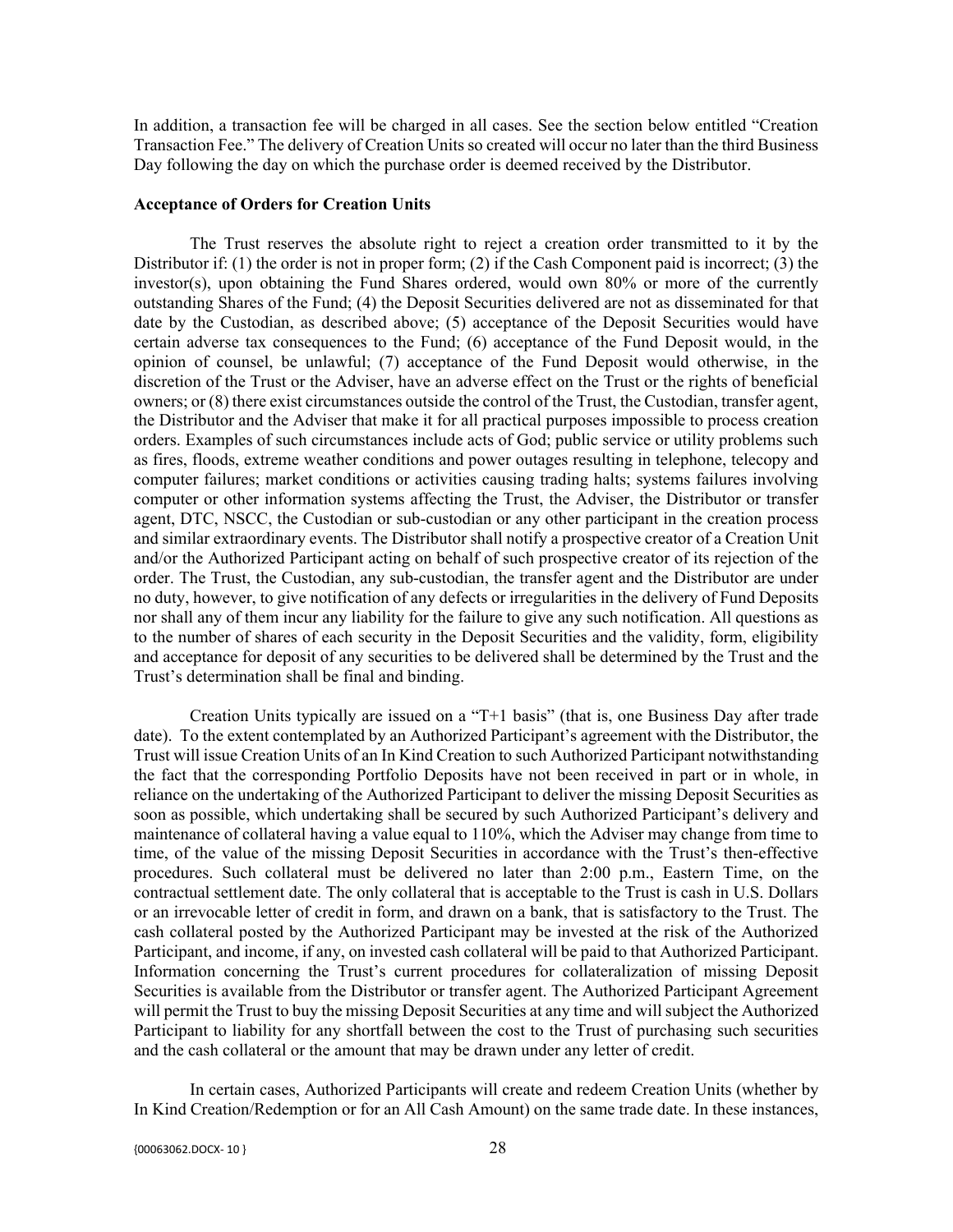the Trust reserves the right to settle these transactions on a net basis. All questions as to the amount of cash required to be delivered, the number of shares of each security in the Deposit Securities and the validity, form, eligibility and acceptance for deposit of any securities to be delivered, as applicable, shall be determined by the Trust, and the Trust's determination shall be final and binding.

#### **Creation Transaction Fee**

Authorized Participants will be required to pay to the Custodian a fixed transaction fee ("Creation Transaction Fee") in connection with creation orders that is intended to offset the transfer and other transaction costs associated with the issuance of Creation Units. The standard creation transaction fee will be the same regardless of the number of Creation Units purchased by an investor on the applicable Business Day. The Creation Transaction Fee charged by the Fund's custodian for each creation order is \$250.00

In addition, a variable fee, payable to the Fund, of a percentage of the value of the Creation Units subject to the transaction may be imposed for cash purchases, non-standard orders, or partial cash purchases of Creation Units. The variable charge is primarily designed to cover additional costs (e.g., brokerage, taxes) involved with buying the securities with cash. The Fund may determine to not charge a variable fee on certain orders when the Adviser has determined that doing so is in the best interests of Fund shareholders." Investors are responsible for the costs of transferring the securities constituting the Deposit Securities to the account of the Trust.

In order to seek to replicate the In Kind Creation order process for creation orders executed in whole or in part with cash, the Trust expects to purchase, in the secondary market or otherwise gain exposure to, the portfolio securities that could have been delivered as a result of an In Kind Creation order pursuant to local law or market convention, or for other reasons ("Creation Market Purchases"). In such cases where the Trust makes Creation Market Purchases, the Authorized Participant will reimburse the Trust for, among other things, any difference between the market value at which the securities and/or financial instruments were purchased by the Trust and the cash-in-lieu amount, applicable registration fees, brokerage commissions and certain taxes.

The Creation Transaction Fee may be waived for the Fund when the Adviser believes that waiver of the Creation Transaction Fee is in the best interest of the Fund. When determining whether to waive the Creation Transaction Fee, the Adviser considers a number of factors including whether waiving the Creation Transaction Fee will: facilitate the initial launch of the Fund; facilitate portfolio rebalancings in a less costly manner; improve the quality of the secondary trading market for the Fund's shares; and not result in the Fund bearing additional costs or expenses as a result of the waiver.

#### **Redemption Orders**

The process to redeem Creation Units is essentially the reverse of the process by which Creation Units are created, as described above. To redeem Shares directly from the Fund, an investor must be an Authorized Participant or must redeem through an Authorized Participant. The Trust redeems Creation Units on a continuous basis on any Business Day through the Distributor at the Shares' NAV next determined after receipt of an order in proper form. The Fund will not redeem Shares in amounts less than Creation Units. Authorized Participants must accumulate enough Shares in the secondary market to constitute a Creation Unit in order to have such Shares redeemed by the Trust. There can be no assurance, however, that there will be sufficient liquidity in the public trading market at any time to permit assembly of a Creation Unit.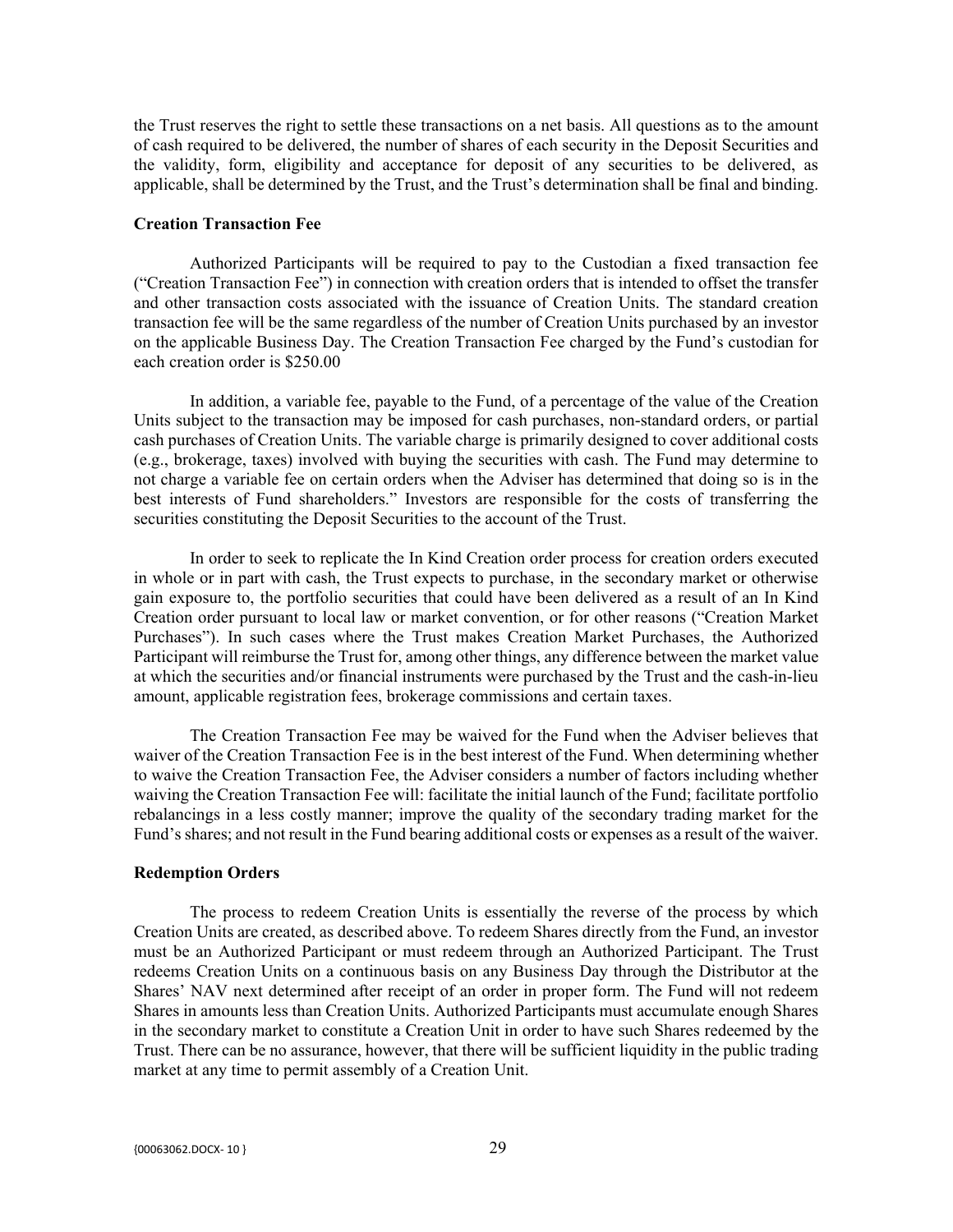Generally, Creation Units of the Fund will also be redeemed at NAV principally in kind, although the Fund reserves the right to redeem all or a portion in kind, in each case less a transaction fee as described below. With respect to In Kind Redemptions, the Custodian, through the NSCC, makes available prior to the opening of business on the Exchange (currently 9:30 a.m. New York time) on each Business Day, the identity of the Fund Securities that will be applicable (subject to possible amendment or correction) to redemption requests received in proper form (as described below) on that day. Fund Securities received on redemption may not be identical to Deposit Securities that are applicable to creations of Creation Units. The redemption proceeds for an In Kind Redemption of a Creation Unit consists of Fund Securities – as announced on the Business Day the request for redemption is received in proper form – plus or minus cash in an amount equal to the difference between the NAV of the Fund Shares being redeemed, as next determined after a receipt of a redemption request in proper form, and the value of the Fund Securities ("Cash Redemption Amount"), less a redemption transaction fee (see the section below entitled "Redemption Transaction Fee").

The right of redemption may be suspended or the date of payment postponed with respect to the Fund (1) for any period during which the Exchange is closed (other than customary weekend and holiday closings); (2) for any period during which trading on the Exchange is suspended or restricted; (3) for any period during which an emergency exists as a result of which disposal of the Shares of the Fund or determination of the Fund's NAV is not reasonably practicable; or (4) in such other circumstances as is permitted by the SEC.

Deliveries of redemption proceeds by the Fund generally will be made within one Business Day (that is " $T+1$ "). However, as discussed in Appendix B, the Fund reserves the right to settle redemption transactions and deliver redemption proceeds on a basis other than T+1 to accommodate foreign market holiday schedules, to account for different treatment among foreign and U.S. markets of dividend record dates and dividend ex-dates (that is the last date the holder of a security can sell the security and still receive dividends payable on the security sold), and in certain other circumstances.

The process for a redemption order involving an All Cash Amount will be the same as the process for an In-Kind Redemption, except that the proceeds of the redemption will be paid entirely in cash. Proceeds of redemptions of Creation Units payable in an All Cash Amount will be paid to the Authorized Participant redeeming Shares on behalf of the redeeming investor as soon as practicable after the date of redemption (within seven calendar days thereafter).

#### **Placement of Redemption Orders Using the Clearing Process**

Orders to redeem Creation Units through the Clearing Process must be delivered through an Authorized Participant that has executed a Participant Agreement. Investors other than Authorized Participants are responsible for making arrangements with an Authorized Participant for an order to redeem. An order to redeem Creation Units is deemed received by the Trust on the Transmittal Date if: (1) such order is received by the Distributor not later than Closing Time on such Transmittal Date; and (2) all other procedures set forth in the Participant Agreement are properly followed. Such order will be effected based on the NAV of the relevant Fund as next determined. An order to redeem Creation Units using the Clearing Process made in proper form but received by the Distributor after Closing Time will be deemed received on the next Business Day immediately following the Transmittal Date and will be effected at the NAV determined on such next Business Day. The requisite Fund Securities and/or the Cash Redemption Amount, as applicable, will be transferred by the third NSCC business day following the date on which such request for redemption is deemed received.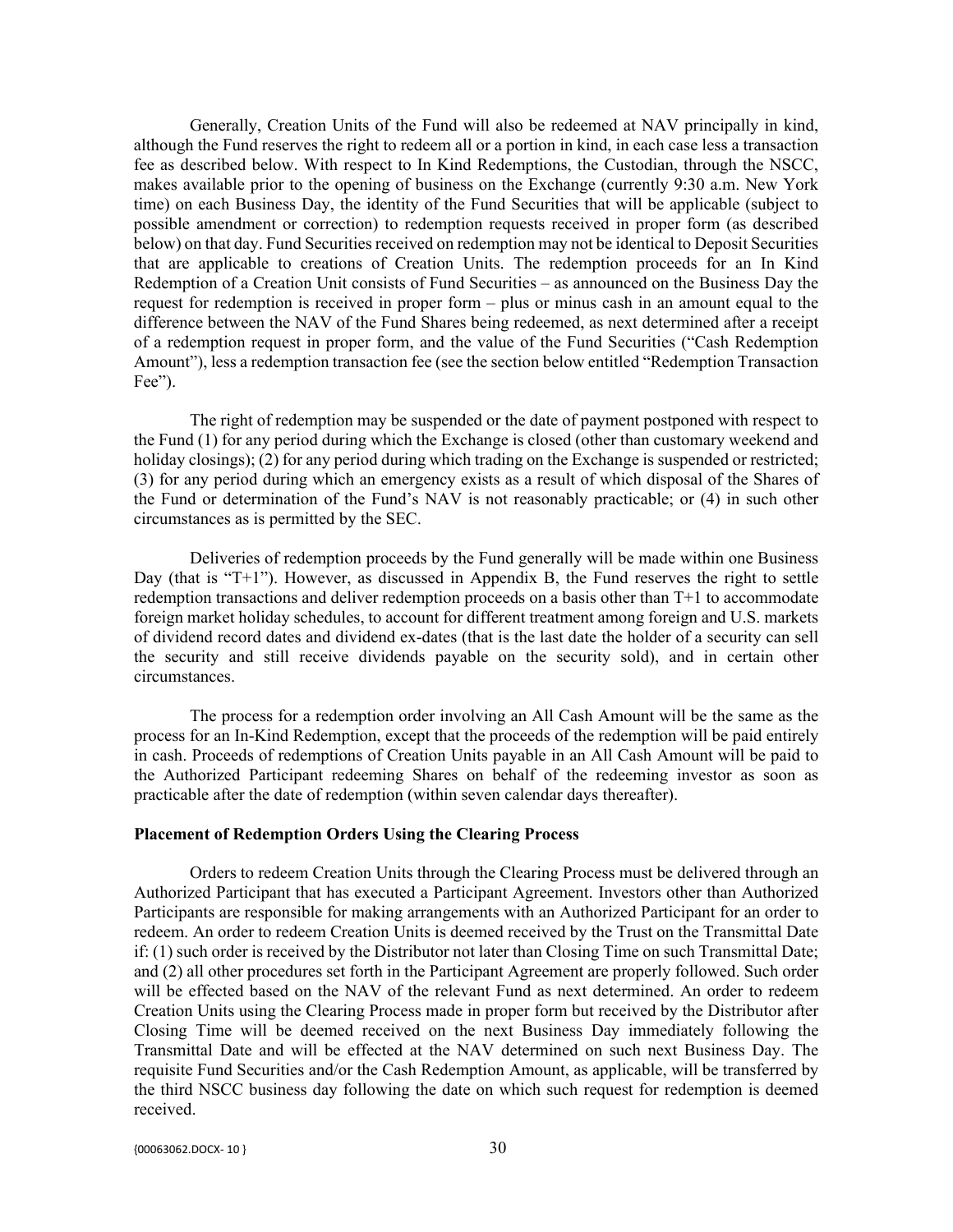## **Placement of Redemption Orders Outside the Clearing Process**

Orders to redeem Creation Units outside the Clearing Process must be delivered through a DTC Participant that has executed the Participant Agreement. A DTC Participant who wishes to place an order for redemption of Creation Units to be effected outside the Clearing Process does not need to be a Participating Party, but such orders must state that the DTC Participant is not using the Clearing Process and that redemption of Creation Units will instead be effected through transfer of Fund Shares directly through DTC. An order to redeem Creation Units outside the Clearing Process is deemed received by the Distributor on the Transmittal Date if (1) such order is received by the Distributor not later than Closing Time on such Transmittal Date; (2) such order is accompanied or followed by the requisite number of Fund Shares, which delivery must be made through DTC to the Custodian no later than the DTC Cut-Off-Time, and the Cash Redemption Amount, if owed to the Fund, which delivery must be made by 2:00 p.m. New York Time; and (3) all other procedures set forth in the Participant Agreement are properly followed. After the Distributor receives an order for redemption outside the Clearing Process, the Distributor will initiate procedures to transfer the requisite Fund Securities which are expected to be delivered and the Cash Redemption Amount, if any, by the third Business Day following the Transmittal Date.

The calculation of the value of the Fund Securities and/or the Cash Redemption Amount, as applicable, to be delivered or received upon redemption (by the Authorized Participant or the Trust, as applicable) will be made by the Custodian according to the procedures set forth the section of this SAI entitled "Determination of Net Asset Value" computed on the Business Day on which a redemption order is deemed received by the Distributor. Therefore, if a redemption order in proper form is submitted to the Distributor by a DTC Participant not later than Closing Time on the Transmittal Date, and the requisite number of Shares of the Fund are delivered to the Custodian prior to the DTC Cut-Off-Time, then the value of the Fund Securities and/or the Cash Redemption Amount, as applicable, to be delivered or received (by the Authorized Participant or the Trust, as applicable) will be determined by the Custodian on such Transmittal Date. If, however, either (1) the requisite number of Shares of the relevant Fund are not delivered by the DTC Cut-Off-Time, as described above, or (2) the redemption order is not submitted in proper form, then the redemption order will not be deemed received as of the Transmittal Date. In such case, the value of the Fund Securities and/or the Cash Redemption Amount, as applicable, to be delivered or received will be computed on the Business Day following the Transmittal Date provided that the Fund Shares of the relevant Fund are delivered through DTC to the Custodian by 11:00 a.m. New York time the following Business Day pursuant to a properly submitted redemption order.

The Trust may in its discretion at any time, or from time to time, exercise its option to redeem Fund Shares solely for consideration in the form of an All Cash Amount, and the redeeming Authorized Participant will be required to receive its redemption proceeds in cash. In addition, an investor may request a redemption in cash that the Trust may permit, in its sole discretion. In either case, the investor will receive an All Cash Amount payment equal to the NAV of its Fund Shares based on the NAV of Shares of the relevant Fund next determined after the redemption request is received in proper form (minus a transaction fee which will include an additional charge for cash redemptions to offset the Fund's brokerage and other transaction costs associated with the disposition of Fund Securities). The Fund may also, in its sole discretion, upon request of a shareholder, provide such redeemer a portfolio of securities that differs from the exact composition of the Fund Securities, or cash in lieu of some securities added to the Cash Redemption Amount, but in no event will the total value of the securities delivered and the cash transmitted differ from the NAV. Redemptions of Fund Shares for Fund Securities will be subject to compliance with applicable federal and state securities laws and the Fund (whether or not it otherwise permits cash redemptions) reserves the right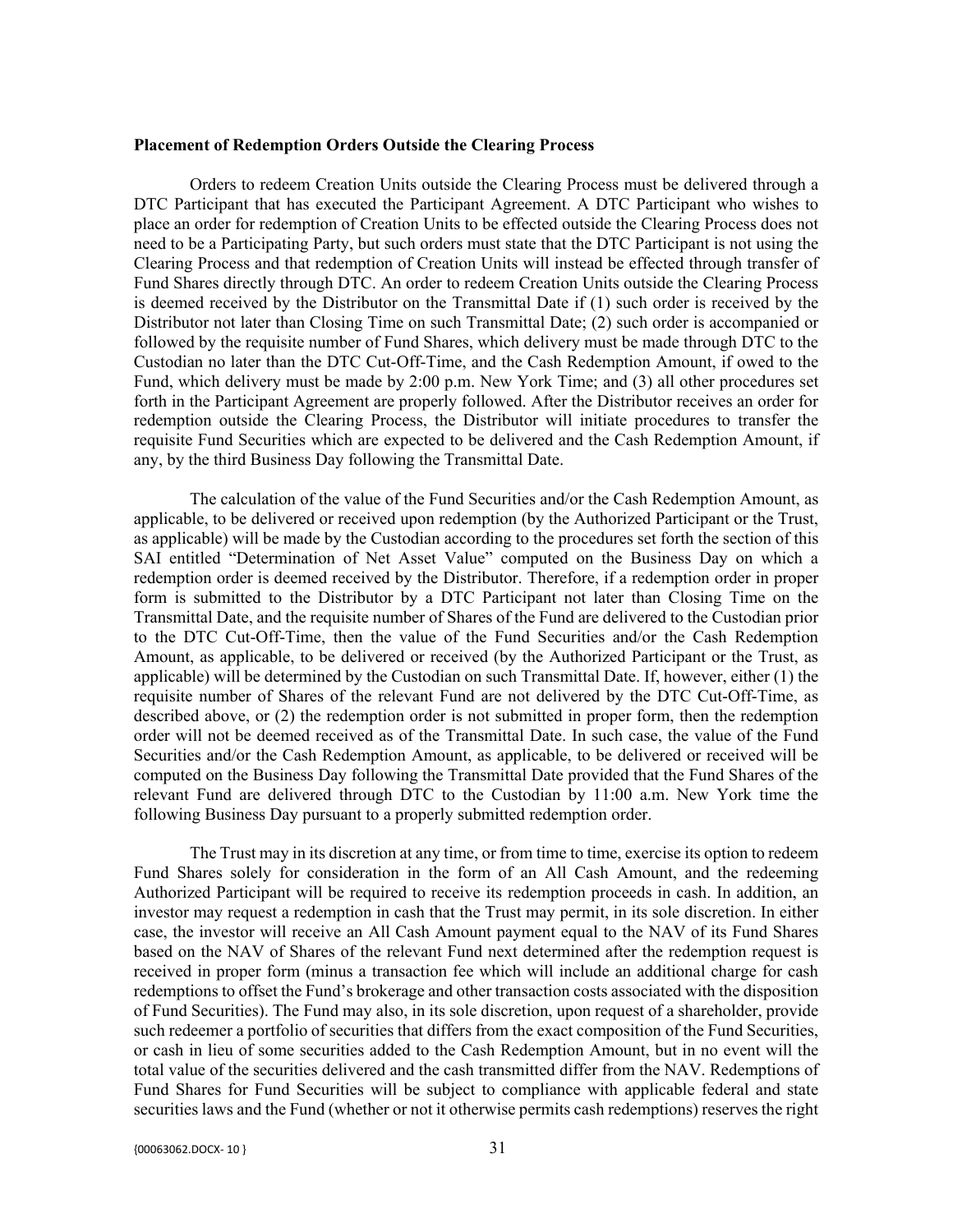to redeem Creation Units for cash to the extent that the Trust could not lawfully deliver specific Fund Securities upon redemptions or could not do so without first registering the Fund Securities under such laws.

An Authorized Participant or an investor for which it is acting that is subject to a legal restriction with respect to a particular security included in the Fund Securities applicable to the redemption of a Creation Unit may be paid an equivalent amount of cash. The Authorized Participant may request the redeeming Beneficial Owner of the Fund Shares to complete an order form or to enter into agreements with respect to such matters as compensating cash payment, beneficial ownership of shares or delivery instructions.

## **Redemption Transaction Fee**

Investors will be required to pay to the Custodian a fixed transaction fee ("Redemption Transaction Fee") to offset the transfer and other transaction costs associated with the redemption of Creation Units. The standard redemption transaction fee will be the same regardless of the number of Creation Units redeemed by an investor on the applicable Business Day. The Redemption Transaction Fee charged by the Fund's custodian for each redemption order is \$250.00.

An additional variable fee of up to three (3) times the fixed Transaction Fee plus all commission and fees payable to the Fund in connection with the sale of the Fund Securities (expressed as a percentage value of such Fund Securities) may be imposed for (1) redemptions effected outside the Clearing Process and (2) redemptions made in an All Cash Amount (to offset the Trust's brokerage and other transaction costs associated with the sale of Fund Securities). Investors will also bear the costs of transferring the Fund Securities from the Trust to their account or on their order.

In order to seek to replicate the In Kind Redemption order process for creation orders executed in whole or in part with cash, the Trust expects to sell, in the secondary market, the portfolio securities or settle any financial instruments that may not be permitted to be re-registered in the name of the Participating Party as a result of an In Kind Redemption order pursuant to local law or market convention, or for other reasons ("Market Sales"). In such cases where the Trust makes Market Sales, the Authorized Participant will reimburse the Trust for, among other things, any difference between the market value at which the securities and/or financial instruments were sold or settled by the Trust and the cash-in-lieu amount, applicable registration fees, brokerage commissions and certain taxes.

Regardless of form, the Redemption Transaction Fee (including any reimbursements related to in cash redemptions or additional variable fees for In Kind Redemptions) will be limited in accordance with the requirements of the SEC applicable to management investment companies offering redeemable securities (currently, no more than 2% of the value of the shares redeemed).

The Redemption Transaction Fee may be waived for the Fund when the Adviser believes that waiver of the Redemption Transaction Fee is in the best interest of the Fund. When determining whether to waive the Redemption Transaction Fee, the Adviser considers a number of factors including whether waiving the Redemption Transaction Fee will: facilitate portfolio rebalancings in a less costly manner; improve the quality of the secondary trading market for the Fund's shares; and not result in the Fund bearing additional costs or expenses as a result of the waiver.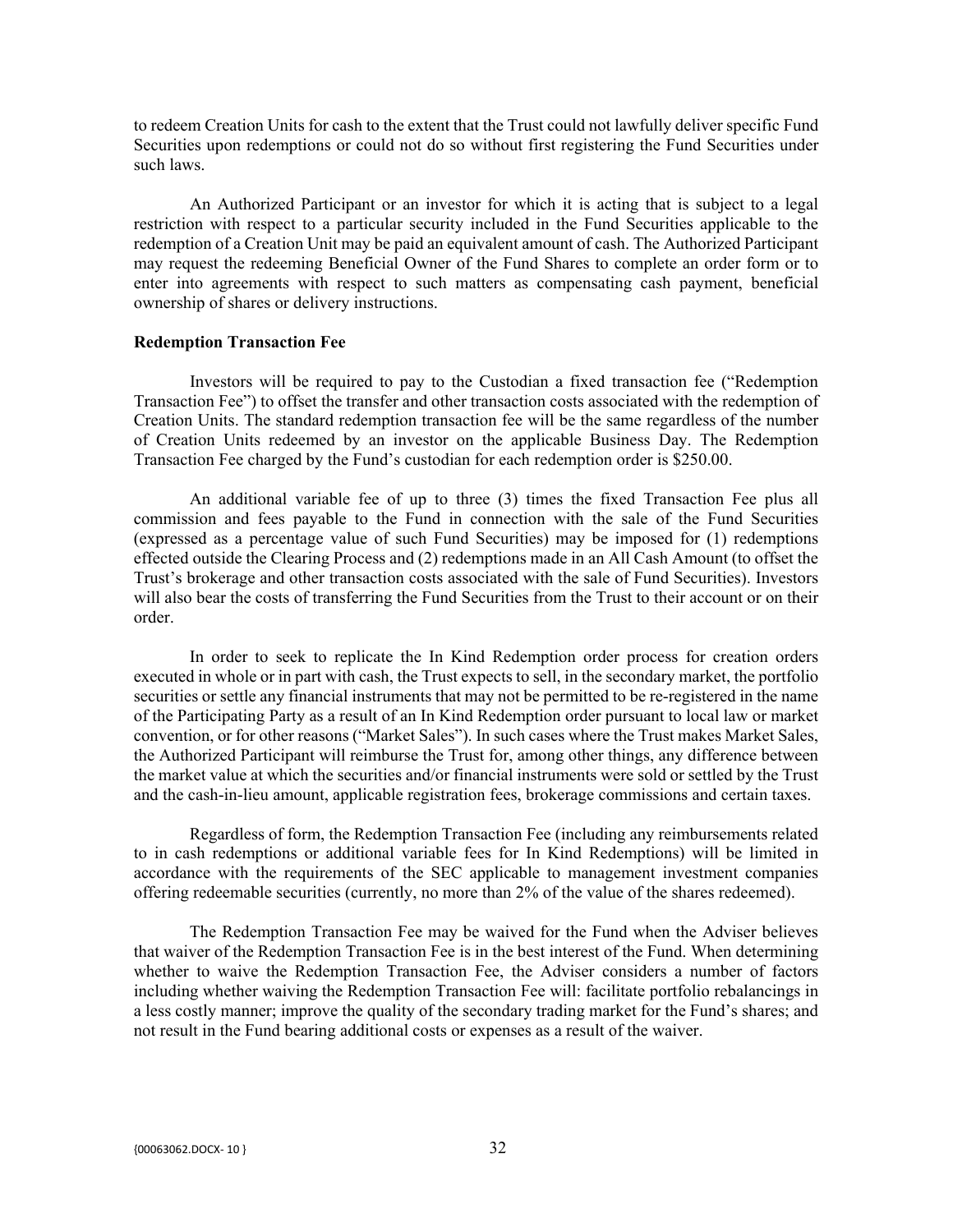#### **ADDITIONAL PAYMENTS TO FINANCIAL INTERMEDIARIES**

The Adviser and its affiliates may, out of its own resources and without additional cost to the Fund or its shareholders, pay a solicitation fee to securities dealers or other financial intermediaries (collectively, a "Financial Intermediary.")

## **TAXES**

The following discussion is a summary of certain U.S. federal income tax considerations affecting the Fund and its shareholders. The discussion reflects applicable federal income tax laws of the U.S. as of the date of this SAI, which tax laws may be changed or subject to new interpretations by the courts or the Internal Revenue Service (the "IRS"), possibly with retroactive effect. No attempt is made to present a detailed explanation of all U.S. income, estate or gift tax, or foreign, state or local tax concerns affecting the Fund and its shareholders (including shareholders owning large positions in the Fund). The discussion set forth herein does not constitute tax advice. Investors are urged to consult their own tax advisers to determine the tax consequences to them of investing in the Fund.

In addition, no attempt is made to address tax concerns applicable to an investor with a special tax status such as a financial institution, real estate investment trust, insurance company, regulated investment company ("RIC"), individual retirement account, other tax-exempt entity, dealer in securities or non-U.S. investor. Furthermore, this discussion does not reflect possible application of the alternative minimum tax ("AMT"). Unless otherwise noted, this discussion assumes shares of the Fund are held by U.S. shareholders and that such shares are held as capital assets.

A U.S. shareholder is a beneficial owner of shares of the Fund that is for U.S. federal income tax purposes:

- a citizen or individual resident of the United States (including certain former citizens and former long-term residents);
- a corporation or other entity treated as a corporation for U.S. federal income tax purposes, created or organized in or under the laws of the United States or any state thereof or the District of Columbia;
- an estate, the income of which is subject to U.S. federal income taxation regardless of its source; or
- a trust with respect to which a court within the United States is able to exercise primary supervision over its administration and one or more U.S. shareholders have the authority to control all of its substantial decisions or the trust has made a valid election in effect under applicable Treasury regulations to be treated as a U.S. person.

A "Non-U.S. shareholder" is a beneficial owner of shares of the Fund that is an individual, corporation, trust or estate and is not a U.S. shareholder. If a partnership (including any entity treated as a partnership for U.S. federal income tax purposes) holds shares of the Fund, the tax treatment of a partner in the partnership generally depends upon the status of the partner and the activities of the partnership. A prospective shareholder who is a partner of a partnership holding the Fund shares should consult its tax advisors with respect to the purchase, ownership and disposition of its Fund shares.

**Taxation as a RIC.** The Fund intends to qualify and remain qualified as a RIC under the Internal Revenue Code of 1986, as amended (the "Internal Revenue Code"). The Fund will qualify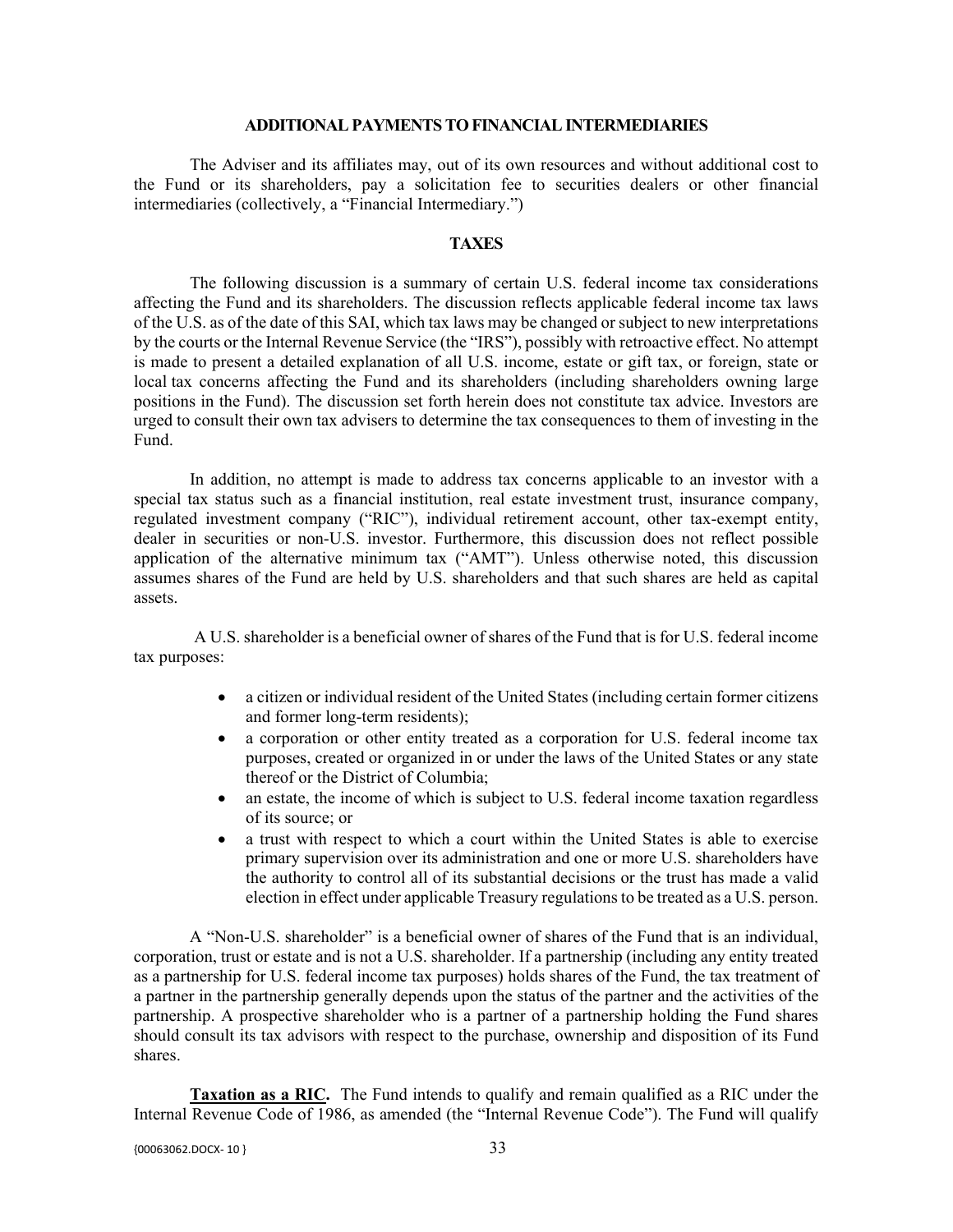as a RIC if, among other things, it meets the source-of-income and the asset-diversification requirements. With respect to the source-of-income requirement, the Fund must derive in each taxable year at least 90% of its gross income (including tax-exempt interest) from (i) dividends, interest, payments with respect to certain securities loans, gains from the sale or other disposition of stock, securities or foreign currencies, or other income (including but not limited to gains from options, futures and forward contracts) derived with respect to its business of investing in such shares, securities or currencies and (ii) net income derived from an interest in a "qualified publicly traded partnership." A "qualified publicly traded partnership" is generally defined as a publicly traded partnership under Internal Revenue Code section 7704. However, for these purposes, a qualified publicly traded partnership does not include a publicly traded partnership if 90% or more of its income is described in (i) above. Income derived from a partnership (other than a qualified publicly traded partnership) or trust is qualifying income to the extent such income is attributable to items of income of the partnership or trust which would be qualifying income if realized by the Fund in the same manner as realized by the partnership or trust.

If a RIC fails this 90% source-of-income test as long as such failure was due to reasonable cause and not willful neglect it is no longer subject to a corporate level tax. Instead, the amount of the penalty for non-compliance is the amount by which the non-qualifying income exceeds one-ninth of the qualifying gross income.

With respect to the asset-diversification requirement, the Fund must diversify its holdings so that, at the end of each quarter of each taxable year (i) at least 50% of the value of the Fund's total assets is represented by cash and cash items, U.S. government securities, the securities of other RICs and other securities, if such other securities of any one issuer do not represent more than 5% of the value of the Fund's total assets or more than 10% of the outstanding voting securities of such issuer, and (ii) not more than 25% of the value of the Fund's total assets is invested in the securities other than U.S. government securities or the securities of other RICs of (a) one issuer, (b) two or more issuers that are controlled by the Fund and that are engaged in the same, similar or related trades or businesses, or (c) one or more qualified publicly traded partnerships.

If a RIC fails this asset-diversification test, such RIC, in addition to other cure provisions previously permitted, has a 6-month period to correct any failure without incurring a penalty if such failure is "de minimis," meaning that the failure does not exceed the lesser of 1% of the RIC's assets, or \$10 million.

Similarly, if a RIC fails this asset-diversification test and the failure is not de minimis, a RIC can cure failure if: (a) the RIC files with the Treasury Department a description of each asset that causes the RIC to fail the diversification tests; (b) the failure is due to reasonable cause and not willful neglect; and (c) the failure is cured within six months (or such other period specified by the Treasury). In such cases, a tax is imposed on the RIC equal to the greater of: (a) \$50,000 or (b) an amount determined by multiplying the highest rate of tax (currently 21%) by the amount of net income generated during the period of diversification test failure by the assets that caused the RIC to fail the diversification test.

If the Fund qualifies as a RIC and distributes to its shareholders, for each taxable year, at least 90% of the sum of (i) its "investment company taxable income" as that term is defined in the Internal Revenue Code (which includes, among other things, dividends, taxable interest, the excess of any net short-term capital gains over net long-term capital losses and certain net foreign exchange gains as reduced by certain deductible expenses) without regard to the deduction for dividends paid, and (ii) the excess of its gross tax-exempt interest, if any, over certain deductions attributable to such interest that are otherwise disallowed, the Fund will be relieved of U.S. federal income tax on any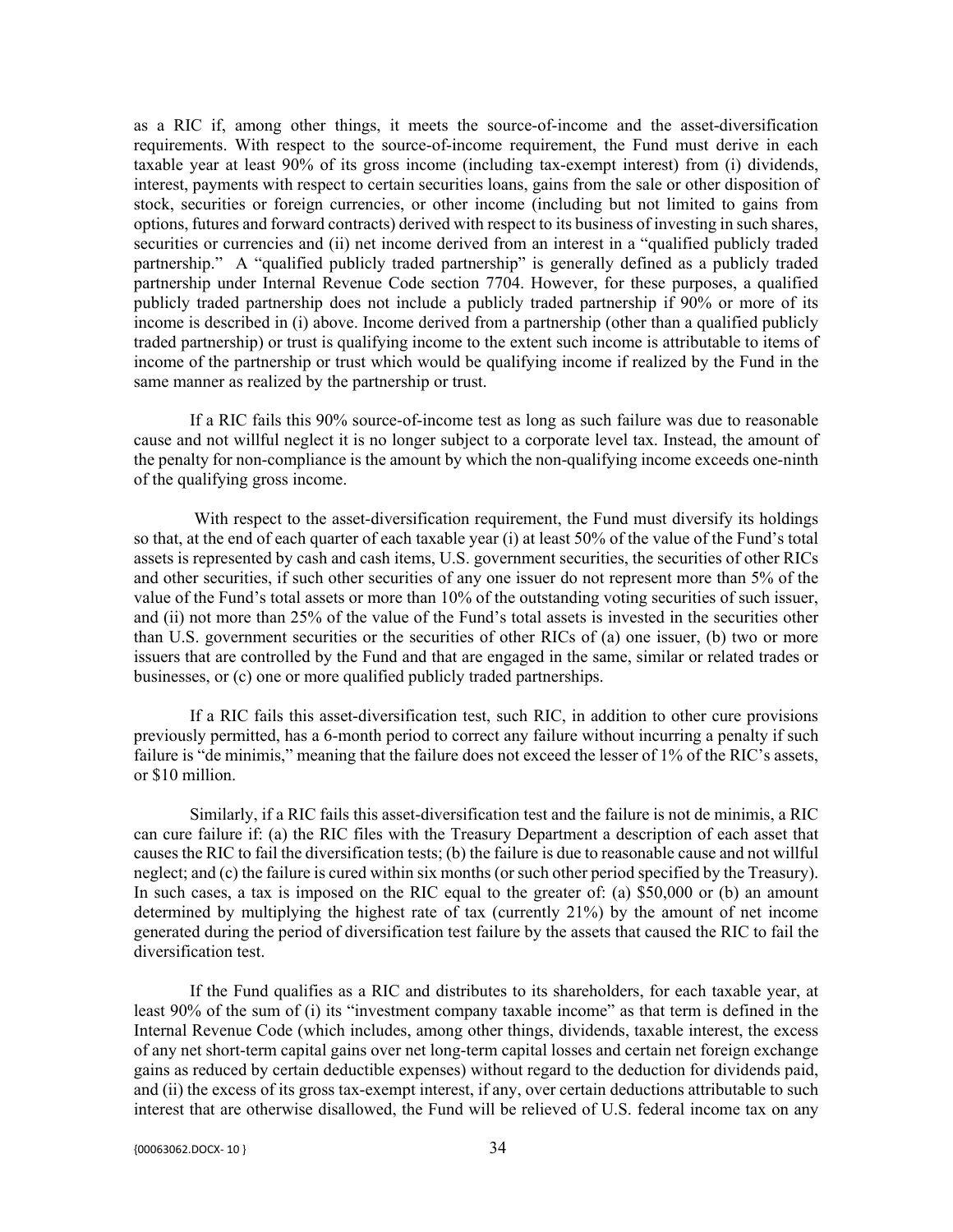income of the Fund, including long-term capital gains, distributed to shareholders. However, any ordinary income or capital gain retained by the Fund will be subject to U.S. federal income tax at regular corporate federal income tax rates (currently at a maximum rate of 21%). The Fund intend to distribute at least annually substantially all of their investment company taxable income, net taxexempt interest, and net capital gain.

The Fund will generally be subject to a nondeductible 4% federal excise tax on the portion of its undistributed ordinary income with respect to each calendar year and undistributed capital gains if it fails to meet certain distribution requirements with respect to the one-year period ending on October 31 in that calendar year. To avoid the 4% federal excise tax, the required minimum distribution is generally equal to the sum of (i) 98% of the Fund's ordinary income (computed on a calendar year basis), (ii) 98.2% of the Fund's capital gain net income (generally computed for the one-year period ending on October 31) and (iii) any income realized, but not distributed, and on which we paid no federal income tax in preceding years. The Fund generally intend to make distributions in a timely manner in an amount at least equal to the required minimum distribution and therefore, under normal market conditions, does not expect to be subject to this excise tax.

The Fund may be required to recognize taxable income in circumstances in which it does not receive cash. For example, if the Fund hold debt obligations that are treated under applicable tax rules as having original issue discount (such as debt instruments with payment in kind interest or, in certain cases, with increasing interest rates or that are issued with warrants), the Fund must include in income each year a portion of the original issue discount that accrues over the life of the obligation regardless of whether cash representing such income is received by the Fund in the same taxable year. Because any original issue discount accrued will be included in the Fund's "investment company taxable income" (discussed above) for the year of accrual, the Fund may be required to make a distribution to its shareholders to satisfy the distribution requirement, even though it will not have received an amount of cash that corresponds with the income earned.

To the extent that the Fund has capital loss carryforwards from prior tax years, those carryforwards will reduce the net capital gains that can support the Fund's distribution of Capital Gain Dividends. If the Fund use net capital losses incurred in taxable years beginning on or before December 22, 2010 (pre-2011 losses), those carryforwards will not reduce the Fund's current earnings and profits, as losses incurred in later years will. As a result, if the Fund then makes distributions of capital gains recognized during the current year in excess of net capital gains (as reduced by carryforwards), the portion of the excess equal to pre-2011 losses factoring into net capital gain will be taxable as an ordinary dividend distribution, even though that distributed excess amount would not have been subject to tax if retained by the Fund. Capital loss carryforwards are reduced to the extent they offset current-year net realized capital gains, whether the Fund retains or distribute such gains. Beginning in 2011, a RIC is permitted to carry forward net capital losses indefinitely and may allow losses to retain their original character (as short or as long-term). For net capital losses recognized prior to such date, such losses are permitted to be carried forward up to 8 years and are characterized as short-term. These capital loss carryforwards may be utilized in future years to offset net realized capital gains of the Fund, if any, prior to distributing such gains to shareholders.

Except as set forth in "Failure to Qualify as a RIC," the remainder of this discussion assumes that the Fund will qualify as a RIC for each taxable year.

**Failure to Qualify as a RIC.** If the Fund is unable to satisfy the 90% distribution requirement or otherwise fail to qualify as a RIC in any year, they will be subject to corporate level income tax on all of its income and gain, regardless of whether or not such income was distributed. Distributions to the Fund's shareholders of such income and gain will not be deductible by the Fund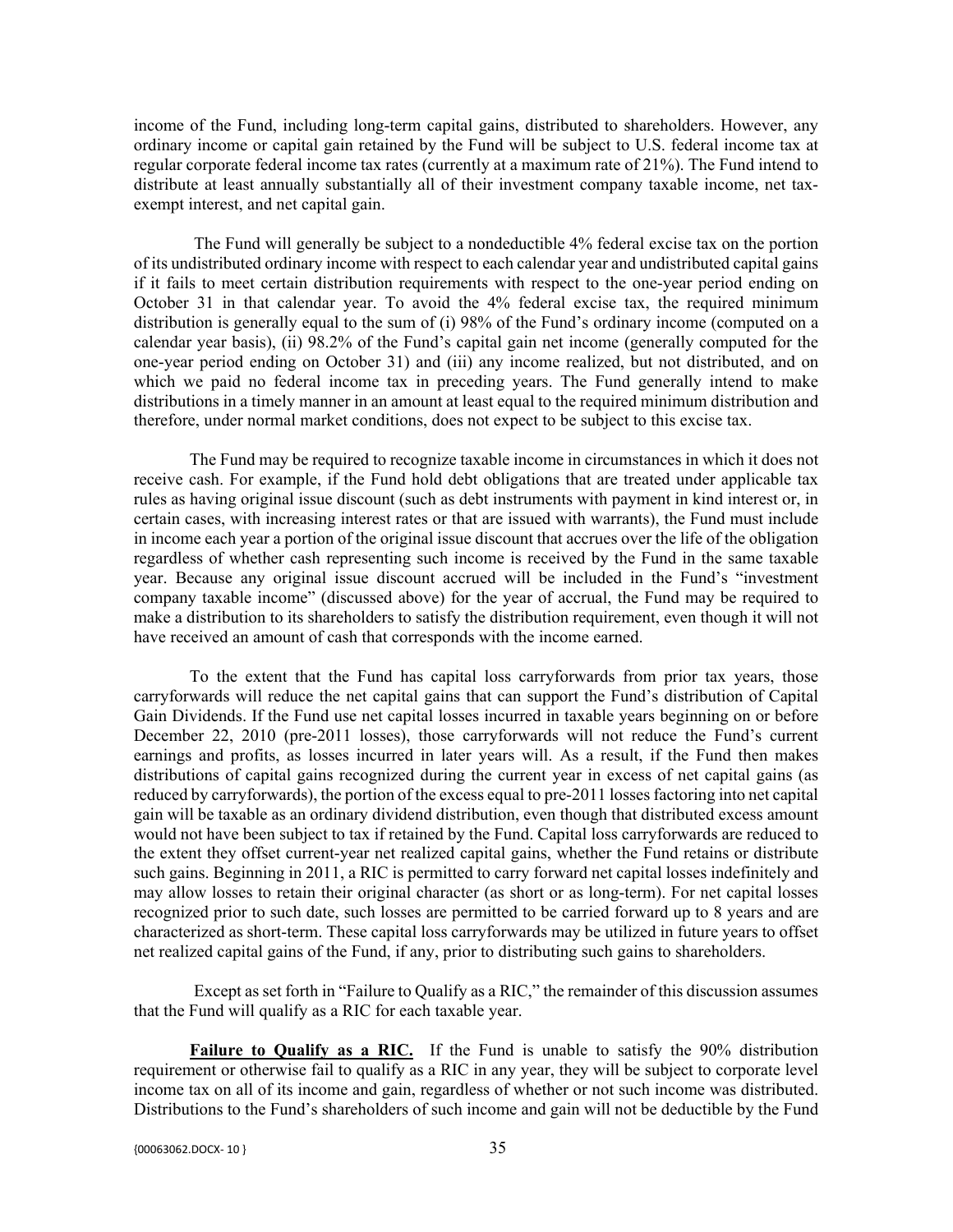in computing its taxable income. In such event, the Fund's distributions, to the extent derived from the Fund's current or accumulated earnings and profits, would constitute ordinary dividends, which would generally be eligible for the dividends received deduction available to corporate shareholders, and non-corporate shareholders would generally be able to treat such distributions as "qualified dividend income" eligible for reduced rates of U.S. federal income taxation, if holding period and other requirements are satisfied.

Distributions in excess of the Fund's current and accumulated earnings and profits would be treated first as a return of capital to the extent of the shareholders' tax basis in their Fund shares, and any remaining distributions would be treated as a capital gain. To qualify as a RIC in a subsequent taxable year, the Fund would be required to satisfy the source-of-income, the asset diversification, and the annual distribution requirements for that year and dispose of any earnings and profits from any year in which the Fund failed to qualify for tax treatment as a RIC. Subject to a limited exception applicable to RICs that qualified as such under the Internal Revenue Code for at least one year prior to disqualification and that requalify as a RIC no later than the second year following the nonqualifying year, the Fund would be subject to tax on any unrealized built-in gains in the assets held by it during the period in which the Fund failed to qualify for tax treatment as a RIC that are recognized within the subsequent 10 years, unless the Fund made a special election to pay corporatelevel tax on such built-in gain at the time of its requalification as a RIC.

**Taxation for U.S. Shareholders.** Distributions paid to U.S. shareholders by the Fund from its investment company taxable income (which is, generally, the Fund's ordinary income plus net realized short-term capital gains in excess of net realized long-term capital losses) are generally taxable to U.S. shareholders as ordinary income to the extent of the Fund's earnings and profits, whether paid in cash or reinvested in additional shares. Such distributions (if designated by the Fund) may qualify (i) for the dividends received deduction in the case of corporate shareholders under Section 243 of the Internal Revenue Code to the extent that the Fund's income consists of dividend income from U.S. corporations, excluding distributions from tax-exempt organizations, exempt farmers' cooperatives or real estate investment trusts or (ii) in the case of individual shareholders, as qualified dividend income eligible to be taxed at reduced rates under Section 1(h)(11) of the Internal Revenue Code (which provides for a maximum 20% rate) to the extent that the Fund receives qualified dividend income, and provided in each case certain holding period and other requirements are met. Qualified dividend income is, in general, dividend income from taxable domestic corporations and qualified foreign corporations (e.g., generally, foreign corporations incorporated in a possession of the United States or in certain countries with a qualified comprehensive income tax treaty with the United States, or the stock with respect to which such dividend is paid is readily tradable on an established securities market in the United States). A qualified foreign corporation generally excludes any foreign corporation, which for the taxable year of the corporation in which the dividend was paid, or the preceding taxable year, is a passive foreign investment company. Distributions made to a U.S. shareholder from an excess of net long-term capital gains over net shortterm capital losses ("capital gain dividends"), including capital gain dividends credited to such shareholder but retained by the Fund, are taxable to such shareholder as long-term capital gain if they have been properly designated by the Fund, regardless of the length of time such shareholder owned the shares of the Fund. The maximum tax rate on capital gain dividends received by individuals is generally 20%. Distributions in excess of the Fund's earnings and profits will be treated by the U.S. shareholder, first, as a tax-free return of capital, which is applied against and will reduce the adjusted tax basis of the U.S. shareholder's shares and, after such adjusted tax basis is reduced to zero, will constitute capital gain to the U.S. shareholder (assuming the shares are held as a capital asset). The Fund is not required to provide written notice designating the amount of any qualified dividend income or capital gain dividends and other distributions. The Forms 1099 will instead serve this notice purpose.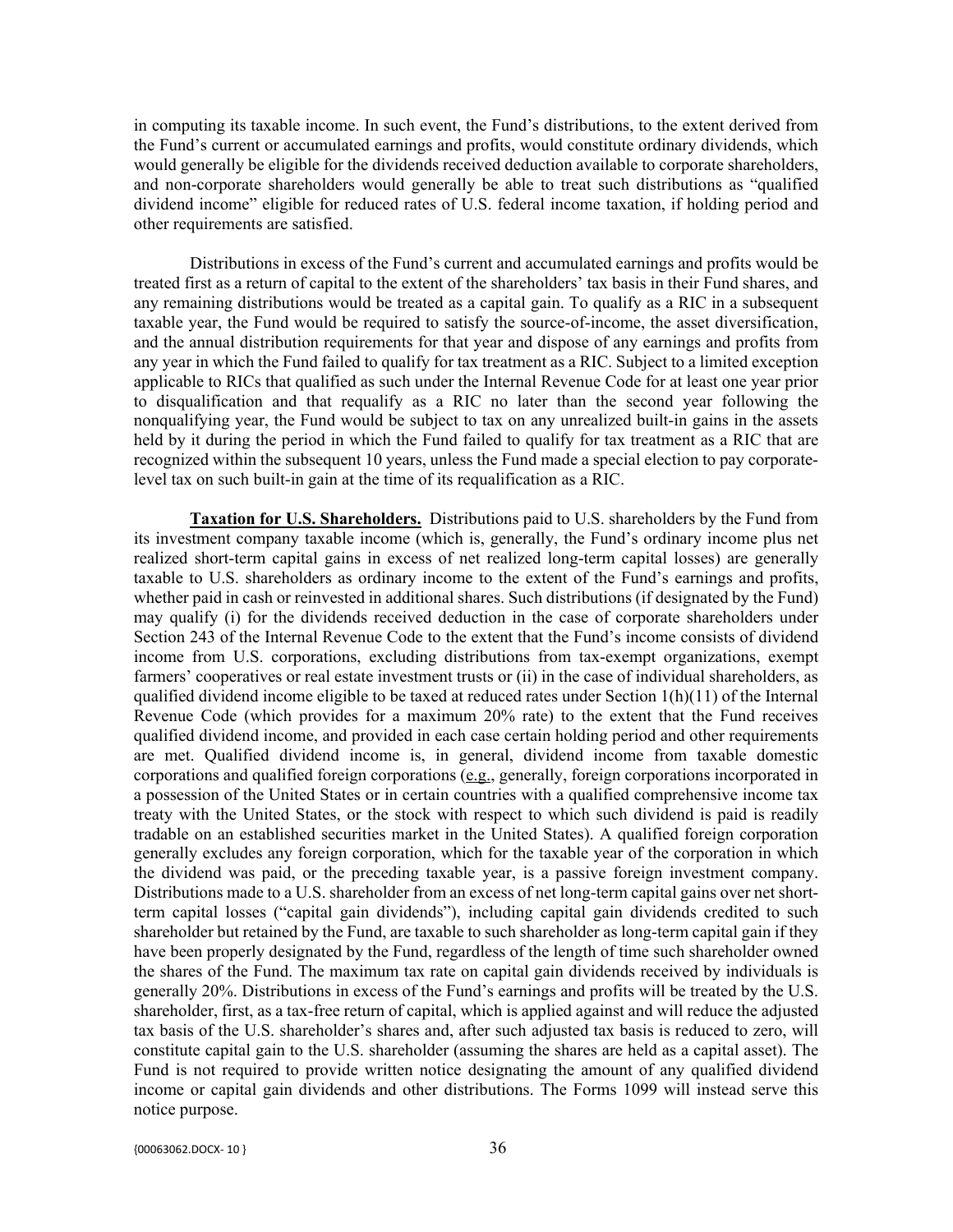As a RIC, the Fund will be subject to the AMT, but any items that are treated differently for AMT purposes must be apportioned between the Fund and the shareholders and this may affect the shareholders' AMT liabilities. The Fund intends in general to apportion these items in the same proportion that dividends paid to each shareholder bear to the Fund's taxable income (determined without regard to the dividends paid deduction).

For purpose of determining (i) whether the annual distribution requirement is satisfied for any year and (ii) the amount of capital gain dividends paid for that year, the Fund may, under certain circumstances, elect to treat a dividend that is paid during the following taxable year as if it had been paid during the taxable year in question. If the Fund makes such an election, the U.S. shareholder will still be treated as receiving the dividend in the taxable year in which the distribution is made. However, any dividend declared by the Fund in October, November or December of any calendar year, payable to shareholders of record on a specified date in such a month and actually paid during January of the following year, will be treated as if it had been received by the U.S. shareholders on December 31 of the year in which the dividend was declared.

The Fund intends to distribute all realized capital gains, if any, at least annually. If, however, the Fund is to retain any net capital gain, the Fund may designate the retained amount as undistributed capital gains in a notice to shareholders who, if subject to U.S. federal income tax on long-term capital gains, (i) will be required to include in income as long-term capital gain, their proportionate shares of such undistributed amount, and (ii) will be entitled to credit their proportionate shares of the federal income tax paid by the Fund on the undistributed amount against their U.S. federal income tax liabilities, if any, and to claim refunds to the extent the credit exceeds such liabilities. If such an event occurs, the tax basis of shares owned by a shareholder of the Fund will, for U.S. federal income tax purposes, generally be increased by the difference between the amount of undistributed net capital gain included in the shareholder's gross income and the tax deemed paid by the shareholders.

Sales of shares or redemption of creation units and other dispositions of the shares, such as exchanges, of the Fund generally are taxable events. U.S. shareholders should consult their own tax adviser with reference to their individual circumstances to determine whether any particular transaction in the shares of the Fund is properly treated as a sale or exchange for federal income tax purposes, as the following discussion assumes, and the tax treatment of any gains or losses recognized in such transactions. The sale of shares or redemption of creation units or other disposition of shares of the Fund will generally result in capital gain or loss to the shareholder equal to the difference between the amount realized and his adjusted tax basis in the shares sold or exchanged, and will be long-term capital gain or loss if the shares have been held for more than one year at the time of sale. Any loss upon the sale or exchange of shares held for six months or less will be treated as long-term capital loss to the extent of any capital gain dividends received (including amounts credited as an undistributed capital gain dividend) by such shareholder with respect to such shares. A loss realized on a sale or exchange of shares of the Fund generally will be disallowed if other substantially identical shares are acquired within a 61-day period beginning 30 days before and ending 30 days after the date that the shares are disposed. In such case, the basis of the shares acquired will be adjusted to reflect the disallowed loss. Present law taxes both long-term and short-term capital gain of corporations at the rates applicable to ordinary income of corporations. For non-corporate taxpayers, short-term capital gain will currently be taxed at the rate applicable to ordinary income, while longterm capital gain generally will be taxed at a maximum rate of 20%. Capital losses are subject to certain limitations.

An Authorized Participant who exchanges securities for Creation Units generally will recognize gain or loss from the exchange. The gain or loss will be equal to the difference between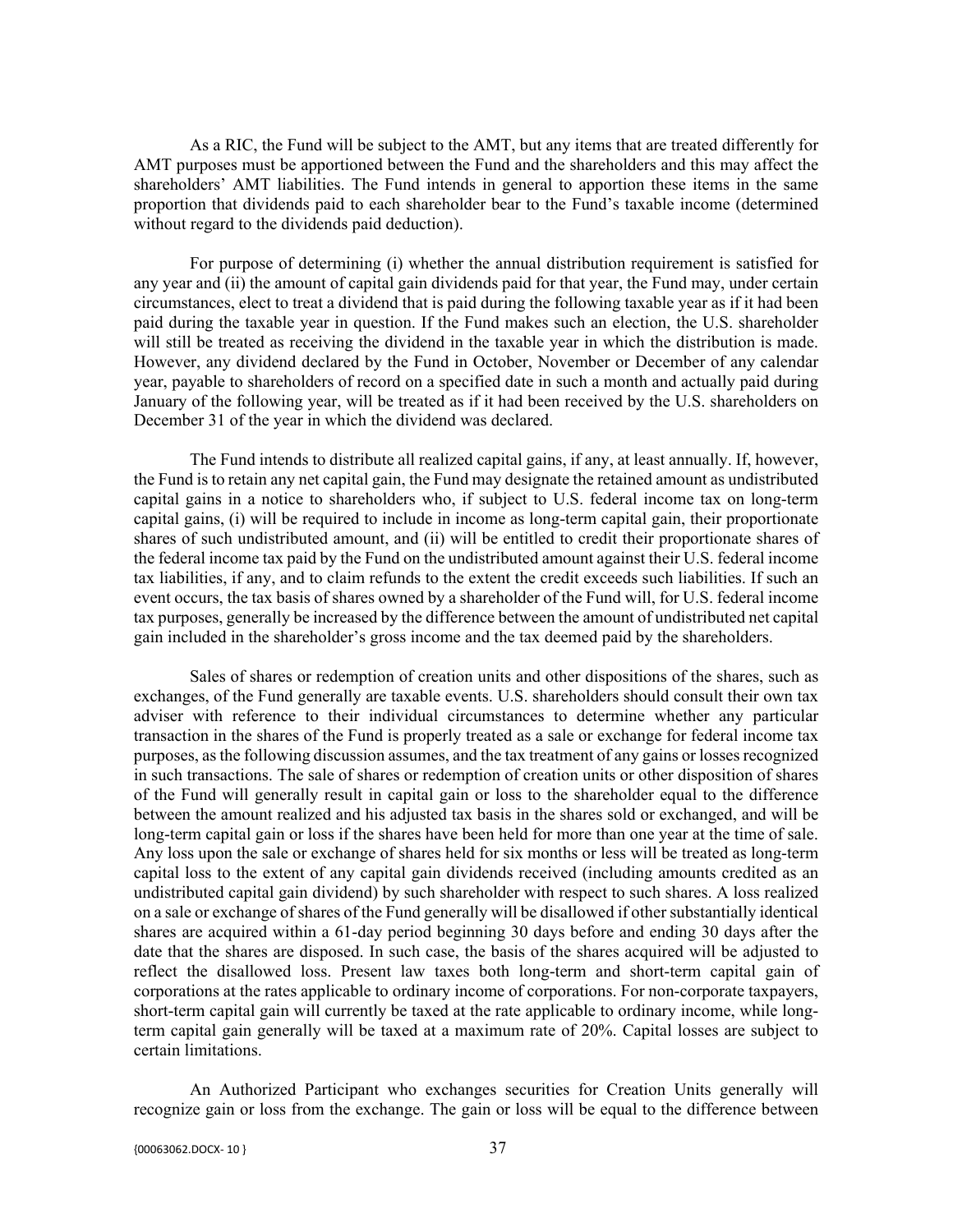the market value of the Creation Units at the time of the exchange and the sum of the exchanger's aggregate basis in the securities surrendered plus the amount of cash paid for such Creation Units. A person who redeems Creation Units will generally recognize a gain or loss equal to the difference between the sum of the aggregate market value of any securities received plus the amount of any cash received for such Creation Units and the exchanger's basis in the Creation Units. The IRS, however, may assert that an Authorized Participant which does not mark-to-market its holdings may not be permitted to currently deduct losses realized upon an exchange of securities for Creation Units under the rules governing "wash sales," or on the basis that there has been no significant change in economic position.

Any capital gain or loss realized upon the creation of Creation Units will generally be treated as long-term capital gain or loss if the securities exchanged for such Creation Units have been held for more than one year. Any capital gain or loss realized upon the redemption of Creation Units will generally be treated as long-term capital gain or loss if the Shares comprising the Creation Units have been held for more than one year. Otherwise, such capital gains or losses will be treated as shortterm capital gains or losses. Any loss realized upon a redemption of Creation Units held for six months or less will be treated as a long-term capital loss to the extent of any amounts treated as distributions to the applicable Authorized Participant of long-term capital gains with respect to the Creation Units (including any amounts credited to the Authorized Participant as undistributed capital gains).

The Trust on behalf of the Fund has the right to reject an order for a purchase of Shares of the Fund if the purchaser (or group of purchasers) would, upon obtaining the Shares so ordered, own 80% or more of the outstanding Shares of the Fund and if, pursuant to Section 351 of the Internal Revenue Code, the Fund would have a basis in the securities different from the market value of such securities on the date of deposit. The Trust also has the right to require information necessary to determine beneficial share ownership for purposes of the 80% determination. If the Fund does issue Creation Units to a purchaser (or group of purchasers) that would, upon obtaining the Shares so ordered, own 80% or more of the outstanding Shares of the Fund, the purchaser (or group of purchasers) may not recognize gain or loss upon the exchange of securities for Creation Units.

Persons purchasing or redeeming Creation Units should consult their own tax advisors with respect to the tax treatment of any creation or redemption transaction and whether the wash sales rules apply and when a loss might be deductible.

Federal law requires that ETFs companies report their shareholders' cost basis, gain/loss, and holding period to the Internal Revenue Service on the Fund's shareholders' Consolidated Form 1099s when "covered" securities are sold. Covered securities are any regulated investment company and/or dividend reinvestment plan shares acquired on or after January 1, 2012.

The Fund has chosen average cost as the standing (default) tax lot identification method for all shareholders. A tax lot identification method is the way the Fund will determine which specific shares are deemed to be sold when there are multiple purchases on different dates at differing net asset values, and the entire position is not sold at one time. The Fund has chosen average cost as its standing (default) tax lot identification method for all shareholders. The Fund's standing tax lot identification method is the method covered shares will be reported on your Consolidated Form 1099 if you do not select a specific tax lot identification method. You may choose a method different than the Fund's standing method and will be able to do so at the time of your purchase or upon the sale of covered shares. Please refer to the appropriate Internal Revenue Service regulations or consult your tax advisor with regard to your personal circumstances.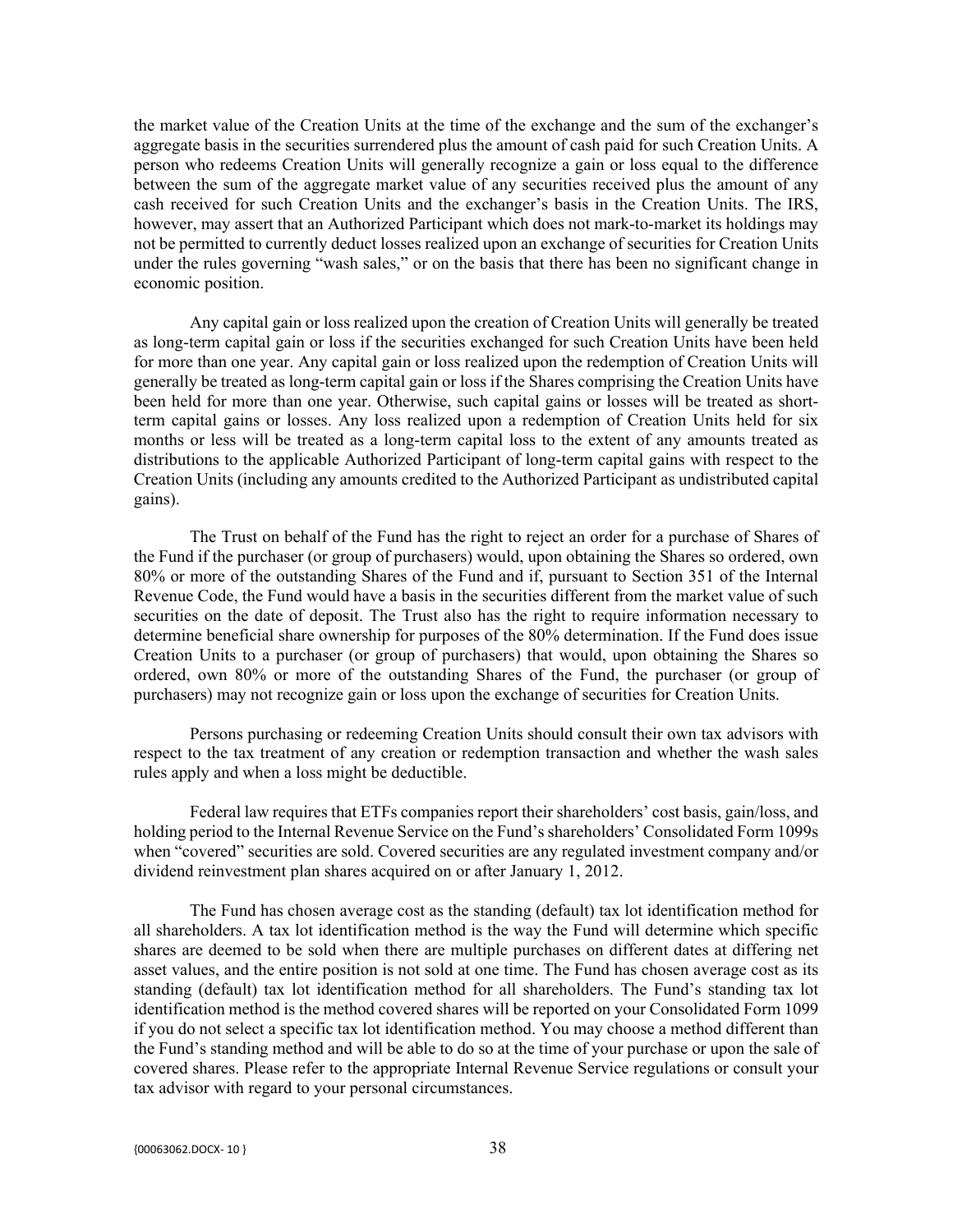For those securities defined as "covered" under current Internal Revenue Service cost basis tax reporting regulations, the Fund is responsible for maintaining accurate cost basis and tax lot information for tax reporting purposes. The Fund is not responsible for the reliability or accuracy of the information for those securities that are not "covered." The Fund and its service providers do not provide tax advice. You should consult independent sources, which may include a tax professional, with respect to any decisions you may make with respect to choosing a tax lot identification method.

For taxable years beginning after December 31, 2013, certain U.S. shareholders, including individuals and estates and trusts, will be subject to an additional 3.8% Medicare tax on all or a portion of their "net investment income," which should include dividends from the Fund and net gains from the disposition of shares of the Fund. U.S. shareholders are urged to consult their own tax advisors regarding the implications of the additional Medicare tax resulting from an investment in the Fund.

**Straddles.** When the Fund enters into an offsetting position to limit the risk on another position, the "straddle" rules usually come into play. An option or other position entered into or held by a Fund in conjunction with any other position held by the Fund may constitute a "straddle" for Federal income tax purposes. In general, straddles are subject to certain rules that may affect the character and timing of the Fund's gains and losses with respect to straddle positions. The key features of the straddle rules are as follows:

The Fund may have to wait to deduct any losses. If the Fund has a capital gain in one position of a straddle and a capital loss in the other, the Fund may not recognize the loss for federal income tax purposes until the Fund disposes of both positions. This might occur, for example, if the Fund had a highly appreciated stock position and the Fund purchased protective put options (which give the Fund the right to sell the stock to someone else for a period of time at a predetermined price) to offset the risk. If the stock continued to increase in value and the put options expired worthless, the Fund must defer recognition of the loss on its put options until the Fund sells and recognizes the gain on the original, appreciated position.

The Fund's capital gain holding period may get clipped. The moment the Fund enters into a typical straddle, the capital gains holding period on its offsetting positions is frozen. If the Fund held the original position for one year or less (thus not qualifying for the long-term capital gains rate), not only is the holding period frozen, it starts all over again when the Fund disposes of the offsetting position.

Losses recognized with respect to certain straddle positions that would otherwise constitute short-term capital losses may be treated as long-term capital losses. This generally has the effect of reducing the tax benefit of such losses.

The Fund may not be able to deduct any interest expenses or carrying charges. During the offsetting period, any interest or carrying charges associated with the straddle are not currently tax deductible, but must be capitalized (added to cost basis).

**Original Issue Discount, Pay-In-Kind Securities, Market Discount and Commodity-**Linked Notes. Some debt obligations with a fixed maturity date of more than one year from the date of issuance (and zero-coupon debt obligations with a fixed maturity date of more than one year from the date of issuance) that may be acquired by the Fund may be treated as debt obligations that are issued originally at a discount. Generally, the amount of the original issue discount ("OID") is treated as interest income and is included in the Fund's taxable income (and required to be distributed by the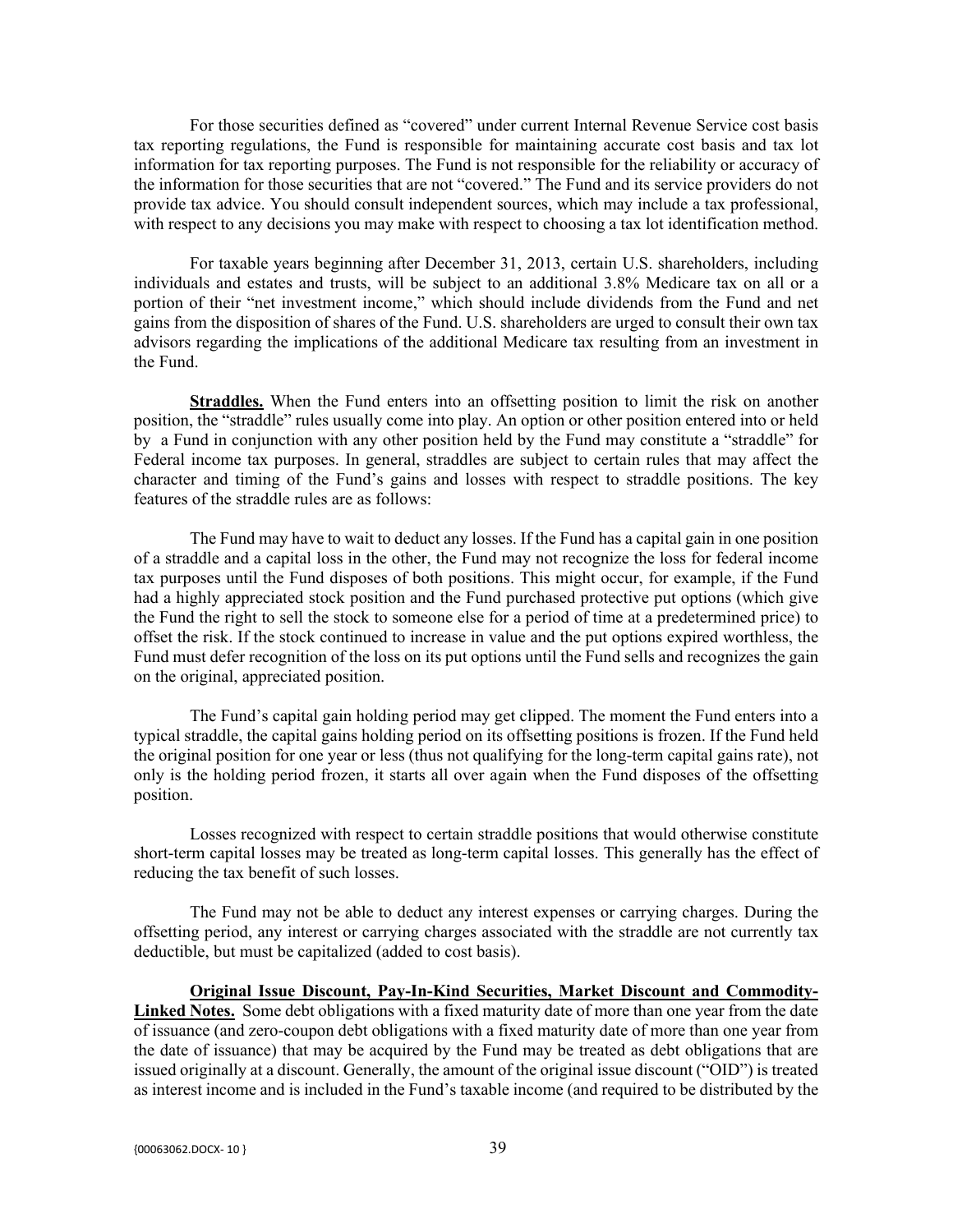Fund) over the term of the debt obligation, even though payment of that amount is not received until a later time, upon partial or full repayment or disposition of the debt security.

Some debt obligations (with a fixed maturity date of more than one year from the date of issuance) that may be acquired by the Fund in the secondary market may be treated as having "market discount." Very generally, market discount is the excess of the stated redemption price of a debt obligation (or in the case of an obligations issued with OID, its "revised issue price") over the purchase price of such obligation. Generally, any gain recognized on the disposition of, and any partial payment of principal on, a debt obligation having market discount is treated as ordinary income to the extent the gain, or principal payment, does not exceed the "accrued market discount" on such debt obligation. Alternatively, the Fund may elect to accrue market discount currently, in which case the Fund will be required to include the accrued market discount in the Fund's income (as ordinary income) and thus distribute it over the term of the debt security, even though payment of that amount is not received until a later time, upon partial or full repayment or disposition of the debt security. The rate at which the market discount accrues, and thus is included in the Fund's income, will depend upon which of the permitted accrual methods the Fund elects. In the case of higher-risk securities, the amount of market discount may be unclear. See "Higher-Risk Securities."

Some debt obligations (with a fixed maturity date of one year or less from the date of issuance) that may be acquired by the Fund may be treated as having "acquisition discount" (very generally, the excess of the stated redemption price over the purchase price), or OID in the case of certain types of debt obligations. The Fund will be required to include the acquisition discount, or OID, in income (as ordinary income) over the term of the debt obligation, even though payment of that amount is not received until a later time, upon partial or full repayment or disposition of the debt security. The Fund may make one or more of the elections applicable to debt obligations having acquisition discount, or OID, which could affect the character and timing of recognition of income.

In addition, payment-in-kind securities will, and commodity-linked notes may, give rise to income that is required to be distributed and is taxable even though the Fund holding the security receives no interest payment in cash on the security during the year.

If the Fund hold the foregoing kinds of securities, they may be required to pay out as an income distribution each year an amount that is greater than the total amount of cash interest the Fund actually received. Such distributions may be made from the cash assets of the Fund or by liquidation of portfolio securities, if necessary (including when it is not advantageous to do so). The Fund may realize gains or losses from such liquidations. In the event the Fund realizes net capital gains from such transactions, their shareholders may receive a larger capital gain distribution than they would in the absence of such transactions.

**Higher-Risk Securities.** To the extent such investments are permissible for the Fund, the Fund may invest in debt obligations that are in the lowest rating categories or are unrated, including debt obligations of issuers not currently paying interest or who are in default. Investments in debt obligations that are at risk of or in default present special tax issues for the Fund. Tax rules are not entirely clear about issues such as when the Fund may cease to accrue interest, OID or market discount, when and to what extent deductions may be taken for bad debts or worthless securities and how payments received on obligations in default should be allocated between principal and income. In limited circumstances, it may also not be clear whether the Fund should recognize market discount on a debt obligation, and if so, what amount of market discount the Fund should recognize. These and other related issues will be addressed by the Fund when, as and if it invests in such securities, in order to seek to ensure that it distributes sufficient income to preserve its status as a regulated investment company and does not become subject to U.S. federal income or excise tax.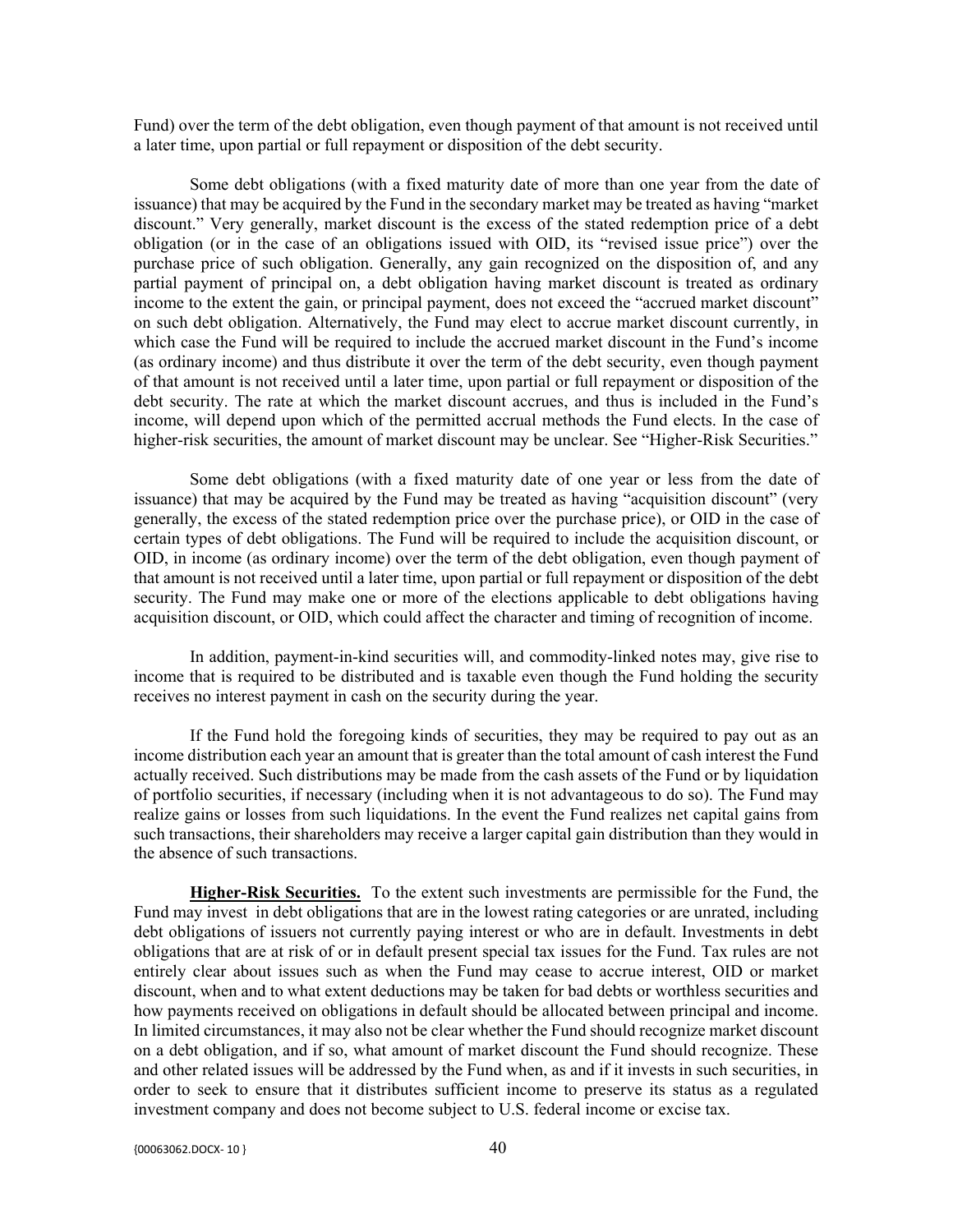**Issuer Deductibility of Interest.** A portion of the interest paid or accrued on certain high yield discount obligations owned by the Fund may not be deductible to (and thus, may affect the cash flow of) the issuer. If a portion of the interest paid or accrued on certain high yield discount obligations is not deductible, that portion will be treated as a dividend for purposes of the corporate dividends-received deduction. In such cases, if the issuer of the high yield discount obligations is a domestic corporation, dividend payments by the Fund may be eligible for the dividends-received deduction to the extent of the deemed dividend portion of such accrued interest.

Interest paid on debt obligations owned by the Fund, if any, that are considered for U.S. tax purposes to be payable in the equity of the issuer or a related party will not be deductible to the issuer, possibly affecting the cash flow of the issuer.

**Tax-Exempt Shareholders.** A tax-exempt shareholder could recognize UBTI by virtue of its investment in the Fund if shares in the Fund constitute debt-financed property in the hands of the tax-exempt shareholder within the meaning of Internal Revenue Code Section 514(b). Furthermore, a tax-exempt shareholder may recognize UBTI if the Fund recognize "excess inclusion income" derived from direct or indirect investments in residual interests in REMICs or equity interests in TMPs if the amount of such income recognized by the Fund exceeds the Fund's investment company taxable income (after taking into account deductions for dividends paid by the Fund).

In addition, special tax consequences apply to charitable remainder trusts ("CRTs") that invest in regulated investment companies that invest directly or indirectly in residual interests in REMICs or equity interests in TMPs. Under legislation enacted in December 2006, a CRT (as defined in section 664 of the Internal Revenue Code) that realizes any UBTI for a taxable year, must pay an excise tax annually of an amount equal to such UBTI. Under IRS guidance issued in October 2006, a CRT will not recognize UBTI solely as a result of investing in the Fund that recognize "excess inclusion income." Rather, if at any time during any taxable year a CRT (or one of certain other taxexempt shareholders, such as the United States, a state or political subdivision, or an agency or instrumentality thereof, and certain energy cooperatives) is a record holder of a share in the Fund that recognize "excess inclusion income," then the regulated investment company will be subject to a tax on that portion of its "excess inclusion income" for the taxable year that is allocable to such shareholders, at the highest federal corporate income tax rate. The extent to which this IRS guidance remains applicable in light of the December 2006 legislation is unclear. To the extent permitted under the 1940 Act, the Fund may elect to specially allocate any such tax to the applicable CRT, or other shareholder, and thus reduce such shareholder's distributions for the year by the amount of the tax that relates to such shareholder's interest in the Fund. The Fund has not yet determined whether such an election will be made. CRTs and other tax-exempt investors are urged to consult their tax advisers concerning the consequences of investing in the Fund.

**Foreign Taxation.** Income received by the Fund from sources within foreign countries may be subject to withholding and other taxes imposed by such countries. Tax conventions between certain countries and the U.S. may reduce or eliminate such taxes.

A "qualified fund of funds" is a RIC that has at least 50% of the value of its total interests invested in other RICs at the end of each quarter of the taxable year. If the Fund satisfies this requirement or if they meet certain other requirements, which include a requirement that more than 50% of the value of the Fund's total assets at the close of its taxable year consist of stocks or securities of foreign corporations, then the Fund should be eligible to file an election with the IRS that may enable its shareholders to receive either the benefit of a foreign tax credit, or a tax deduction, with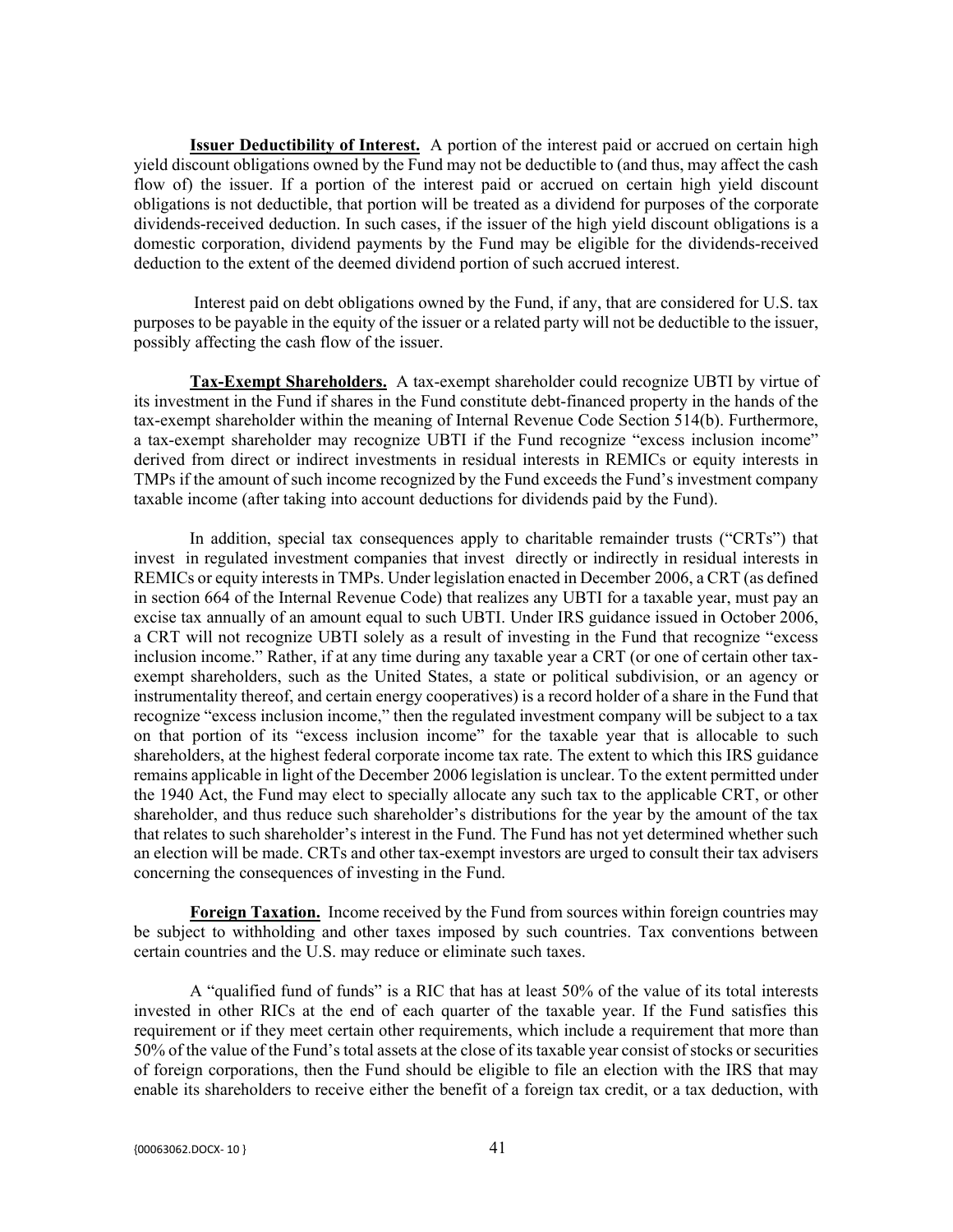respect to any foreign and U.S. possessions income taxes paid by the Fund, subject to certain limitations.

**Foreign Shareholders.** Capital Gain Dividends are generally not subject to withholding of U.S. federal income tax. Absent a specific statutory exemption, dividends other than Capital Gain Dividends paid by the Fund to a shareholder that is not a "U.S. person" within the meaning of the Internal Revenue Code (such shareholder, a "foreign shareholder") are subject to withholding of U.S. federal income tax at a rate of 30% (or lower applicable treaty rate) even if they are funded by income or gains (such as portfolio interest, short-term capital gains, or foreign-source dividend and interest income) that, if paid to a foreign person directly, would not be subject to withholding.

A regulated investment company is not required to withhold any amounts (i) with respect to distributions (other than distributions to a foreign person (a) that does not provide a satisfactory statement that the beneficial owner is not a U.S. person, (b) to the extent that the dividend is attributable to certain interest on an obligation if the foreign person is the issuer or is a 10% shareholder of the issuer, (c) that is within a foreign country that has inadequate information exchange with the United States, or (d) to the extent the dividend is attributable to interest paid by a person that is a related person of the foreign person and the foreign person is a controlled foreign corporation) from U.S.-source interest income of types similar to those not subject to U.S. federal income tax if earned directly by an individual foreign person, to the extent such distributions are properly reported as such by the Fund in a written notice to shareholders ("interest-related dividends"), and (ii) with respect to distributions (other than (a) distributions to an individual foreign person who is present in the United States for a period or periods aggregating 183 days or more during the year of the distribution and (b) distributions subject to special rules regarding the disposition of U.S. real property interests as described below) of net short-term capital gains in excess of net long-term capital losses to the extent such distributions are properly reported by the regulated investment company ("short-term capital gain dividends"). If the Fund invests in an underlying fund that pays such distributions to the Fund, such distributions retain their character as not subject to withholding if properly reported when paid by the Fund to foreign persons.

The Fund is permitted to report such part of their dividends as interest-related or short-term capital gain dividends as are eligible, but is not required to do so. These exemptions from withholding will not be available to foreign shareholders of the Fund that do not currently report dividends as interest-related or short-term capital gain dividends.

In the case of shares held through an intermediary, the intermediary may withhold even if the Fund report all or a portion of a payment as an interest-related or short-term capital gain dividend to shareholders. Foreign persons should contact their intermediaries regarding the application of these rules to their accounts.

Under U.S. federal tax law, a beneficial holder of shares who is a foreign shareholder generally is not subject to U.S. federal income tax on gains (and is not allowed a deduction for losses) realized on the sale of shares of the Fund or on Capital Gain Dividends unless (i) such gain or dividend is effectively connected with the conduct of a trade or business carried on by such holder within the United States, (ii) in the case of an individual holder, the holder is present in the United States for a period or periods aggregating 183 days or more during the year of the sale or the receipt of the Capital Gain Dividend and certain other conditions are met, or (iii) the special rules relating to gain attributable to the sale or exchange of "U.S. real property interests" ("USRPIs") apply to the foreign shareholder's sale of shares of the Fund or to the Capital Gain Dividend the foreign shareholder received (as described below).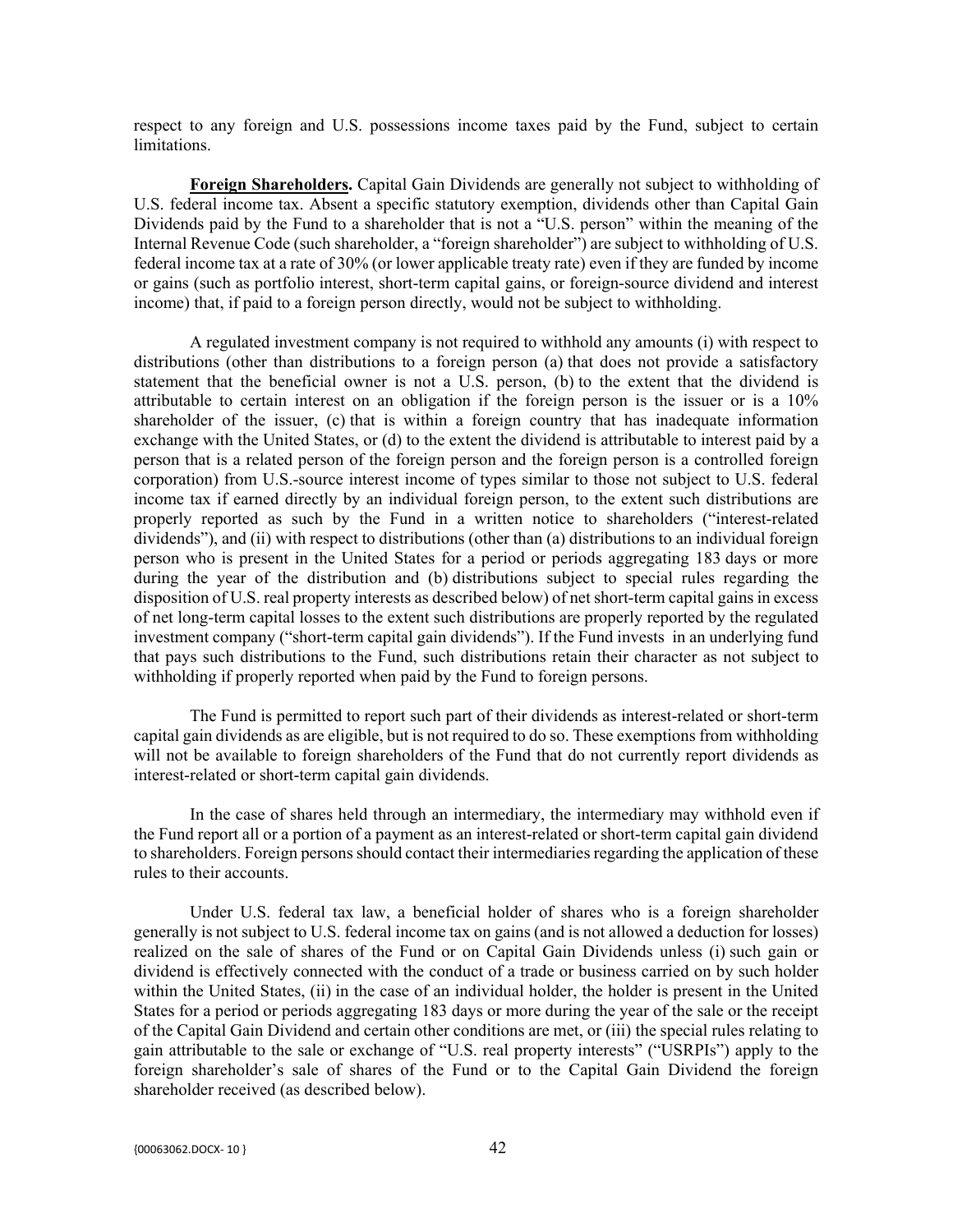Special rules would apply if the Fund is either a "U.S. real property holding corporation" ("USRPHC") or would be a USRPHC but for the operation of certain exceptions to the definition thereof. Very generally, a USRPHC is a domestic corporation that holds USRPIs the fair market value of which equals or exceeds 50% of the sum of the fair market values of the corporation's USPRIs, interests in real property located outside the United States, and other assets. USRPIs are generally defined as any interest in U.S. real property and any interest (other than solely as a creditor) in a USRPHC or former USRPHC.

If the Fund is a USRPHC or would be a USRPHC but for the exceptions referred to above, any distributions by the Fund to a foreign shareholder (including, in certain cases, distributions made by the Fund in redemption of its shares) attributable to gains realized by the Fund on the disposition of USRPIs or to distributions received by the Fund from a lower-tier regulated investment company or REIT that the Fund is required to treat as USRPI gain in its hands generally would be subject to U.S. tax withholding. In addition, such distributions could result in the foreign shareholder being required to file a U.S. tax return and pay tax on the distributions at regular U.S. federal income tax rates. The consequences to a foreign shareholder, including the rate of such withholding and character of such distributions (*e.g.*, as ordinary income or USRPI gain), would vary depending upon the extent of the foreign shareholder's current and past ownership of the Fund. On and after January 1, 2012, this "look-through" USRPI treatment for distributions by the Fund, if it were either a USRPHC or would be a USRPHC but for the operation of the exceptions referred to above, to foreign shareholders applies only to those distributions that, in turn, are attributable to distributions received by the Fund from a lower-tier REIT, unless Congress enacts legislation providing otherwise.

In addition, if the Fund is a USRPHC or former USRPHC, it could be required to withhold U.S. tax on the proceeds of a share redemption by a greater-than-5% foreign shareholder, in which case such foreign shareholder generally would also be required to file U.S. tax returns and pay any additional taxes due in connection with the redemption.

Whether or not the Fund is characterized as a USRPHC will depend upon the nature and mix of the Fund's assets. The Fund does not expect to be a USRPHC. Foreign shareholders should consult their tax advisors concerning the application of these rules to their investment in the Fund.

If a beneficial holder of Fund shares who is a foreign shareholder has a trade or business in the United States, and the dividends are effectively connected with the beneficial holder's conduct of that trade or business, the dividend will be subject to U.S. federal net income taxation at regular income tax rates.

If a beneficial holder of Fund shares who is a foreign shareholder is eligible for the benefits of a tax treaty, any effectively connected income or gain will generally be subject to U.S. federal income tax on a net basis only if it is also attributable to a permanent establishment maintained by that beneficial holder in the United States.

To qualify for any exemptions from withholding described above or for lower withholding tax rates under income tax treaties, or to establish an exemption from backup withholding, a foreign shareholder must comply with special certification and filing requirements relating to its non-US status (including, in general, furnishing an IRS Form W-8BEN or substitute form). Foreign shareholders in the Fund should consult their tax advisers in this regard.

A beneficial holder of Fund shares who is a foreign shareholder may be subject to state and local tax and to the U.S. federal estate tax in addition to the federal tax on income referred to above.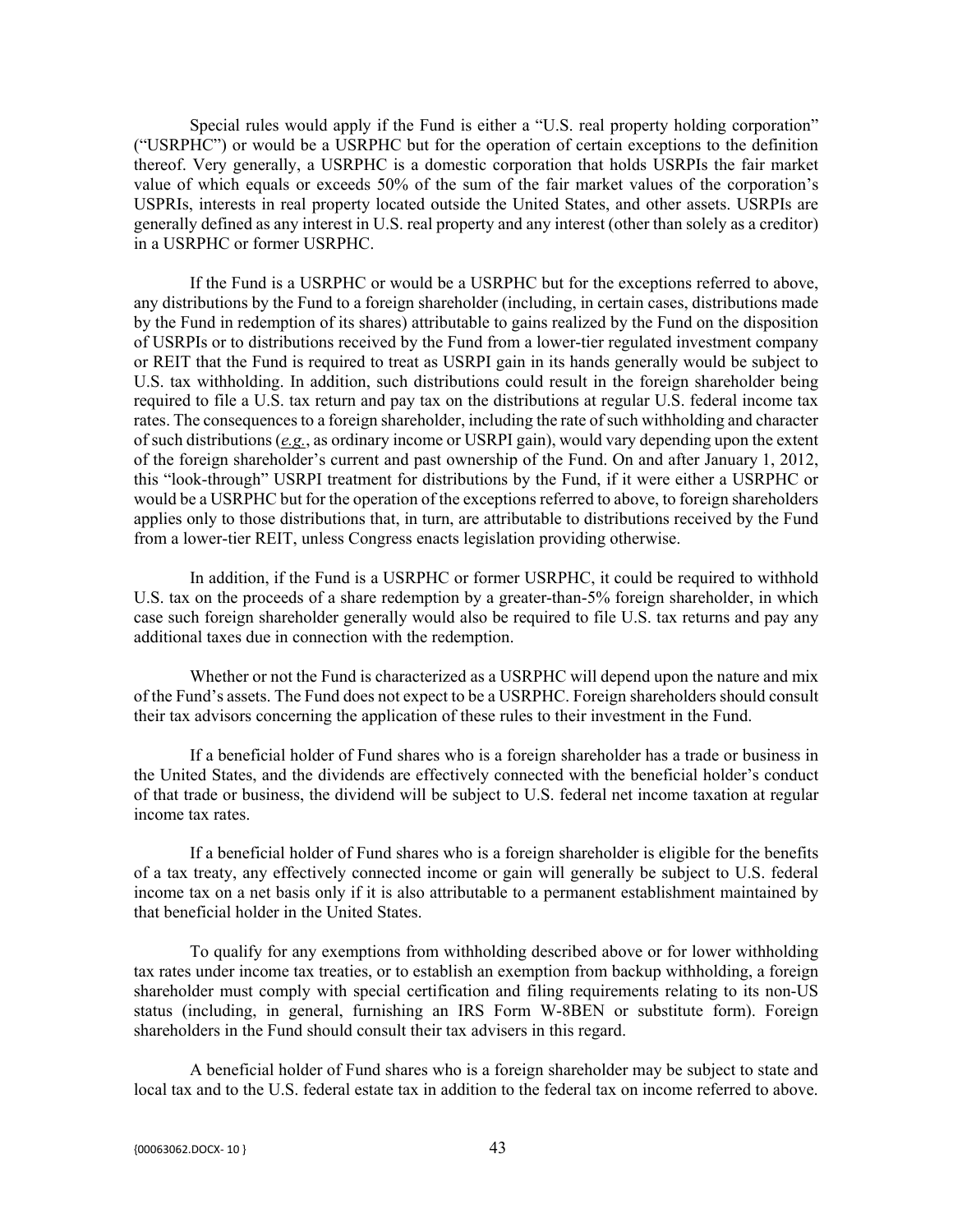**Backup Withholding.** The Fund generally is required to withhold and remit to the U.S. Treasury a percentage of the taxable distributions and redemption proceeds paid to any individual shareholder who fails to properly furnish the Fund with a correct taxpayer identification number, who has under-reported dividend or interest income, or who fails to certify to the Fund that he or she is not subject to such withholding. The backup withholding tax rate is currently 24%.

Backup withholding is not an additional tax. Any amounts withheld may be credited against the shareholder's U.S. federal income tax liability, provided the appropriate information is furnished to the IRS.

**Tax Shelter Reporting Regulations.** Under U.S. Treasury regulations, if a shareholder recognizes a loss with respect to the Fund's shares of \$2 million or more for an individual shareholder or \$10 million or more for a corporate shareholder, the shareholder must file with the IRS a disclosure statement on Form 8886. Direct shareholders of portfolio securities are in many cases excepted from this reporting requirement, but under current guidance, shareholders of a regulated investment company are not excepted. Future guidance may extend the current exception from this reporting requirement to shareholders of most or all regulated investment companies. The fact that a loss is reportable under these regulations does not affect the legal determination of whether the taxpayer's treatment of the loss is proper. Shareholders should consult their tax advisers to determine the applicability of these regulations in light of their individual circumstances.

**Shareholder Reporting Obligations With Respect to Foreign Financial Assets.** Certain individuals (and, if provided in future guidance, certain domestic entities) must disclose annually their interests in "specified foreign financial assets" on IRS Form 8938, which must be attached to their U.S. federal income tax returns for taxable years beginning after March 18, 2010. The IRS has not yet released a copy of the Form 8938 and has suspended the requirement to attach Form 8938 for any taxable year for which an income tax return is filed before the release of Form 8938. Following Form 8938's release, individuals will be required to attach to their next income tax return required to be filed with the IRS a Form 8938 for each taxable year for which the filing of Form 8938 was suspended. Until the IRS provides more details regarding this reporting requirement, including in Form 8938 itself and related Treasury regulations, it remains unclear under what circumstances, if any, a shareholder's (indirect) interest in the Fund's "specified foreign financial assets," if any, will be required to be reported on this Form 8938.

**Other Reporting and Withholding Requirements.** Rules enacted in March 2010 require the reporting to the IRS of direct and indirect ownership of foreign financial accounts and foreign entities by U.S. persons. Failure to provide this required information can result in a 30% withholding tax on certain payments ("withholdable payments") made after December 31, 2013. Specifically, withholdable payments subject to this 30% withholding tax include payments of U.S.-source dividends and interest made on or after January 1, 2014, and payments of gross proceeds from the sale or other disposal of property that can produce U.S.-source dividends or interest made on or after January 1, 2015.

The IRS has issued only very preliminary guidance with respect to these new rules; their scope remains unclear and potentially subject to material change. Very generally, it is possible that distributions made by the Fund after the dates noted above (or such later dates as may be provided in future guidance) to a shareholder, including a distribution in redemption of shares and a distribution of income or gains otherwise exempt from withholding under the rules applicable to non-U.S. shareholders described above (e.g., Capital Gain Dividends, Short-Term Capital Gain Dividends and interest-related dividends, as described above) will be subject to the new 30% withholding requirement. Payments to a foreign shareholder that is a "foreign financial institution" will generally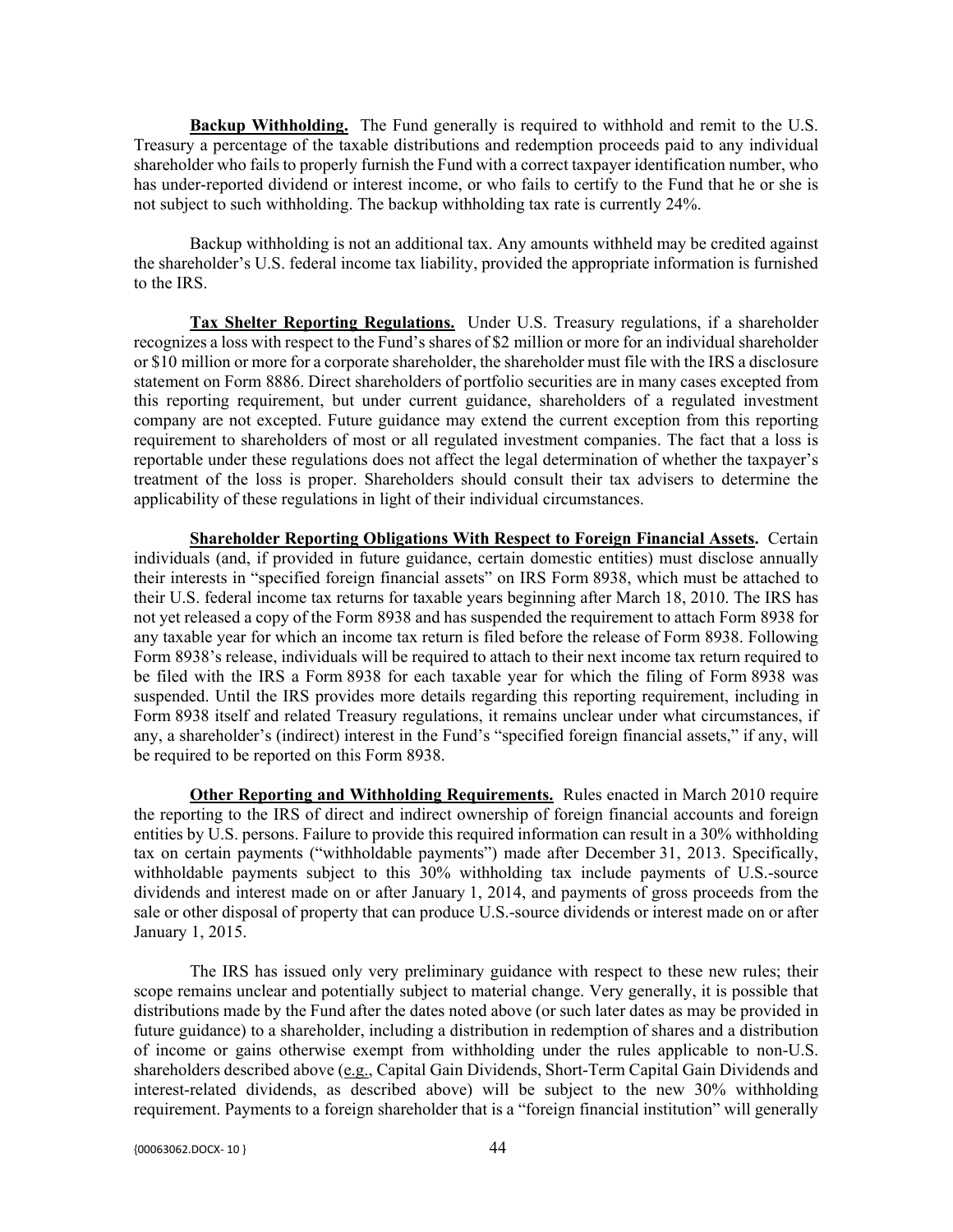be subject to withholding, unless such shareholder enters into a timely agreement with the IRS. Payments to shareholders that are U.S. persons or foreign individuals will generally not be subject to withholding, so long as such shareholders provide the Fund with such certifications or other documentation, including, to the extent required, with regard to such shareholders' direct and indirect owners, as the Fund require to comply with the new rules. Persons investing in the Fund through an intermediary should contact their intermediary regarding the application of the new reporting and withholding regime to their investments in the Fund.

Shareholders are urged to consult a tax advisor regarding this new reporting and withholding regime, in light of their particular circumstances.

**Shares Purchased through Tax-Qualified Plans.** Special tax rules apply to investments through defined contribution plans and other tax-qualified plans. Shareholders should consult their tax advisers to determine the suitability of shares of the Fund as an investment through such plans, and the precise effect of an investment on their particular tax situation.

**FATCA**. Payments to a shareholder that is either a foreign financial institution ("FFI") or a non-financial foreign entity ("NFFE") within the meaning of the Foreign Account Tax Compliance Act ("FATCA") may be subject to a generally nonrefundable 30% withholding tax on: (a) income dividends paid by the Fund after June 30, 2014 and (b) certain capital gain distributions and the proceeds arising from the sale of Fund shares paid by the Fund after December 31, 2016. FATCA withholding tax generally can be avoided: (a) by an FFI, subject to any applicable intergovernmental agreement or other exemption, if it enters into a valid agreement with the IRS to, among other requirements, report required information about certain direct and indirect ownership of foreign financial accounts held by U.S. persons with the FFI and (b) by an NFFE, if it: (i) certifies that it has no substantial U.S. persons as owners or (ii) if it does have such owners, reports information relating to them. The Fund may disclose the information that it receives from its shareholders to the IRS, non-U.S. taxing authorities or other parties as necessary to comply with FATCA. Withholding also may be required if a foreign entity that is a shareholder of the Fund fails to provide the Fund with appropriate certifications or other documentation concerning its status under FATCA.

At the time this SAI was prepared, there were various legislative proposals under consideration that would amend the Internal Revenue Code. At this time, though, it is not possible to determine whether any of these proposals will become law and how these changes might affect the Fund or its shareholders.

The foregoing is a general and abbreviated summary of the provisions of the Internal Revenue Code and the Treasury regulations in effect as they directly govern the taxation of the Fund and its shareholders. These provisions are subject to change by legislative and administrative action, and any such change may be retroactive. Shareholders are urged to consult their tax advisers regarding specific questions as to U.S. federal income, estate or gift taxes, or foreign, state, local taxes or other taxes.

### **BROKERAGE ALLOCATION AND OTHER PRACTICES**

**Brokerage Transactions**. Generally, equity securities are bought and sold through brokerage transactions for which commissions are payable. Purchases from underwriters will include the underwriting commission or concession, and purchases from dealers serving as market makers will include a dealer's mark-up or reflect a dealer's mark-down. The purchase price for securities bought from dealers serving as market makers will similarly include the dealer's mark up or reflect a dealer's mark down. When the Fund executes transactions in the over-the-counter market, it will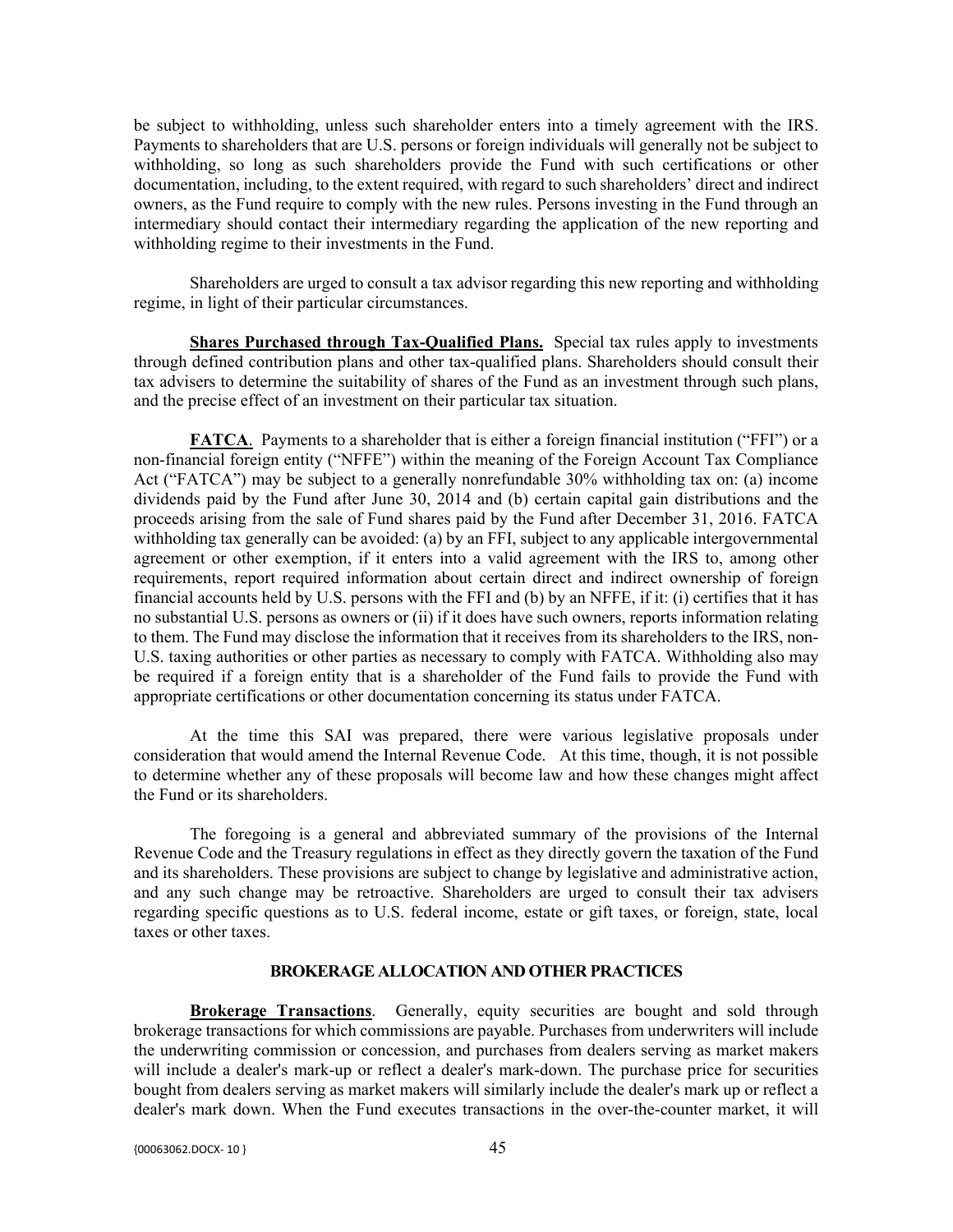generally deal with primary market makers unless prices that are more favorable are otherwise obtainable.

In selecting brokers and dealers to execute portfolio transactions, the Adviser or the Sub-Adviser may consider research and brokerage services furnished to the Adviser, the Sub-Adviser or their affiliates. The Adviser or the Sub-Adviser may not consider sales of shares of the Fund as a factor in the selection of brokers and dealers, but may place portfolio transactions with brokers and dealers that promote or sell the Fund's shares so long as such transactions are done in accordance with the policies and procedures established by the Trustees that are designed to ensure that the selection is based on the quality of execution and not on sales efforts. When placing portfolio transactions with a broker or dealer, the Adviser or the Sub-Adviser may aggregate securities to be sold or purchased for the Fund with those to be sold or purchased for other advisory accounts managed by the Adviser or the Sub-Adviser. In aggregating such securities, the Adviser or the Sub-Adviser will average the transaction as to price and will allocate available investments in a manner that the Adviser or the Sub-Adviser believes to be fair and reasonable to the Fund and such other advisory accounts. An aggregated order will generally be allocated on a pro rata basis among all participating accounts, based on the relative dollar values of the participating accounts, or using any other method deemed to be fair to the participating accounts, with any exceptions to such methods involving the Trust being reported to the Trustees.

Section 28(e) of the 1934 Act permits the Adviser or the Sub-Adviser, under certain circumstances, to cause the Fund to pay a broker or dealer a commission for effecting a transaction in excess of the amount of commission another broker or dealer would have charged for effecting the transaction in recognition of the value of brokerage and research services provided by the broker or dealer. In addition to agency transactions, the Adviser or the Sub-Adviser may receive brokerage and research services in connection with certain riskless principal transactions, in accordance with applicable SEC guidance. Brokerage and research services include: (1) furnishing advice as to the value of securities, the advisability of investing in, purchasing or selling securities, and the availability of securities or purchasers or sellers of securities; (2) furnishing analyses and reports concerning issuers, industries, securities, economic factors and trends, Fund strategy, and the performance of accounts; and (3) effecting securities transactions and performing functions incidental thereto (such as clearance, settlement, and custody). In the case of research services, the Adviser believes that access to independent investment research is beneficial to its investment decision-making processes and, therefore, to the Fund.

To the extent that research services may be a factor in selecting brokers, such services may be in written form or through direct contact with individuals and may include information as to particular companies and securities as well as market, economic, or institutional areas and information which assists in the valuation and pricing of investments. Examples of research-oriented services for which the Adviser or the Sub-Adviser might utilize Fund commissions include research reports and other information on the economy, industries, sectors, groups of securities, individual companies, statistical information, political developments, technical market action, pricing and appraisal services, credit analysis, risk measurement analysis, performance and other analysis. The Adviser or the Sub-Adviser may use research services furnished by brokers in servicing all client accounts and not all services may necessarily be used in connection with the account that paid commissions to the broker providing such services. Information so received by the Adviser or the Sub-Adviser will be in addition to and not in lieu of the services required to be performed by the Adviser or Sub-Adviser under their respective advisory agreements. Any advisory or other fees paid to the Adviser or the Sub-Adviser are not reduced as a result of the receipt of research services.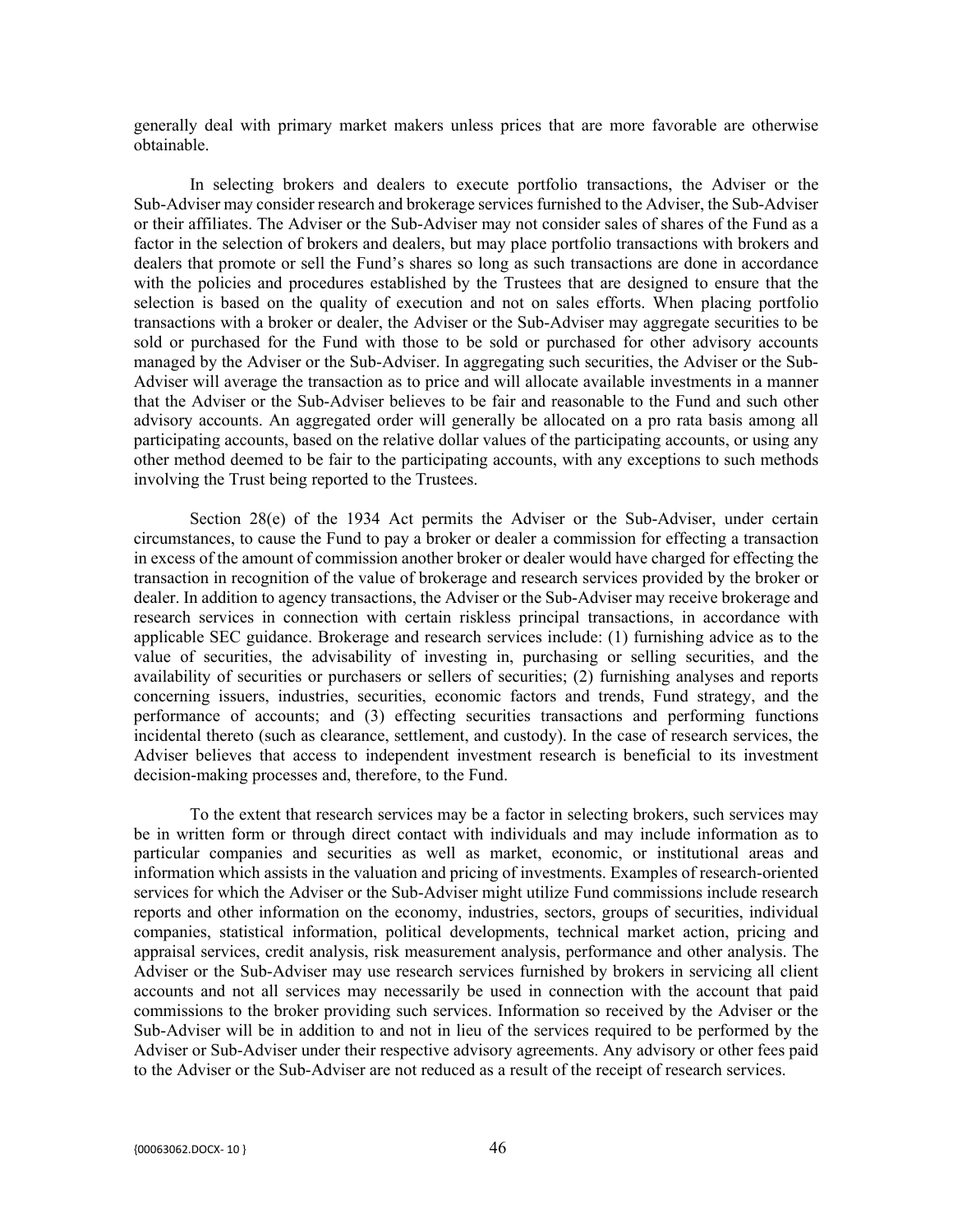In some cases the Adviser or the Sub-Adviser may receive a service from a broker that has both a "research" and a "non-research" use. When this occurs, the Adviser or the Sub-Adviser makes a good faith allocation, under all the circumstances, between the research and non-research uses of the service. The percentage of the service that is used for research purposes may be paid for with client commissions, while the Adviser or the Sub-Adviser will use its own funds to pay for the percentage of the service that is used for non-research purposes. In making this good faith allocation, the Adviser or the Sub-Adviser faces a potential conflict of interest, but the Adviser or the Sub-Adviser believes that its allocation procedures are reasonably designed to ensure that it appropriately allocates the anticipated use of such services to their research and non-research uses.

From time to time, the Fund may purchase new issues of securities in a fixed price offering. In these situations, the seller may be a member of the selling group that will, in addition to selling securities, provide the Adviser or the Sub-Adviser with research services. FINRA has adopted rules expressly permitting these types of arrangements under certain circumstances. Generally, the seller will provide research "credits" in these situations at a rate that is higher than that which is available for typical secondary market transactions. These arrangements may not fall within the safe harbor of Section 28(e).

**Brokerage with Fund Affiliates**. The Fund may execute brokerage or other agency transactions through registered broker-dealer affiliates of the Fund, the Adviser or the Sub-Adviser for a commission in conformity with the 1940 Act, the 1934 Act and rules promulgated by the SEC. These rules further require that commissions paid to the affiliate by the Fund for exchange transactions not exceed "usual and customary" brokerage commissions. The rules define "usual and customary" commissions to include amounts which are "reasonable and fair compared to the commission, fee or other remuneration received or to be received by other brokers in connection with comparable transactions involving similar securities being purchased or sold on a securities exchange during a comparable period of time." The Trustees, including those who are not "interested persons" of the Fund, have adopted procedures for evaluating the reasonableness of commissions paid to affiliates and review these procedures periodically.

**Securities of "Regular Broker-Dealers".** The Fund is required to identify any securities of its "regular brokers and dealers" (as such term is defined in the 1940 Act) which the Fund may hold at the close of its most recent fiscal year. The Fund is newly formed and has not commenced operations as of the date of this SAI.

## **DISCLOSURE OF PORTFOLIO SECURITIES HOLDINGS**

On each Business Day (as defined in the Creation and Redemption of Creation Units section of this SAI), prior to the opening of regular trading on the Fund's primary listing exchange, the Fund disclose on their website (www.RUFFETF.COM) certain information relating to the portfolio holdings that will form the basis of the Fund's next net asset value per share calculation.

In addition, certain information may also be made available to certain parties:

• Communications of Data Files: The Fund may make available through the facilities of the National Securities Clearing Corporation ("NSCC") or through posting on the Fund's website, prior to the opening of trading on each business day, a list of the Fund's holdings (generally pro-rata) that Authorized Participants could deliver to the Fund to settle purchases of the Fund (i.e. Deposit Securities) or that Authorized Participants would receive from the Fund to settle redemptions of the Fund (i.e. Fund Securities). These files are known as the Portfolio Composition Files and the Fund Data Files (collectively, "Files"). The Files are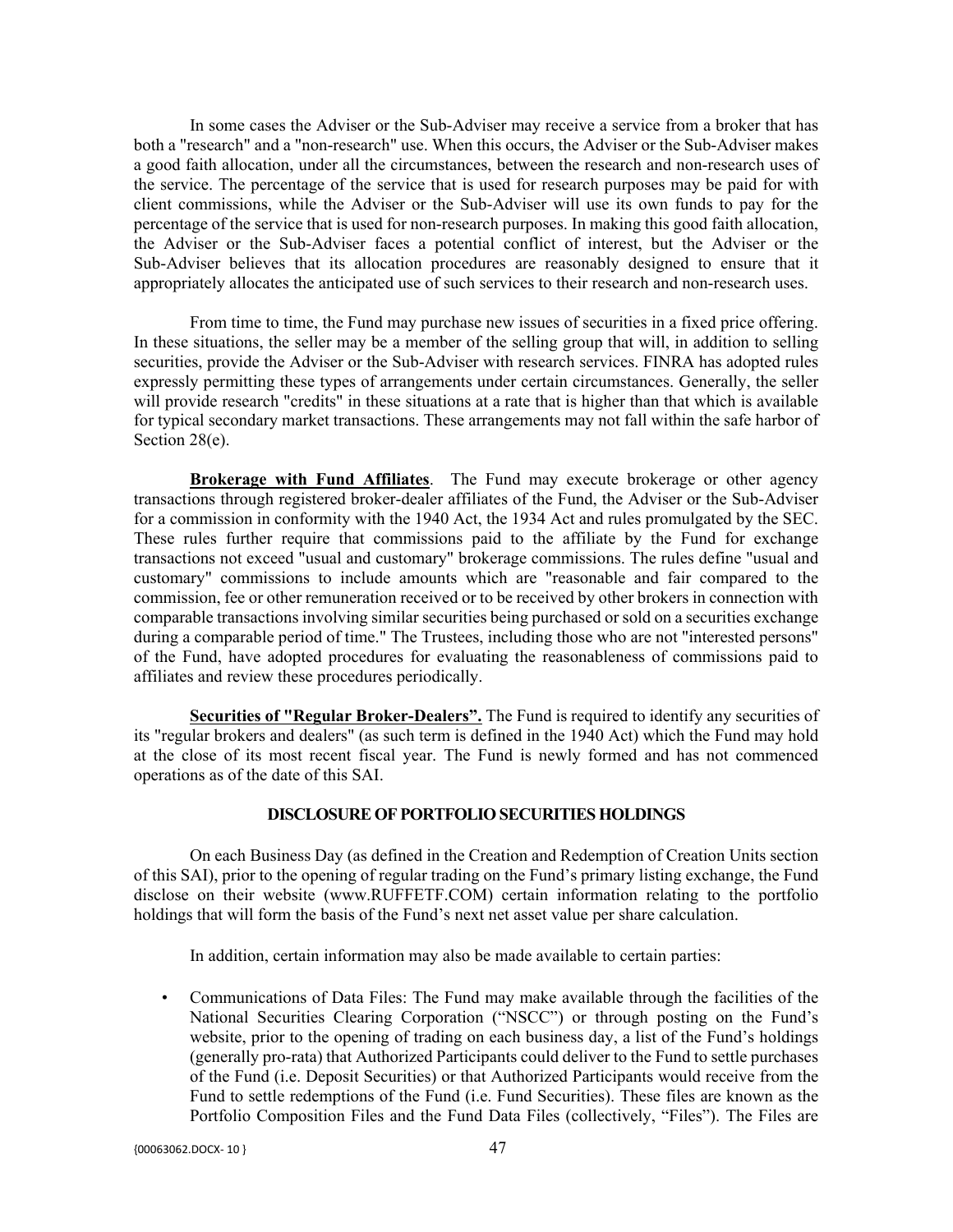applicable for the next trading day and are provided to the NSCC and/or posted on the Fund's website after the close of markets in the U.S.

- Communications with Authorized Participants and Liquidity Providers: Certain employees of the Adviser, Sub-Adviser, Distributor and Custodian are responsible for interacting with Authorized Participants and liquidity providers with respect to discussing custom basket proposals as described in the Custom Baskets section of this SAI. As part of these discussions, these employees may discuss with an Authorized Participant or liquidity provider the securities the Fund is willing to accept for a creation, and securities that the Fund will provide on a redemption.
- The Adviser and/or Sub-Adviser may also discuss portfolio holdings-related information with broker/dealers, in connection with settling the Fund's transactions, as may be necessary to conduct business in the ordinary course in a manner consistent with the disclosure in the Fund's current registration statement.
- Communications with Listing Exchanges: From time to time, employees of the Adviser, Sub-Adviser, Distributor and/or Custodian may discuss portfolio holdings information with the applicable primary listing exchange for the Fund as needed to meet the exchange listing standards.
- Communication of Other Information: Certain explanatory information regarding the Files is released to Authorized Participants and liquidity providers on a daily basis, but is only done so after the Files are posted to the Fund's website.
- Third-Party Service Providers: Certain portfolio holdings information may be disclosed to the Trustees and their counsel, outside counsel for the Fund, auditors and to certain third-party service providers (i.e., fund administrator, custodian, proxy voting service, and printers), as may be necessary to conduct business in the ordinary course in a manner consistent with applicable policies, agreements with the Fund, the terms of the current registration statement and federal securities laws and regulations thereunder.
- The Fund files its complete portfolio holdings schedule with the SEC on a quarterly basis. This schedule is filed with the Trust's annual and semi-annual reports on Form N-CSR for the second and fourth fiscal quarters and on Form N-PORT for the first and third fiscal quarters. Certain portfolio information is also included on Form N-PORT that is filed for the second and fourth fiscal quarters. The portfolio holdings information provided in these reports is as of the end of the respective quarter. Form N-CSR must be filed with the SEC no later than ten (10) calendar days after the Trust transmits its annual or semi-annual report to its shareholders. Form N-PORT must be filed with the SEC and will be made publicly available no later than sixty (60) calendar days after the end of the applicable quarter.

No consideration may be received by the Fund, the Adviser, or any other person in connection with the disclosure of portfolio information. The Trust's Chief Compliance Officer or his or her delegate may authorize disclosure of portfolio holdings information pursuant to the above policy and procedures, subject to restrictions on selective disclosure imposed by applicable law. The Board reviews the policy and procedures for disclosure of portfolio holdings information at least annually.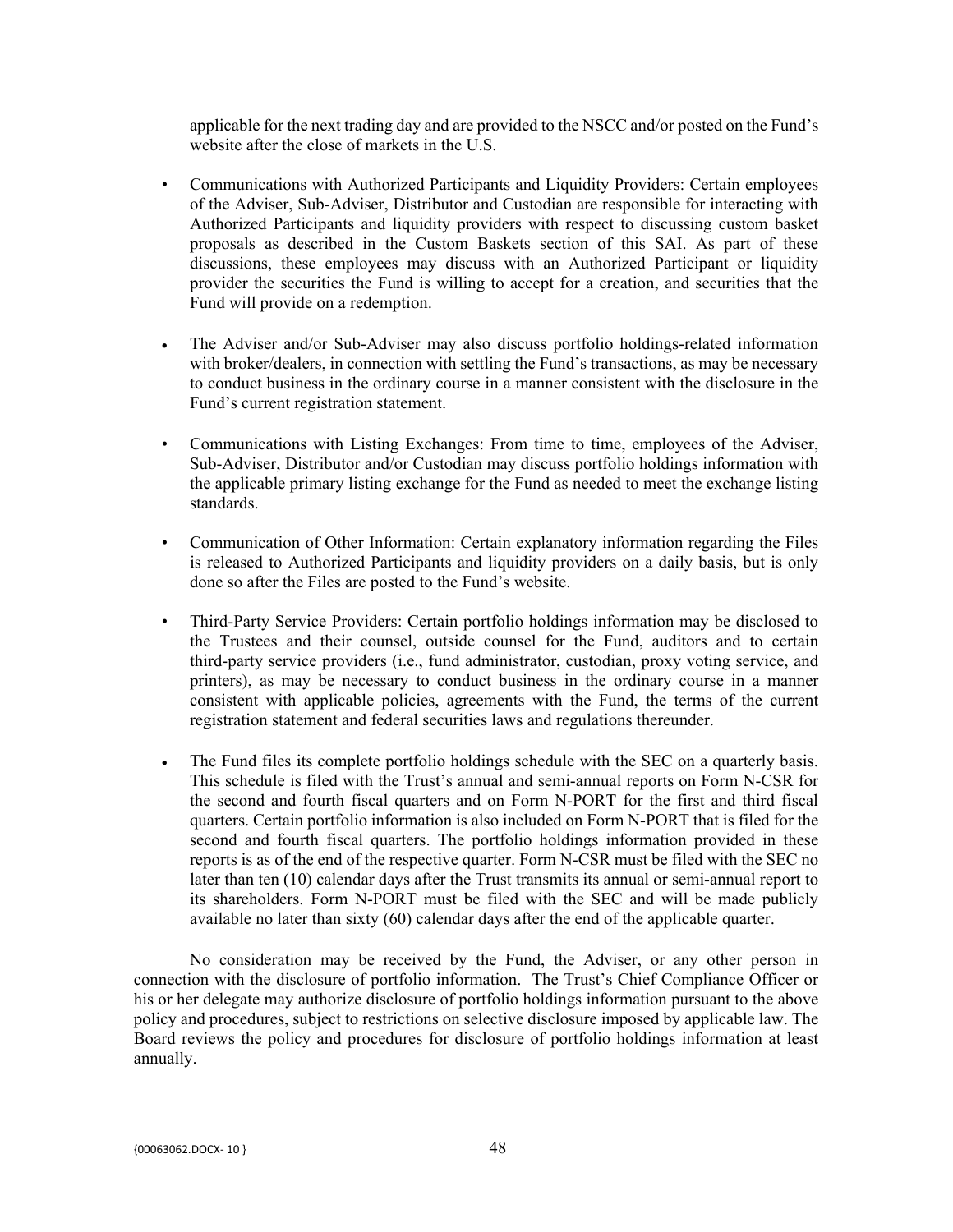#### **DESCRIPTION OF SHARES**

The Trust's Agreement and Declaration of Trust authorizes the Board to issue an unlimited number of full and fractional shares of beneficial interest in the Trust and to classify or reclassify any unissued shares into one or more series of shares. The Agreement and Declaration of Trust further authorizes the trustees to classify or reclassify any series of shares into one or more classes. The Trust's shares of beneficial interest have no par value.

The Fund is authorized to issue one class of shares imposing no front-end or deferred sales charges, no 12b-1 fee and no service fee.

Shares have no preemptive rights and only such conversion or exchange rights as the Board may grant in its discretion. When issued for payment as described in the applicable prospectus, shares will be fully paid and non-assessable. In the event of a liquidation or dissolution of the Trust or an individual fund, shareholders of a fund are entitled to receive the assets available for distribution belonging to the particular fund, and a proportionate distribution, based upon the relative asset values of the respective fund, of any general assets of the Trust not belonging to any particular fund which are available for distribution.

Shareholders are entitled to one vote for each full share held, and a proportionate fractional vote for each fractional share held and will vote in the aggregate and not by class, except as otherwise expressly required by law or when the Board determines that the matter to be voted on affects only the interests of shareholders of a particular class. Voting rights are not cumulative and, accordingly, the holders of more than 50% of the aggregate of the Trust's outstanding shares may elect all of the trustees, irrespective of the votes of other shareholders.

Rule 18f-2 under the 1940 Act provides that any matter required to be submitted to the holders of the outstanding voting securities of an investment company such as the Trust shall not be deemed to have been effectively acted upon unless approved by the holders of a majority of the outstanding shares of each fund affected by the matter. A particular fund is deemed to be affected by a matter unless it is clear that the interests of each fund in the matter are substantially identical or that the matter does not affect any interest of the fund. Under the Rule, the approval of an investment management agreement or any change in an investment objective, if fundamental, or in a fundamental investment policy would be effectively acted upon with respect to a fund only if approved by a majority of the outstanding shares of such fund. However, the Rule also provides that the ratification of the appointment of independent public accountants, the approval of principal underwriting contracts and the election of trustees may be effectively acted upon by shareholders of the Trust voting without regard to series or class.

The Trust does not presently intend to hold annual meetings of shareholders except as required by the 1940 Act or other applicable law. Upon the written request of shareholders owning at least 25% of the Trust's shares, the Trust will call for a meeting of shareholders to consider the removal of one or more trustees and other certain matters. To the extent required by law, the Trust will assist in shareholder communication in such matters.

The Board has full power and authority, in its sole discretion, and without obtaining shareholder approval, to divide or combine the shares of any class or series thereof into a greater or lesser number, to classify or reclassify any issued shares or any class or series thereof into one or more classes or series of shares, and to take such other action with respect to the Trust's shares as the Board may deem desirable. The Agreement and Declaration of Trust authorizes the Trustees, without shareholder approval, to cause the Trust to merge or to consolidate with any corporation, association,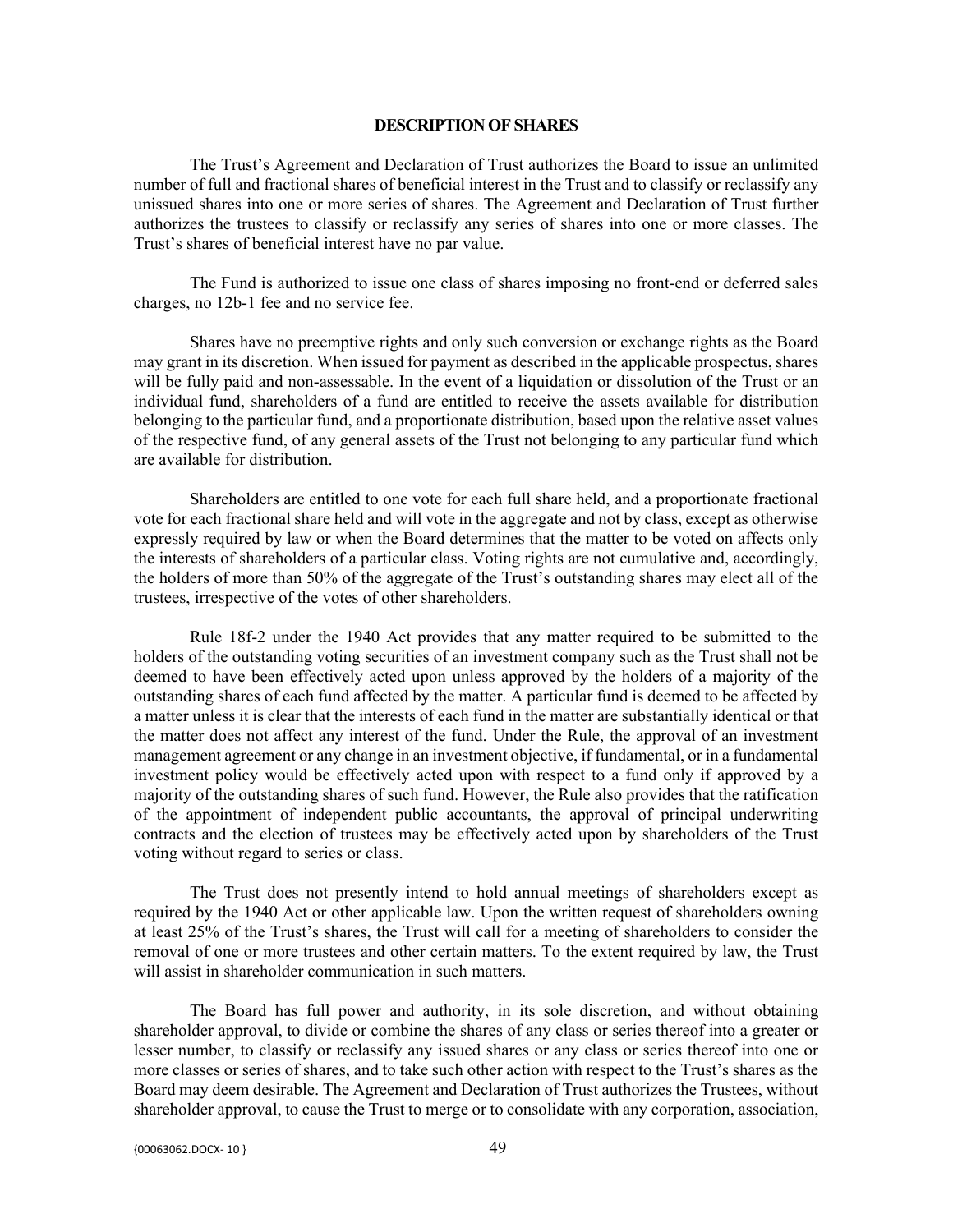trust or other organization in order to change the form of organization and/or domicile of the Trust or to sell or exchange all or substantially all of the assets of the Trust, or any series or class thereof, in dissolution of the Trust, or any series or class thereof. The Agreement and Declaration of Trust permits the termination of the Trust or of any series or class of the Trust by the Trustees without shareholder approval. However, the exercise of such authority by the Board without shareholder approval may be subject to certain restrictions or limitations under the 1940 Act.

#### **PROXY VOTING**

The Board of Trustees of the Trust has delegated responsibility for decisions regarding proxy voting for securities held by the Fund to the Adviser. The Adviser will vote such proxies in accordance with its proxy voting policies and procedures, which are included in Exhibit B to this SAI. The Board of Trustees will periodically review the Fund's proxy voting record. The proxy voting policies and procedures of the Trust are included as Exhibit A to this SAI.

The Trust is required to disclose annually the Fund's complete proxy voting record on Form N-PX. Any material changes to the proxy policies and procedures will be submitted to the Board for approval. Information regarding how the Fund voted proxies relating to portfolio securities for the most recent 12-month period ending June 30, will be available (1) without charge, upon request by calling 844-745-5220or by writing to the Fund at 8730 Stony Point Parkway, Suite 205, Richmond, VA 23235; and (2) on the SEC's Internet website at [http://www.sec.gov.](http://www.sec.gov/)

#### **CODES OF ETHICS**

The Board of Trustees, on behalf of the Trust, has adopted a Code of Ethics pursuant to Rule 17j-1 under the 1940 Act. In addition, the Adviser, the Sub-Adviser and the Administrator have each adopted Codes of Ethics pursuant to Rule 17j-1. These Codes of Ethics apply to the personal investing activities of trustees, officers and certain employees ("access persons"). Rule 17j-1 and the Codes of Ethics are designed to prevent unlawful practices in connection with the purchase or sale of securities by access persons. Under each Code of Ethics, access persons are permitted to engage in personal securities transactions, but are required to report their personal securities transactions for monitoring purposes. The personnel subject to the Codes are permitted to invest in securities, including securities that may be purchased or held by the Fund. In addition, certain access persons are required to obtain approval before investing in initial public offerings or private placements, or are prohibited from making such investments. Copies of these Codes of Ethics are on file with the SEC, and are available to the public on the EDGAR Database on the SEC's Internet website at [http://www.sec.gov.](http://www.sec.gov/)

#### **FINANCIAL STATEMENTS**

The Fund is new and does not have audited financial statements at this time. Upon completion of the Fund's first fiscal period/year, audited financial statements will become available.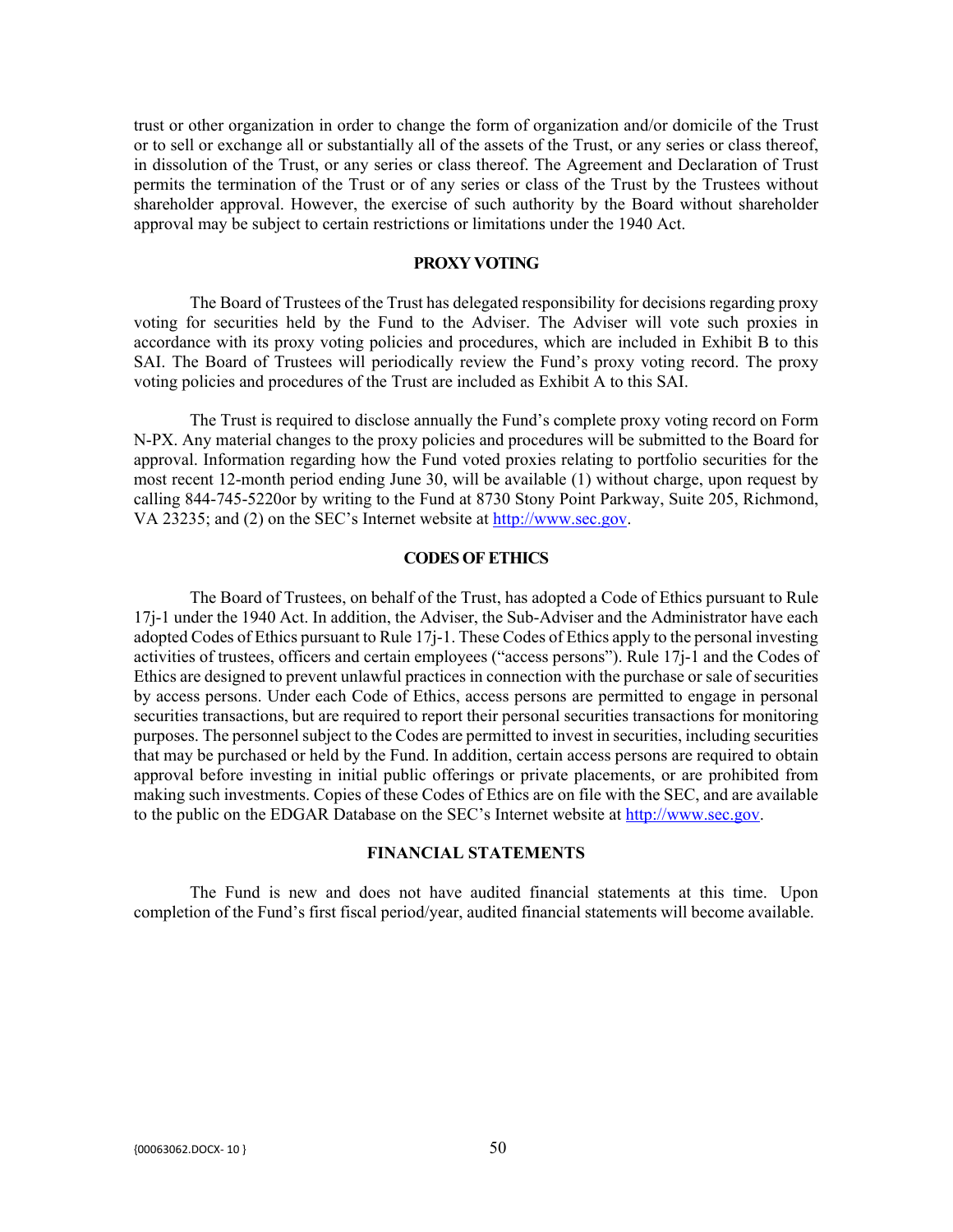## **EXHIBIT A**

#### **ETF OPPORTUNITIES TRUST**

#### **PROXY VOTING POLICY AND PROCEDURES**

The ETF Opportunities Trust (the "Trust") is registered as an open-end management investment company under the Investment Company Act of 1940, as amended ("1940 Act"). The Trust offers multiple series (each a "Fund" and, collectively, the "Funds"). Consistent with its fiduciary duties and pursuant to Rule 30b1-4 under the 1940 Act (the "Proxy Rule"), the Board of Trustees of the Trust (the "Board") has adopted this proxy voting policy on behalf of the Trust (the "Policy") to reflect its commitment to ensure that proxies are voted in a manner consistent with the best interests of the Funds' shareholders.

#### **Delegation of Proxy Voting Authority to Fund Advisers**

The Board believes that the investment adviser, or the investment sub-adviser as appropriate, of each Fund (each an "Adviser"), as the entity that selects the individual securities that comprise its Fund's portfolio, is the most knowledgeable and best-suited to make decisions on how to vote proxies of portfolio companies held by that Fund. The Trust shall therefore defer to, and rely on, the Adviser of each Fund to make decisions on how to cast proxy votes on behalf of such Fund.

The Trust hereby designates the Adviser of each Fund as the entity responsible for exercising proxy voting authority with regard to securities held in the Fund's investment portfolio. Consistent with its duties under this Policy, each Adviser shall monitor and review corporate transactions of corporations in which the Fund has invested, obtain all information sufficient to allow an informed vote on all proxy solicitations, ensure that all proxy votes are cast in a timely fashion, and maintain all records required to be maintained by the Fund under the Proxy Rule and the 1940 Act. Each Adviser shall perform these duties in accordance with the Adviser's proxy voting policy, a copy of which shall be presented to this Board for its review. Each Adviser shall promptly provide to the Board updates to its proxy voting policy as they are adopted and implemented.

## **Conflict of Interest Transactions**

In some instances, an Adviser may be asked to cast a proxy vote that presents a conflict between the interests of a Fund's shareholders and those of the Adviser or an affiliated person of the Adviser. In such case, the Adviser is instructed to abstain from making a voting decision and to forward all necessary proxy voting materials to the Trust to enable the Board to make a voting decision. When the Board is required to make a proxy voting decision, only the Trustees without a conflict of interest with regard to the security in question or the matter to be voted upon shall be permitted to participate in the decision of how the Fund's vote will be cast. In the event that the Board is required to vote a proxy because an Adviser has a conflict of interest with respect to the proxy, the Board will vote such proxy in accordance with the Adviser's proxy voting policy, to the extent consistent with the shareholders' best interests, as determined by the Board in its discretion. The Board shall notify the Adviser of its final decision on the matter and the Adviser shall vote in accordance with the Board's decision.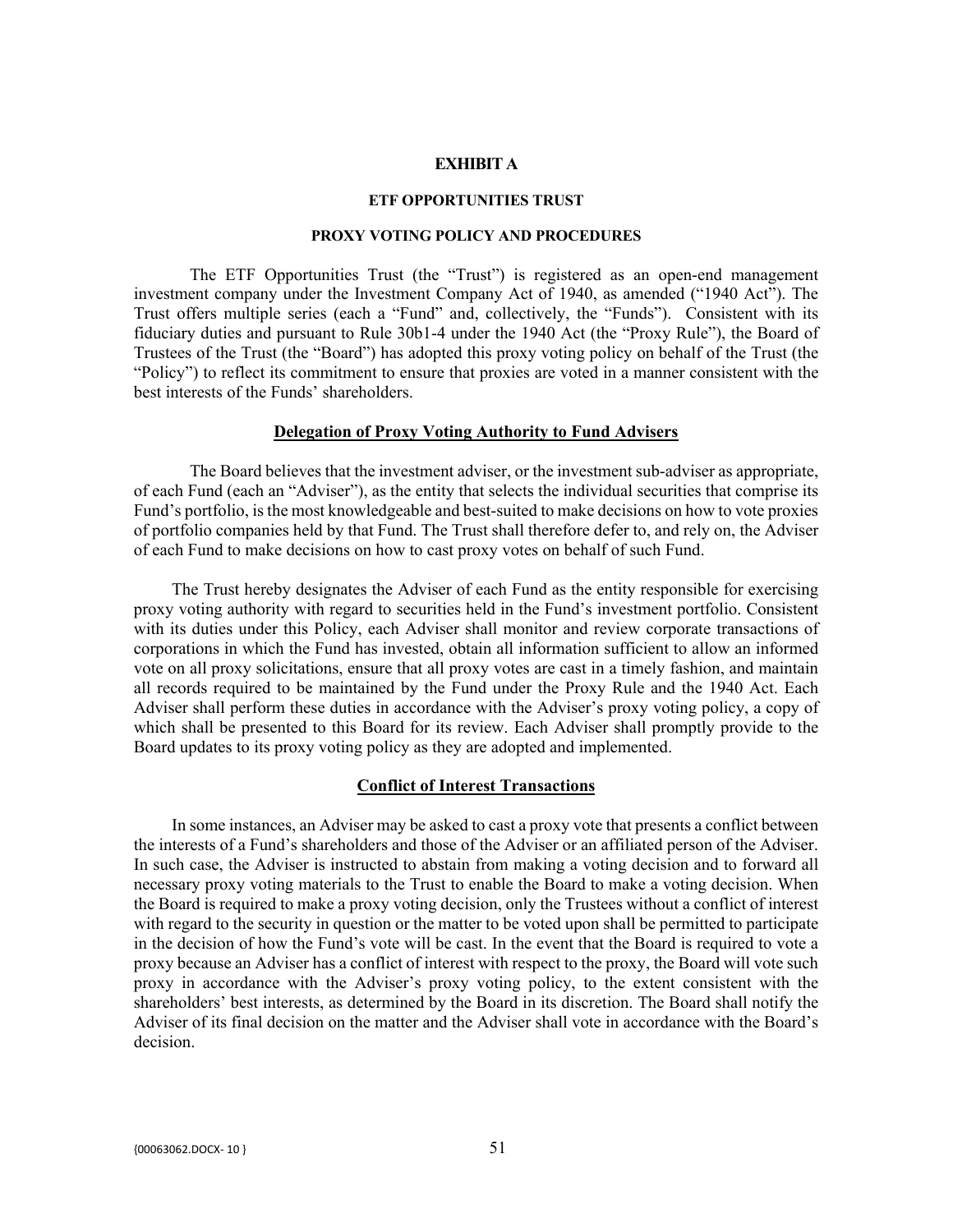## **Availability of Proxy Voting Policy and Records Available to Fund Shareholders**

If a Fund has a website, the Fund may post a copy of its Adviser's proxy voting policy and this Policy on such website. A copy of such policies and of each Fund's proxy voting record shall also be made available, without charge, upon request of any shareholder of the Fund, by calling the applicable Fund's toll-free telephone number as printed in the Fund's prospectus. The Trust's administrator shall reply to any Fund shareholder request within three business days of receipt of the request, by first-class mail or other means designed to ensure equally prompt delivery.

Each Adviser shall provide a complete voting record, as required by the Proxy Rule, for each series of the Trust for which it acts as adviser, to the Trust's administrator within 30 days following the end of each 12-month period ending June 30. The Trust's administrator will file a report based on such record on Form N-PX on an annual basis with the U.S. Securities and Exchange Commission no later than August  $31<sup>st</sup>$  of each year.

Adopted: December 4, 2019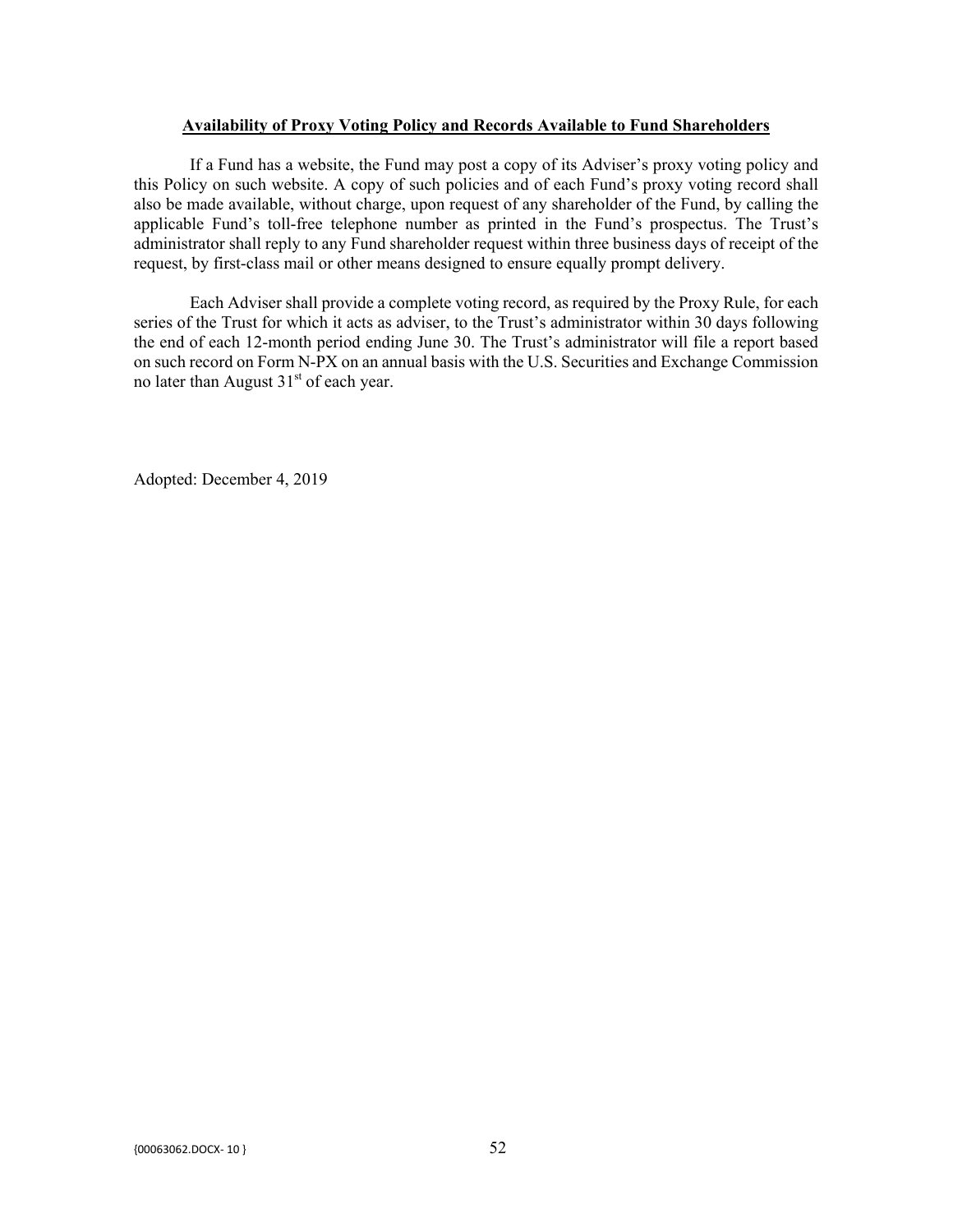## **EXHIBIT B**

#### **PROXY VOTING POLICY AND PROCEDURES [ADVISER]**

## **1. Introduction**

As a registered investment adviser, Geasphere has a fiduciary duty to act solely in the best interests ofits clients. If the client is a registered investment Adviser under the Investment Advisers Act of 1940 (the "Advisers Act") or the client requests Geasphere to do so in writing, Geasphere will vote proxy materials for its clients.

In cases where the discretionary client has delegated proxy voting responsibility and authority to the Adviser, Geasphere has adopted and implemented the following policies and procedures, which it believes are reasonably designed to ensure that proxies are voted in the best interests of its clients. In pursuing this policy, proxies should be voted in a manner that is intended to maximize value to theclient. In situations where Geasphere accepts such delegation and agrees to vote proxies, Geasphere will do so in accordance with these Policies and Procedures. Geasphere may delegate its responsibilities under these Policies and Procedures to a third party, provided that no such delegation shall relieve Geasphere of itsresponsibilities hereunder and Geasphere shall retain final authority and fiduciary responsibility for such proxyvoting.

Investment advisers registered with the SEC, and which exercise voting authority with respect to client securities, are required by Rule 206(4)-6 of the Advisers Act to (a) adopt and implement written policies and procedures that are reasonably designed to ensure that client securities are voted in the best interests of clients, which must include how an adviser addresses material conflicts that may arise between an adviser's interests and those of its clients; (b) disclose to clients how they may obtain information from the adviser with respect to the voting of proxies for their securities; (c) to describe to clients a summary of its proxy voting policies and procedures and, upon request, furnish a copy to its clients; and (d) maintain certain records relating to the adviser's proxy voting activities when the adviser does have proxy voting authority.

## *2. Voting Guidelines*

Geasphere has adopted the Broadridge Proxy Policies and Insights Shareholder Value Template ("Proxy Policies and Insights") to determine how each issue on proxy ballots is to be voted. The Proxy Policies and Insights is incorporated herein by this reference, and a copy of the Proxy Policies and Insights, as may be revised from time to time, is maintained with Geasphere's proxy voting policy.

The Proxy Policies and Insights seeks to maximize shareholder value in proxy voting and is created using voting trends of large, top fund families that seek to maximize shareholder value. Proxy statements will be voted in accordance with this template unless:

- Geasphere determines it has a conflict,
- Geasphere's portfolio manager determines there are other reasons not to follow the Proxy Policiesand Insights input, or
- No input is provided by the Proxy Policies and Insights, in which case Geasphere will independently determine how a particular issue should be voted and such determination willbe documented by the Portfolio Manager.

Any decisions regarding proxy voting where Geasphere determines not to follow the Shareholder Value Template ("SVT") input shall be determined by the CEO of Geasphere. The CCO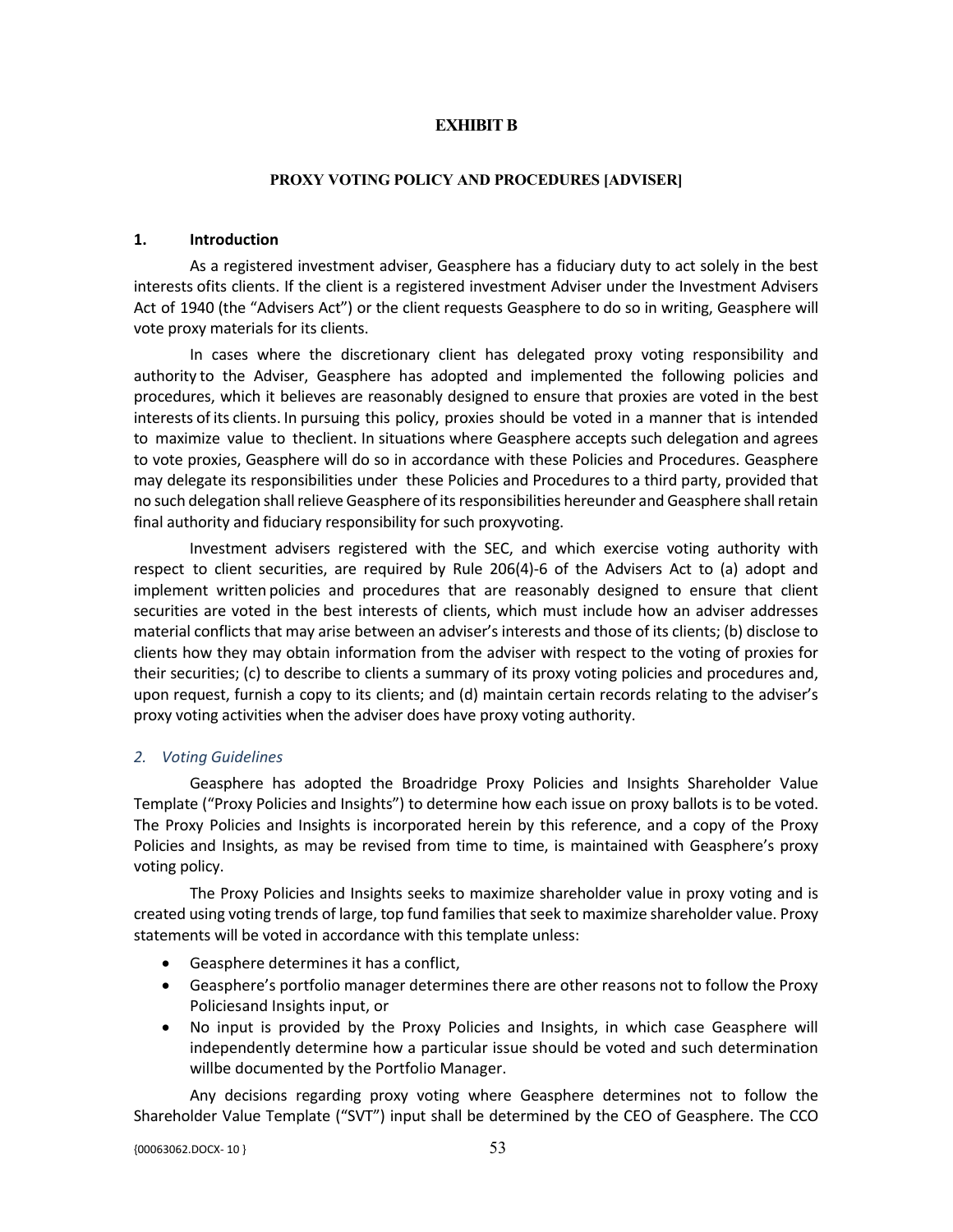must be notified of the decision and a memo regarding the reason for not following the SVT must be maintained in the proxy voting file.

In the event requests for proxies are received with respect to debt securities, Geasphere will vote on a case-by-case basis in a manner it believes to be in the best economic interest of the Adviser's shareholders.

Geasphere may determine not to vote a particular proxy if the costs and burdens exceed the benefits of voting (e.g., when securities are subject to loan or to share blocking restrictions).

#### *3. Responsibility*

Geasphere utilizes Broadridge to coordinate, process, manage and maintain electronic records of Geasphere proxy votes.

Geasphere has also adopted the Broadridge Proxy Policy and Insights. It is the responsibility of Geasphere's CCO (or designee) to at least annually, review the Proxy Policies and Insights for continued relevancy. Geasphere's Portfolio Manager is also responsible for responding to any corporate actions as wellas to vote any proxies for which a recommendation is not provided by Broadridge, unless it is determined that not voting is in the best interest of the client.

Geasphere has appointed **Eduard Hamamjian** (CCO) to oversee the proxy-voting program. He is responsible formaintaining this policy, reviewing it at least annually, and updating it as required. He may delegate certain administrative functions of the program to another member of the staff; but retains overall responsibility for its undertaking.

All proxy materials should be directed to Broadridge; however, if Geasphere receives proxy statements on behalf of clients, the material should be forwarded to Broadridge unless the account is voted manually by Geasphere. The Adviser is not responsible for voting proxies it does not receive but will make reasonable efforts to obtain missing proxies.

## *4. Registered Investment Companies*

In cases in which the client is a registered investment company under the Investment Company Act of 1940, and delegates proxy voting, Geasphere will vote proxies pursuant to this policy.

#### *5. Conflicts of Interest*

Geasphere shall use commercially reasonable efforts to determine whether a potential conflict may exist, and a potential conflict shall be deemed to exist only if the Portfolio Manager actually knows or should have known of the conflict. Geasphere is sensitive to conflicts of interest that may arise in the proxy decision-making process and has identified the following potential conflicts of interest:

- A principal of Geasphere or any person involved in the proxy decision-making process currentlyserves on the Board of the company.
- An immediate family member of a principal of Geasphere or any person involved in the proxy decision-making process currently serves as a director or executive officer of the company.
- Geasphere, any fund managed by Geasphere, or any affiliate holds a significant ownership interest in the company.

This list is not intended to be exclusive. All employees are obligated to disclose any potential conflict to Geasphere's CCO.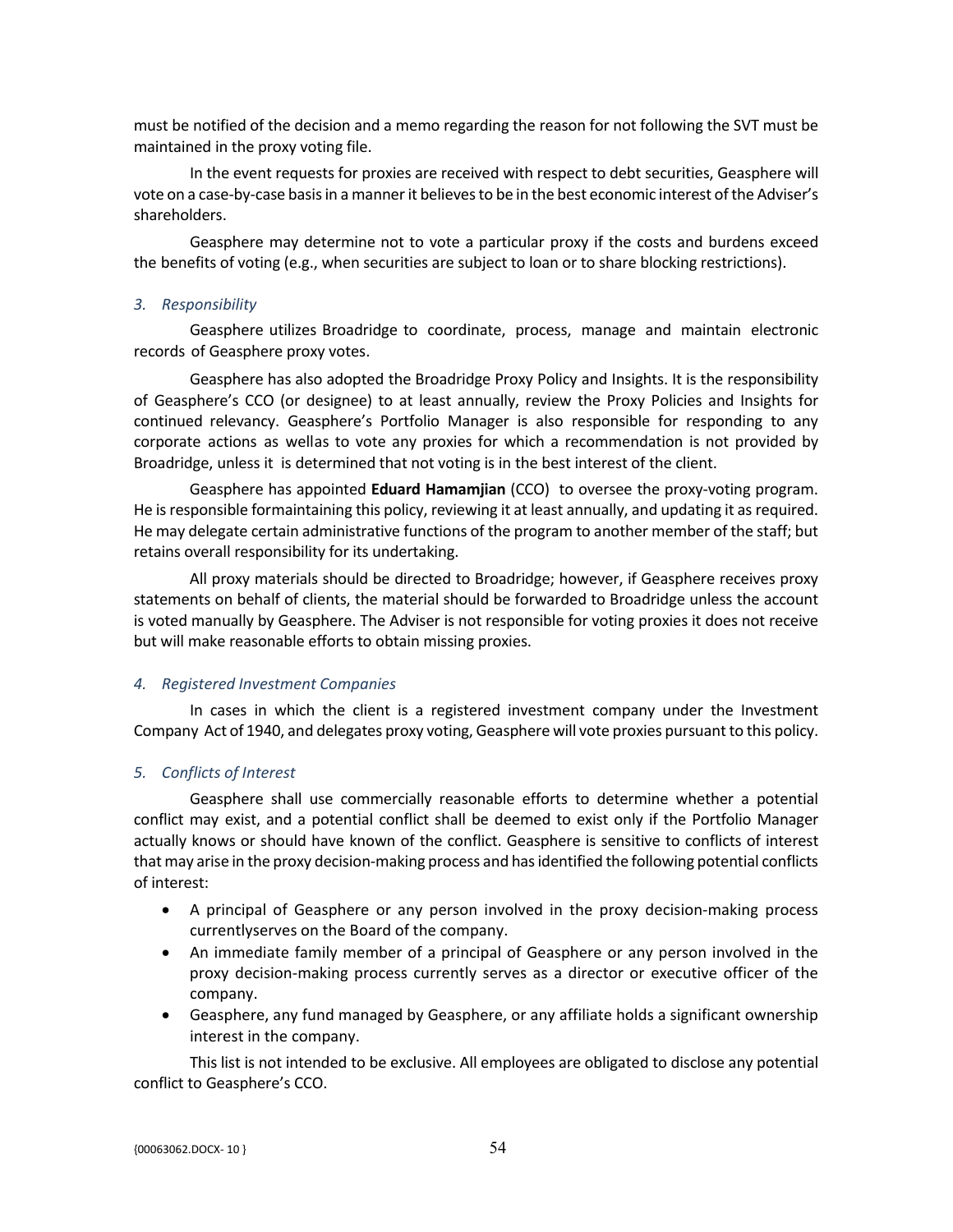## *Conflict Policy for Sub-Advised Relationships and Direct Clients*

In the event an employee determines that Geasphere has a conflict of interest due to, for example, a relationship with a Sub-Adviser or an affiliate of a Sub-Adviser, or for any other reason which could influence the advice given, the employee will advise the CCO and the Portfolio Manager will decide whether Geasphere should either (1) disclose the conflict to the client to enable the client to evaluate Geasphere's proxy voting advice in light of the conflict or (2) disclose to the client the conflict, with no voting recommendation, and vote in accordance with the client's instructions. Geasphere will resolve identified conflicts of interest in the best interest of the client.

## *Conflict Policy for Registered Investment Companies*

In some instances, the Adviser may be asked to cast a proxy vote that presents a conflict between the interests of the Fund's shareholders and those of the Adviser or an affiliated person of the Adviser. In such case, the Adviser is instructed to abstain from making a voting decision and to forward all necessary proxy voting materials to the Trust to enable the Board to make a voting decision. When the Board is required to make a proxy voting decision, only the Trustees without a conflict of interest with regard to the security in question or the matter to be voted upon shall be permitted to participate in the decision of how the Fund's vote will be cast. In the event that the Board is required to vote a proxy because an Adviser has a conflict ofinterest with respect to the proxy, the Board will vote such proxy in accordance with the Adviser's proxy voting policy, to the extent consistent with the shareholders' best interests, as determined by the Board in its discretion. The Board shall notify the Adviser of its final decision on the matter and the Adviser shall vote in accordance with the Board's decision.

## *6. Oversight of Third Parties*

The Broadridge Proxy Policies and Insights Shareholder Value Template will be reviewed by Geasphere's Portfolio manager or his or her designee at least annually to ensure it remains appropriate for Geasphere's needs. The CCO or her designee will conduct annual due diligence to evaluate Broadridge continuing ability to adequately provide services to Geasphere and its clients and protect and preserve its records.

## *7. Client Requests for Information*

All client requests for information regarding proxy votes, or policies and procedures, received by any employee should be forwarded to Geasphere compliance. The CCO or her designee will prepare a written response to the client with the information requested.

#### *8. Disclosure*

- Geasphere will provide required disclosures in response to Item 17 of Form ADV Part 2A summarizing this proxy voting policy and procedures, including a statement that clients may request information regarding how Geasphere voted client's proxies;
- Geasphere will also disclose how clients may obtain a copy of the firm's proxy voting policies and procedures, however Geasphere will not disclose how proxies were voted to third-party non-clients,and;
- Geasphere shall make known its proxy voting policy in its advisory agreement or along with itsadvisory agreement.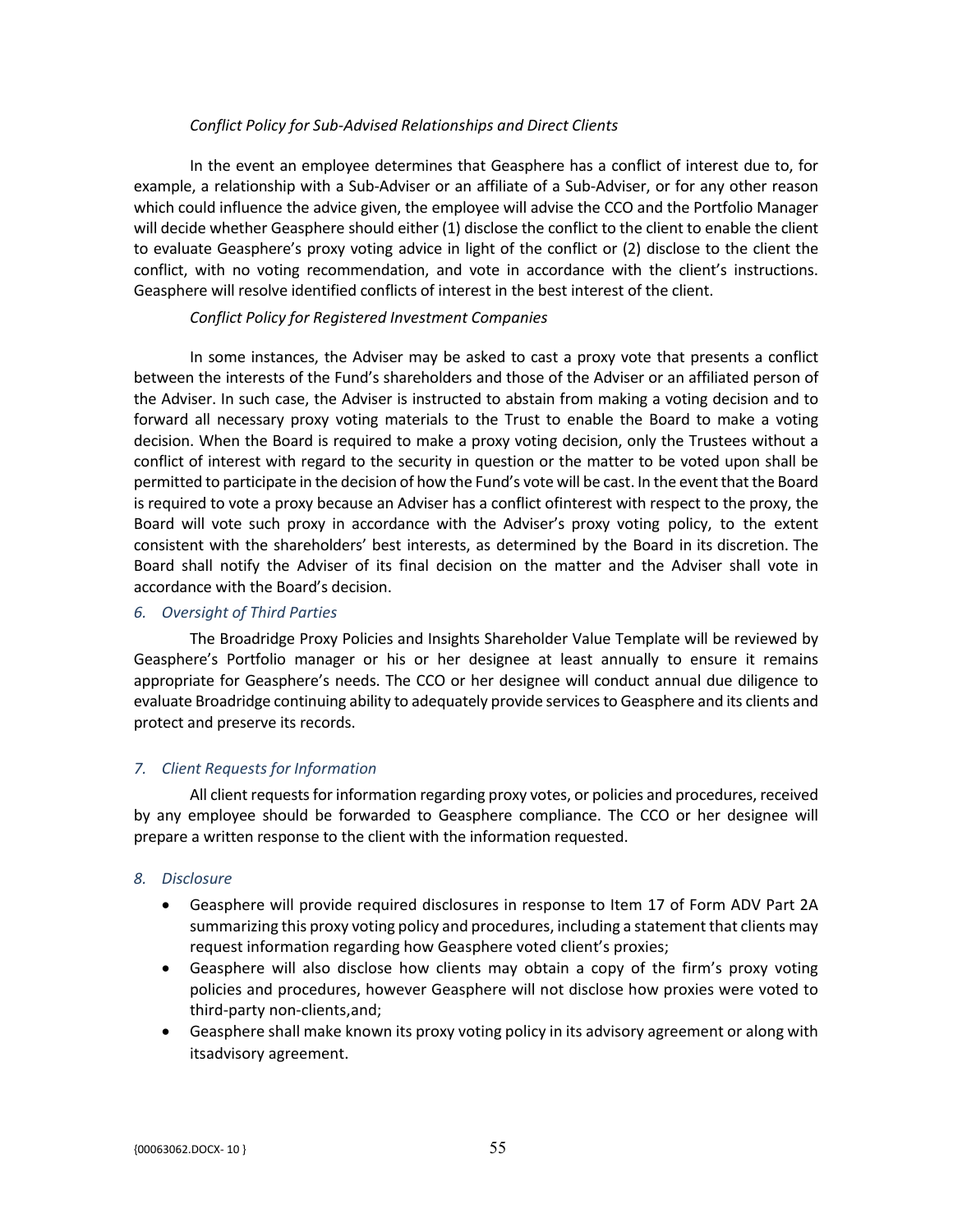## *9. Recordkeeping*

The CCO is responsible for maintaining the following records, however Geasphere may rely on itsthird-party service provider to retain certain records:

- proxy voting policies and procedures;
- proxy statements (provided, however, that Geasphere may rely on the Securities and Exchange Commission's EDGAR system if the issuer filed its proxy statements via EDGAR or mayrely on a third party as long as the third party has provided Geasphere with a copy of the proxy statement promptly upon request);
- records of electronic votes cast and abstentions; and
- any records prepared by Geasphere that were material to a proxy voting decision or that memorialized a decision.

The Fund shall maintain a copy of each of the foregoing records that is related to proxy votes on behalf of the Fund by Geasphere. These records may be kept as part of Geasphere's records.

# *10. Form N-PX – The Fund*

The Fund must file Form N-PX with the Securities and Exchange Commission to report their proxy votingrecords for each twelve-month period, ending on June 30 of each year. The reports must be submitted not later than August 31 and are made publicly available. The CCO is responsible for ensuring that Geasphere maintains the information required to complete form N-PX, as listed below:

- The name of the issuer of the portfolio security;
- The exchange ticker symbol of the portfolio security;
- The CUSIP number for the portfolio security;
- The shareholder meeting date;
- A brief identification of the matter voted on;
- Whether the matter was proposed by the issuer or by a security holder;
- Whether the fund cast its vote on the matter;
- How the fund cast its vote (*e.g.*, for or against proposal, or abstain; for or withhold regardingelection of directors); and
- Whether the fund cast its vote for or against management.

Geasphere is responsible for providing the respective proxy voting information related to the filing of the Form N-PX and will submit the information to the Trust upon request. The Trust's administrator will submit the Form N-PX to the SEC on behalf of the Funds.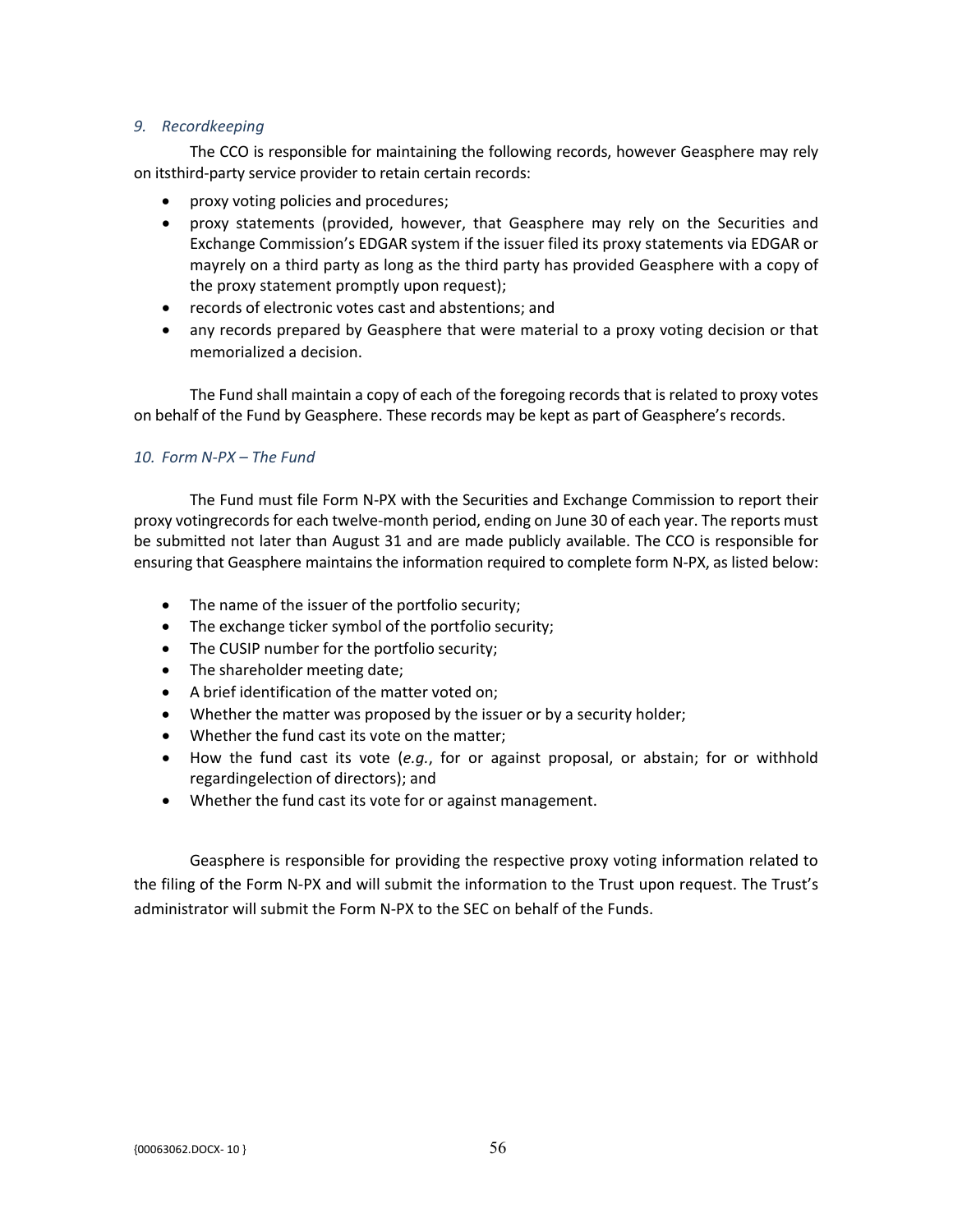# **EXHIBIT C**

## **NOMINATING AND CORPORATE GOVERNANCE COMMITTEE CHARTER ETF OPPORTUNITIES TRUST**

#### **Nominating and Corporate Governance Committee Membership**

1. The Nominating and Corporate Governance Committee of ETF Opportunities Trust (the "Trust") shall be composed entirely of Independent Trustees.

#### **Board Nominations and Functions**

- 1. The Committee shall make nominations for Trustee membership on the Board of Trustees, including the Independent Trustees. The Committee shall evaluate candidates' qualifications for Board membership and their independence from the investment advisers to the Trust's series portfolios and the Trust's other principal service providers. Persons selected as Independent Trustees must not be an "interested person" as that term is defined in the Investment Company Act of 1940, nor shall Independent Trustees have any affiliations or associations that shall preclude them from voting as an Independent Trustee on matters involving approvals and continuations of Rule 12b-1 Plans, Investment Advisory Agreements and such other standards as the Committee shall deem appropriate. The Committee shall also consider the effect of any relationships beyond those delineated in the 1940 Act that might impair independence, *e.g.,* business, financial or family relationships with managers or service providers. See Appendix A for Procedures with Respect to Nominees to the Board.
- 2. The Committee shall periodically review Board governance procedures and shall recommend any appropriate changes to the full Board of Trustees.
- 3. The Committee shall periodically review the composition of the Board of Trustees to determine whether it may be appropriate to add individuals with different backgrounds or skill sets from those already on the Board.
- 4. The Committee shall periodically review trustee compensation and shall recommend any appropriate changes to the Independent Trustees as a group.

## **Committee Nominations and Functions**

- 1. The Committee shall make nominations for membership on all committees and shall review committee assignments at least annually.
- 2. The Committee shall review, as necessary, the responsibilities of any committees of the Board, whether there is a continuing need for each committee, whether there is a need for additional committees of the Board, and whether committees should be combined or reorganized. The Committee shall make recommendations for any such action to the full Board.

## **Other Powers and Responsibilities**

- 1. The Committee shall have the resources and authority appropriate to discharge its responsibilities, including authority to retain special counsel and other experts or consultants at the expense of the Trust.
- 2. The Committee shall review this Charter at least annually and recommend any changes to the full Board of Trustees.

Adopted: December 4, 2019